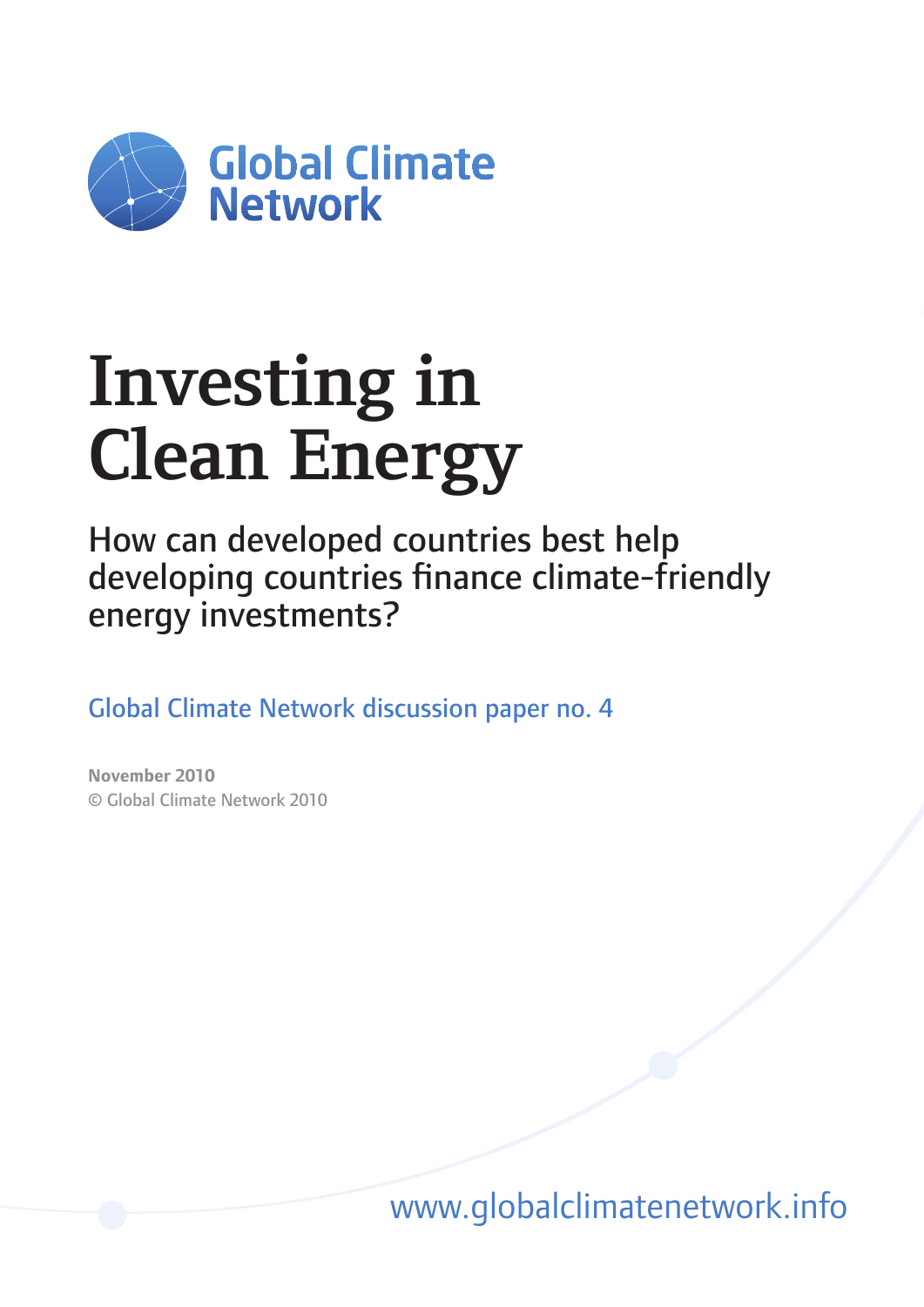## The Global Climate Network

#### **For more**

**information** please contact Andrew Pendleton, Global Climate Network Secretariat

**email** a.pendleton@ippr.org

#### **post**

 $c/\alpha$  innr 13–14 Buckingham St London WC2N 6DF United Kingdom

The Global Climate Network (GCN) is a collaboration of independent, influential and progressive research and policy organisations in countries key to tackling climate change. Together, members of GCN are committed to addressing the constraints faced by sovereign governments in agreeing international action.

The GCN aims to help governments clear a pathway towards an effective and fair international agreement for avoiding dangerous climate change by proposing bold low-carbon policies and using data and analysis to persuade policymakers that climate change mitigation is in their interest.

GCN is working to:

- **Address** the political (economic, social and cultural) constraints barring the way to action by bridging the divide between domestic and international policy **•**
- **Promote** equitable solutions that take into account the huge development, financial and energy challenges countries face **•**
- **Champion** ideas and innovations to help construct a new political narrative that links action on climate change with enhanced economic and social well-being. **•**

Alone, each GCN member has significant credibility and influence. By producing joint research, staging events together and seeking to influence policy, GCN can help bridge the dangerous divide that exists and is currently widening between international negotiations and national politics.

GCN members are:

- **ippr**, London, also acting as the secretariat for the Network: The UK's leading progressive think tank with a strong track record on research and policy. **•**
- **Center for American Progress**, USA: Founded by John Podesta, former Chief of Staff to President Clinton. **•**
- **Research Centre for Sustainable Development**, China: An institute of the Chinese Academy of Social Sciences. Dr Pan Jiahua, its director, is one of 12 members of the Chinese Experts Committee for Climate Change. **•**
- **The Energy and Resources Institute**, India: The country's leading climate and energy research institute whose director-general, Dr Rajendra Pachauri, chairs the UN's Intergovernmental Panel on Climate Change and is a close adviser to the Indian government. **•**
- **Bellona Foundation**, Norway: Bellona is renowned internationally for its ground-breaking work on carbon capture and storage and other important low carbon technologies. **•**
- **International Centre for Energy, Environment and Development**, Nigeria. ICEED has expertise in climate change and energy policy. Ewah Eleri, its director, is lead author of Nigeria's Renewable Energy Master Plan. **•**
- **The Climate Institute**, Australia. Set up in 2005, the Institute is a leading voice in climate research and advocacy, pioneering clean technology and investment solutions with government and business. **•**
- **IMBEWU Sustainability Legal Specialists**, South Africa. An influential Johannesburg based legal consultancy specialising in sustainability law with a strong climate change focus. **•**

Dr Rajendra Pachauri (see above) and Lord Chris Patten of Barnes, former European Commissioner for External Affairs, are GCN's first patrons.

# www.globalclimatenetwork.info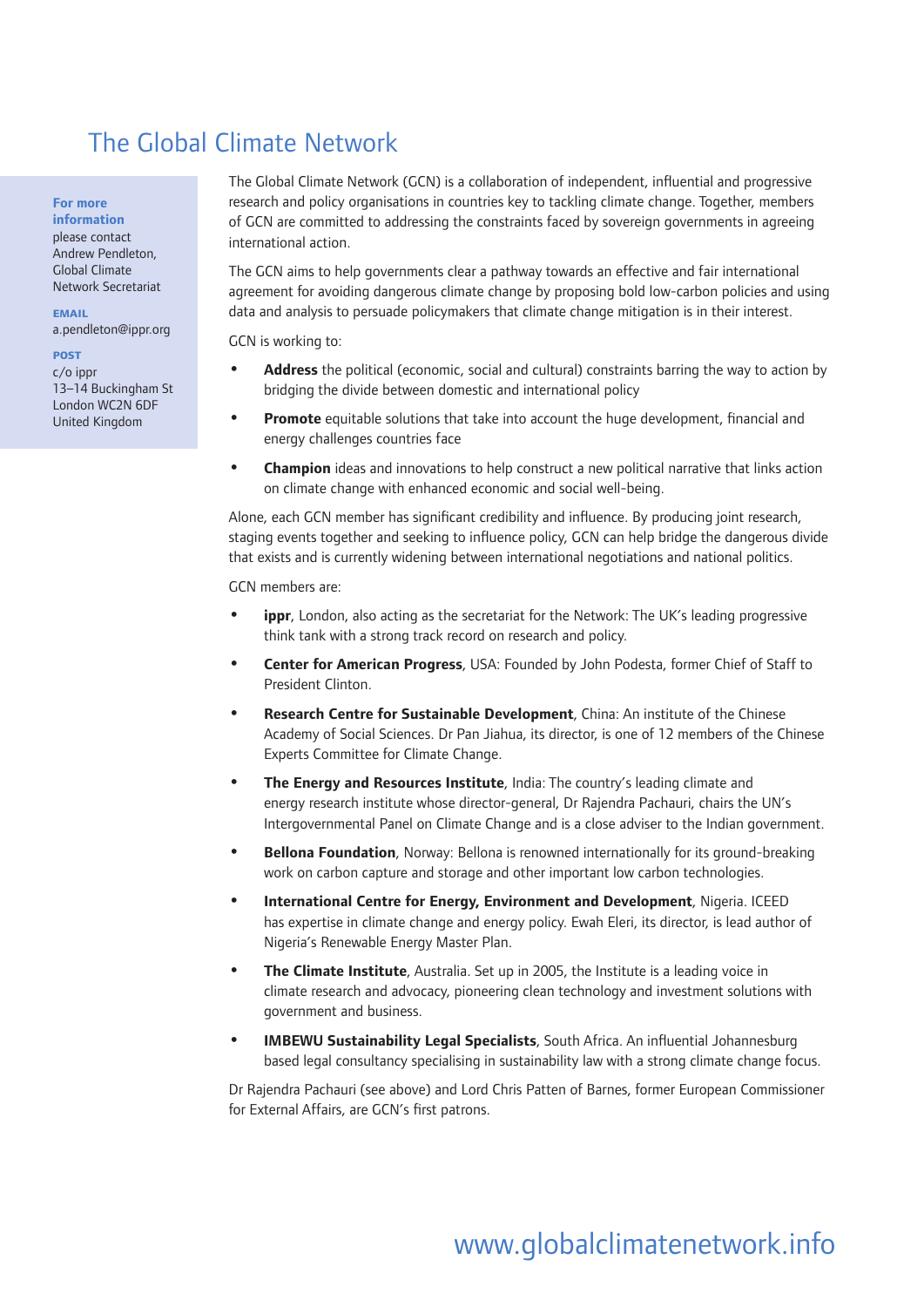# Contents

| South Africa. | 19 |
|---------------|----|
|               |    |
|               |    |
|               |    |
|               |    |
|               |    |
|               |    |
|               |    |
|               |    |
|               |    |
|               |    |
|               |    |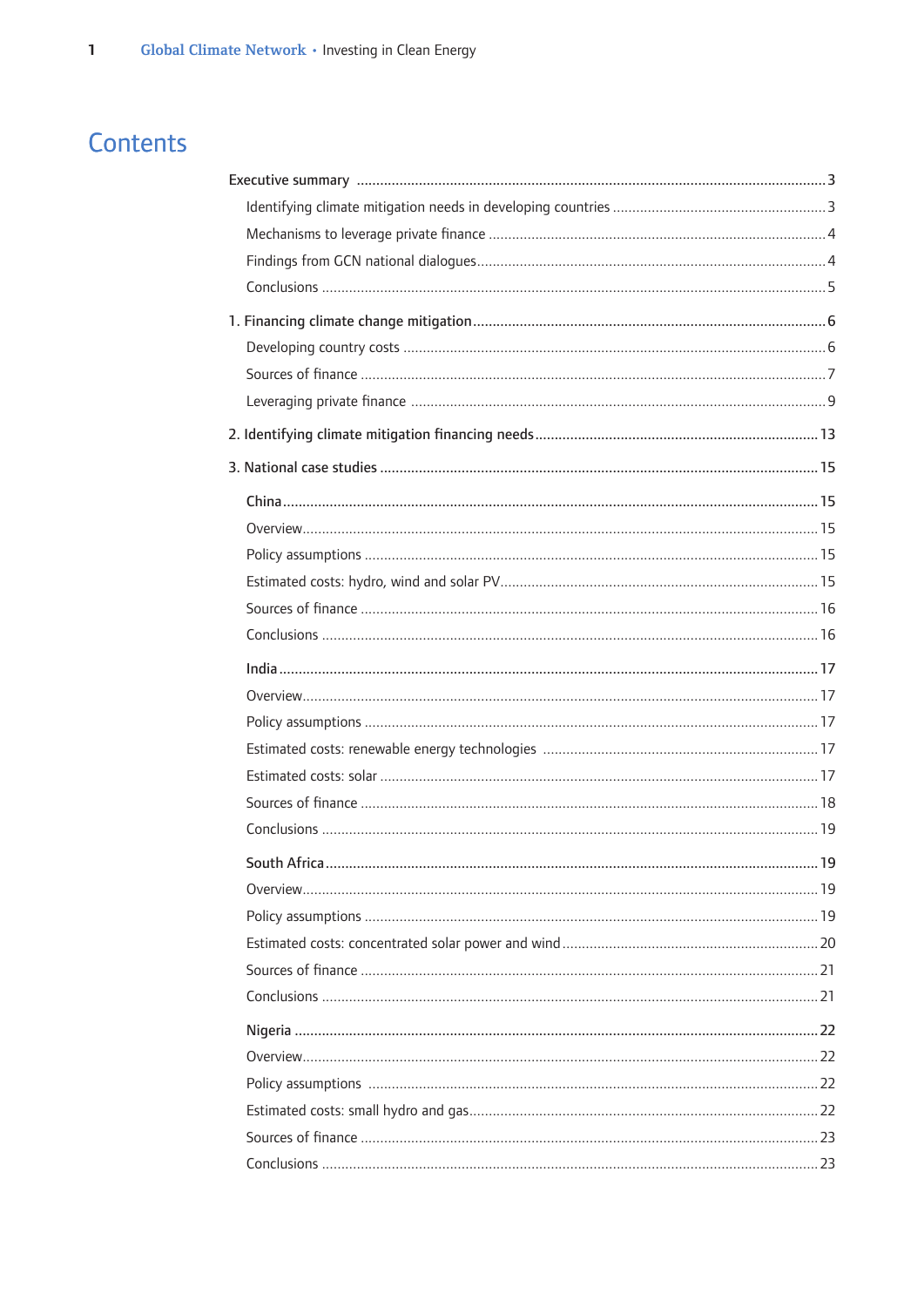| 4.4. Proposed debt- and equity-based mechanisms for leveraging private investment  28 |  |
|---------------------------------------------------------------------------------------|--|
|                                                                                       |  |
|                                                                                       |  |
|                                                                                       |  |
|                                                                                       |  |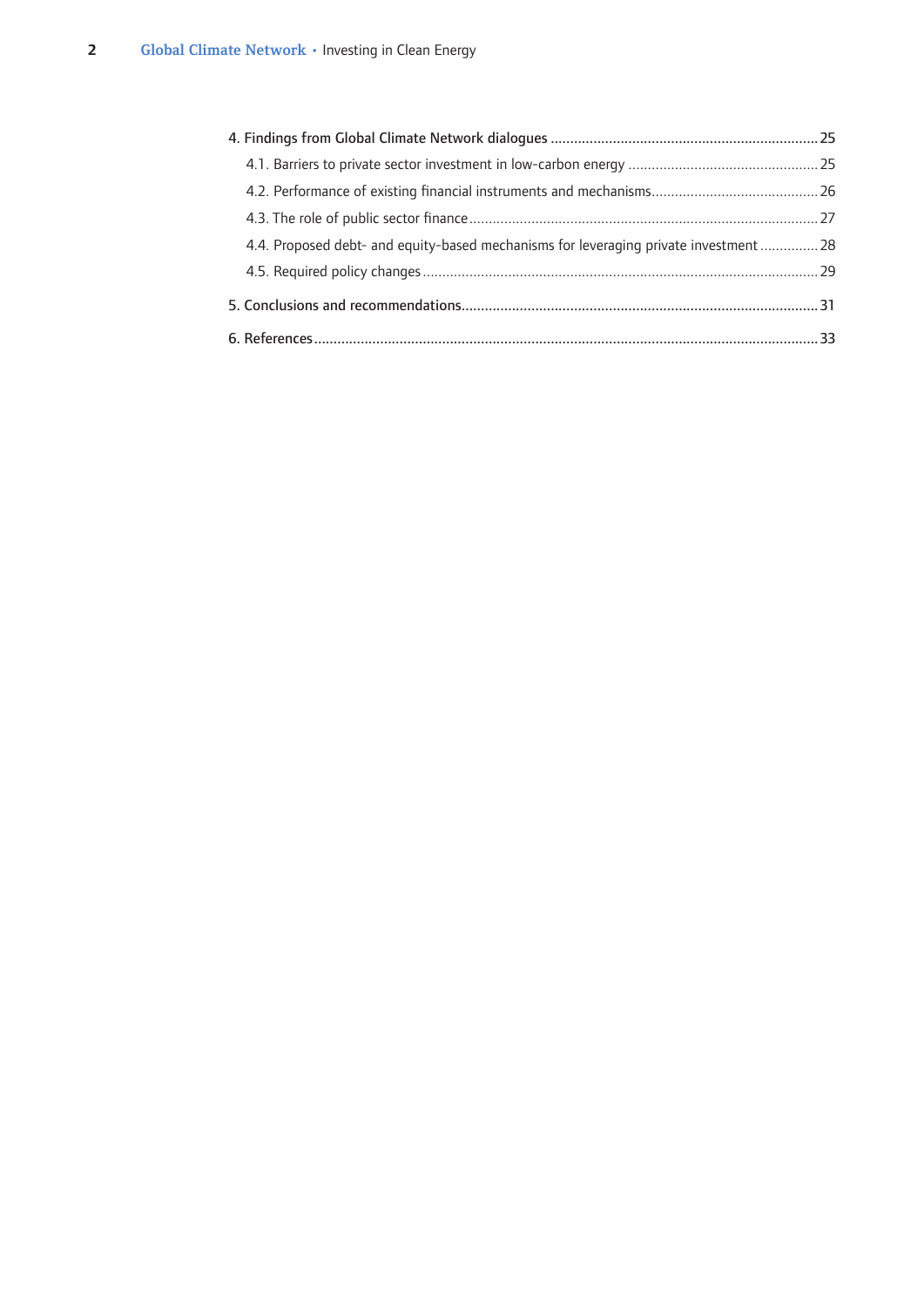## <span id="page-4-0"></span>Executive summary

Finance is central to international negotiations on climate change. The 1992 United Nations Framework Convention on Climate Change (UNFCCC) obliges industrialised countries to help the developing world meet the costs of reducing greenhouse gas emissions. However, no agreement has yet been reached concerning the overall sum of developing country climate costs or how finance should be raised and spent.

The Copenhagen Accord, supported now by more than 120 countries, states that, 'developed countries commit to a goal of mobilizing jointly \$100 billion a year by 2020 to address the needs of developing countries'. While this sum falls short of credible estimates of 2020 developing country costs and the Accord does not state how the finance will be raised, it is now taken by many to represent an international climate financing target.

Perhaps because of existing obligations under the UNFCCC, the debate about how and how much climate finance will flow from developed to developing countries has always been highly politically charged. The direct and wider economic impacts of the 2008/09 financial crisis have left many developed country governments with higher levels of public indebtedness than in recent years. The United States, for example, is projected to have a likely debt-to-GDP ratio of 72.6 per cent in 2011, compared with a pre-crisis ratio of 42.2 per cent in 2007. Consequently, many OECD governments are cutting public expenditure and thus face constraints when committing funds to meeting international climate finance obligations

Beneath the high estimates of global costs and current pledges of finance, what price tags should we attach to particular actions in particular countries? What is the best way for some of the ambitious plans already published by developing countries to be financed, through what mechanism and from what sources? These are the questions that many within the community that follows climate change negotiations, policymakers and financiers are now asking.

The Global Climate Network (GCN) set out to answer these questions in a two-stage study of climate change financing, focused on mitigation and specifically clean energy. Stage one examined in detail the costs of installing clean energy capacity in GCN member developing countries, according to existing or anticipated government plans, and proposed a range of mechanisms to help ensure the required levels of investment are available. Stage two engaged policymakers, affected firms, banks and finance professionals and other experts in a series of national dialogues. Participants were asked for their views on real-world barriers to financing and to respond to the outcomes and proposals from stage one of the study.

#### **Identifying climate mitigation needs in developing countries**

This paper summarises four separate, national studies, examining and making estimates of the costs of installing renewable and low-carbon electricity generation capacity in China, India, Nigeria and South Africa. Specific sectors examined are: hydro, wind and solar in China; solar in India; gas and small-scale hydro in Nigeria, and solar and wind in South Africa. These have been identified as priority sectors for each nation by the respective governments.

GCN estimated the average annual cost in each national sector between 2010 and 2020 and compared these costs with 2009 levels of actual investment. We find that capital expenditure across the sectors and countries must almost double from around \$34 billion in 2009 to an average of \$63.6 billion between 2010 and 2020. Excluding China, for which 2009 investment in its wind sector exceeded estimated average costs for 2010–20, the average annual investment needed is \$15.93 billion but the current gap is around \$15.73 billion. India, South Africa and Nigeria are currently only investing \$0.2 billion, a tiny fraction of what would be required to fulfil existing government ambitions.

In the case of many clean energy technologies and especially those included in this study, the high per-unit energy generation costs compared with incumbent technologies – known as incremental costs – largely result from capital costs: they are cheap to run but very expensive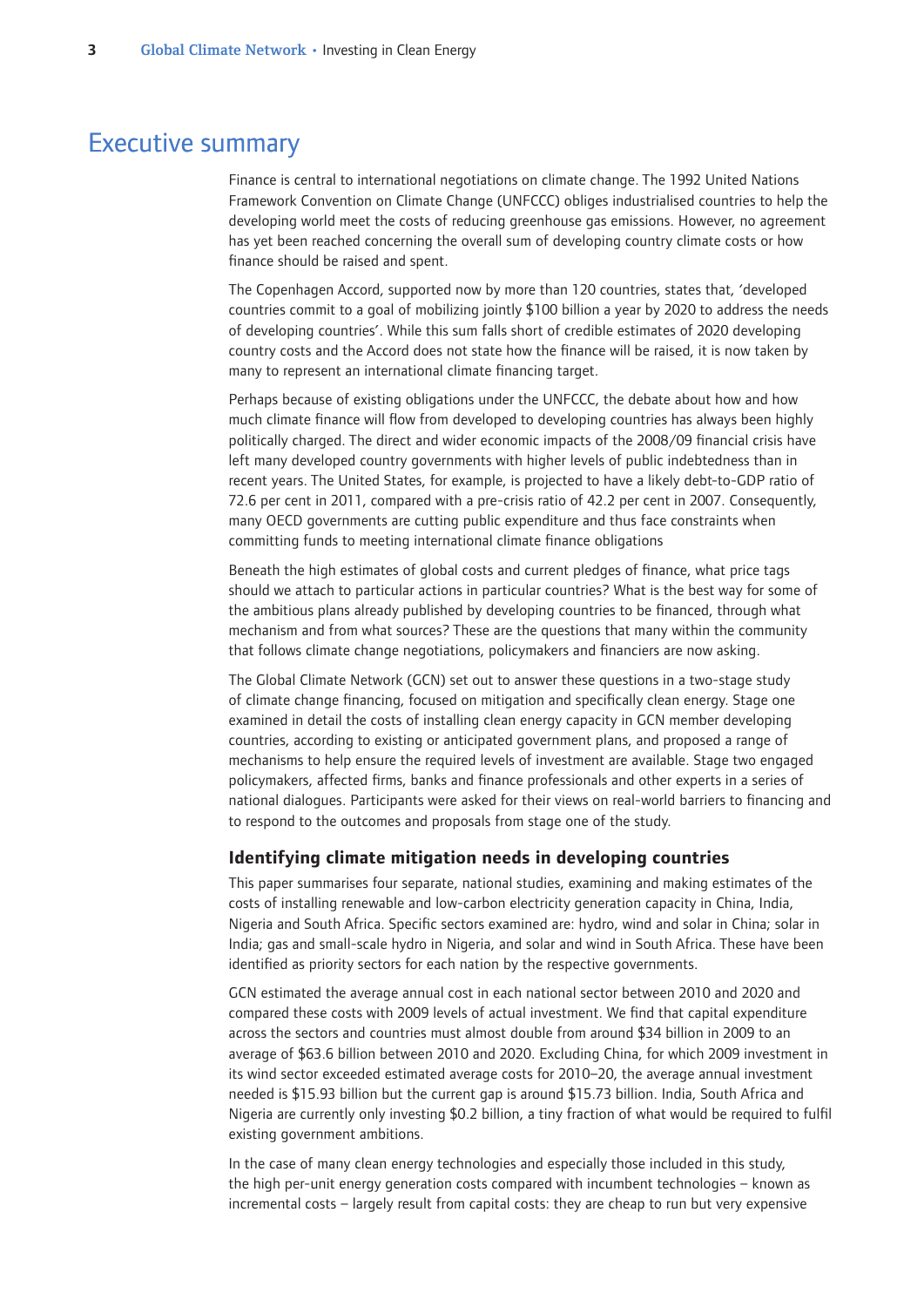<span id="page-5-0"></span>to install. Thus the investment challenge is twofold. Developing countries need help in gaining access to capital, because they are seen as riskier jurisdictions in which to invest (and the technologies themselves as riskier investments). Furthermore, anything that can reduce the investment costs, by making the technologies or the capital cheaper, will reduce the incremental cost.

A solution to the capital problem is fast becoming the holy grail of clean energy financing. The United Nations Advisory Group on Finance – charged by Secretary-General Ban Ki-moon with analysing how \$100 billion of climate finance might be raised – will report within the next few days. It examines a range of proposals and options, but is expected to argue that 'careful and wise use of public funds in combination with private funds can generate truly transformational investments' and calls for further work in this area.

Applying itself to this challenge, GCN has looked in detail at how governments can intervene to help increase the sum and reduce the cost of clean energy investments in developing countries. While we acknowledge in this paper that the issue of how to finance developing country incremental costs remains open and highly contentious, it is increasingly clear that governments should commit a proportion of a future climate funds to help provide incentives and reduce risks for private investors, thereby reducing the costs of capital and sparking a rapid deployment of clean energy.

#### **Mechanisms to leverage private finance**

GCN proposes five mechanisms that could be used by individual developed country govern-ments or an international climate fund to help developing countries access private capital. These are:

#### **1. Loan guarantees**

Governments agree to underwrite loans to clean energy projects with taxpayers' money to safeguard the private investor against defaults.

#### **2. Policy insurance**

Governments could insure investors against the risk of policy uncertainty. They could do this through standard insurance or by issuing 'put' options that they would buy back if policies changed.

#### **3. Foreign exchange liquidity facility**

Governments can offer credit to help guard against risks associated with currency exchange fluctuations.

#### **4. Pledge fund**

A developed country government-backed fund that would identify and analyse smaller, relatively low-risk clean energy projects and offer these to investors that would pledge to invest a set amount of equity capital up front.

#### **5. Subordinated equity fund**

For higher risk clean energy projects, a government-backed fund would invest a proportion of the equity but receive returns last.

GCN estimates that for every US\$1 of public finance invested, between US\$2 and US\$10 could be leveraged from the private sector by using these mechanisms. A GCN–Center for American Progress paper containing a greater level of detail on these mechanisms is published alongside this summary.

#### **Findings from GCN national dialogues**

The purpose of the national dialogues, which in some cases took the form of workshops and in others the form of face-to-face interviews, was to explore the barriers to private sector investment in low-carbon energy technologies, projects and programmes, and the potential policy solutions and instruments that could leverage private investment. Researchers from each GCN member organisation followed a common format that was agreed collectively beforehand. The following major themes emerged.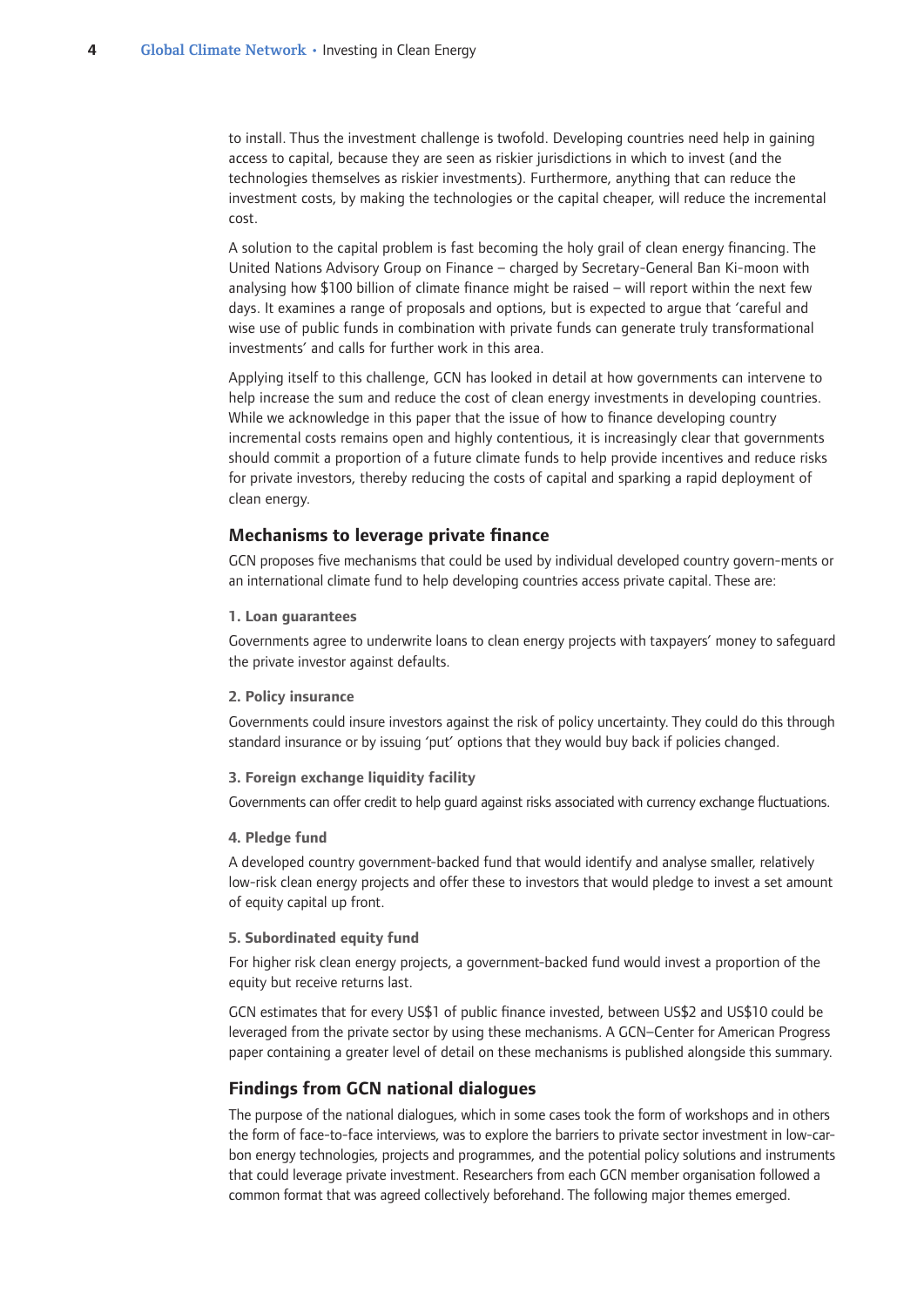#### <span id="page-6-0"></span>**A. Barriers to private sector investment in low-carbon energy**

A lack of policy instruments to guide investment; the relatively high costs of renewable energy technologies; high risks and relatively low returns; potential financers' limited experience of clean energy technologies and lack of technical expertise to appraise investments in low-carbon sectors; and poor competition in energy markets, were all cited as barriers to private investment.

#### **B. Performance of existing financial instruments and mechanisms**

Subsidies for clean energy, such as feed-in tariffs, were viewed as important, alongside measures to incentivise banks to reduce lending to fossil fuel-based projects, existing international funds for climate mitigation, and use of the Clean Development Mechanism.

#### **C. Role of the public sector**

Public funds have a role in helping to make clean energy technologies commercially viable, especially by supporting research, development and demonstration, supporting deployment and commercialisation, and creating infrastructure to support low-carbon energy projects.

#### **D. Views on GCN-proposed leveraging mechanisms**

Loan guarantees and policy insurance mechanisms were seen as being the most useful of the five mechanisms proposed by GCN. A subordinated equity fund was viewed favourably in developing countries, but not in developed countries. A foreign exchange liquidity facility was also considered important in the context of investments in developing countries in general.

#### **Conclusions**

GCN's study, along with supporting literature, points to the need for an investment partnership between public and private sectors with three equally important key elements, all of which are critical in the development of an international climate change fund that is consistent with the UNFCCC.

- **Using developed country public funds strategically**: Governments collectively should allocate a proportion of the proposed \$100 billion fund to foster an investment partnership with the private sector. This will help lower the costs of capital and, if successful, drive innovation, which will also make clean energy cheaper and so reduce the resulting incremental costs. **.**
- **Ensuring stable long-term policy is in place in developing countries**: A second key element in a clean energy investment public–private partnership is the use of deployment mechanisms and other public policy tools in developing countries to create the environment for private sector investment. **.**
- **Addressing incremental costs**: Finally, it is GCN's view that there is a critical role for clean energy investment public–private partnerships in dealing with incremental costs. GCN's study has primarily examined capital costs and investment barriers. As those challenges are met, however, the resulting deployment of clean energy will in most cases lead to a per-unit energy cost that is higher than that offered by incumbent sources. Any international fund must be capable of assisting with incremental costs too, ensuring that they do not fall on the shoulders of poorer consumers in developing countries with limited ability to pay. **.**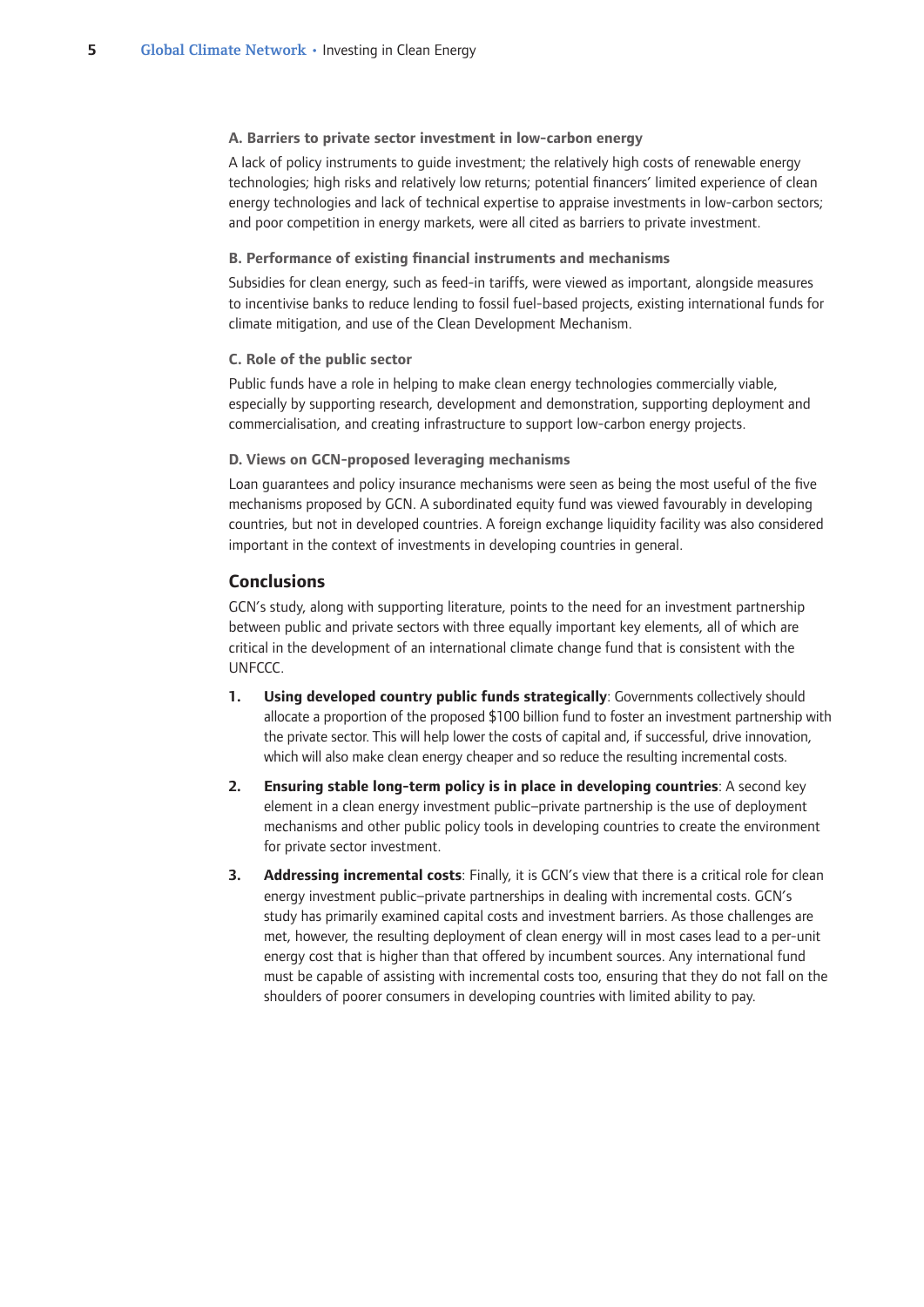## <span id="page-7-0"></span>1. Financing climate change mitigation

What can unequivocally be concluded about climate finance is that significant amounts of additional funds will be necessary to achieve a successful, global low-carbon transition and for longterm climate protection. It is also the case that developed nations have made clear commitments to help developing nations meet these costs.

In article 4.3 of the United Nations Framework Convention on Climate Change (UNFCCC 1992), developed countries listed in Annex II (those that were members of the OECD in 1992) are obliged to support 'agreed full incremental costs' of actions to tackle climate change in developing countries. This is in line with the principles outlined in article 3.1 of the Convention, which states that countries should take steps to protect the climate system 'in accordance with their common but differentiated responsibilities and respective capabilities'.

Numerous economic models, while differing significantly in their quantification of costs, agree that capital expenditure above 'business as usual' will be required for climate mitigation (IEA 2009). In addition, some approaches to climate mitigation, such as the fitting of carbon capture technology to existing plants, will incur higher running costs. These two areas of increased expenditure are known as incremental cost and lead to a loss of economic welfare at the level of the household, the nation state and globally.<sup>1</sup>

This loss of welfare appears small by comparison with the size of economies and expected improvements in welfare over time (Stern 2006, McKinsey and Company 2009) and when compared with the likely economic costs of a profoundly altered global climate. However, as has been well noted, while the economic task appears relatively trivial, difficulty lies in the political economy.

Persuading individuals and nations to accept higher energy, transport and other costs in the short term in order to fund investments to protect economies and the global climate in the long term is a crucial political conundrum (Aldy et al 2003: 85–110, Giddens 2009). It is a profound challenge in the industrialised world, especially against a backdrop of fiscal austerity, and in developing countries, where per capita GDP is still significantly lower.

Since the UNFCCC places the liability for 'agreed' developing country incremental costs on the shoulders of developed countries, finance has tended to be viewed not only as the issue that lies at the heart of the current global impasse but also as a proxy for the global reduction of greenhouse gas emissions (Baer et al 2009).

While arguably weak in terms of mitigation commitments,<sup>2</sup> the Copenhagen Accord (UNFCCC 2009) makes a clear financial commitment that is consistent with the UNFCCC. It states that 'developed countries commit to a goal of mobilizing jointly \$100 billion dollars per annum by 2020 to address the needs of developing countries'. However, it stops short of determining the ratio of funds that will be spent on mitigation and adaptation respectively, and of identifying any specific mechanisms or sources of finance other than 'public and private, bilateral and multilateral, including alternative sources'.

#### **Developing country costs**

The Accord's 2020 finance commitment – which includes mitigation and adaptation costs – may also fall short of some of the more recent estimates of incremental costs in developing countries. A report by the World Bank (2010a) finds that developing country mitigation costs could range between \$140-175 billion<sup>3</sup> per annum by 2030, while adaptation costs could average \$30-100 billion per annum over the period 2010–2050.

Alternatively, Project Catalyst (2009) estimates that incremental developing country mitigation and adaptation costs will average between \$85–120 billion per annum during the period 2012–2020,

For instance, see Stern (2006), IPCC (2007), UNFCCC (2008a), Stern (2009), McKinsey and Company (2009) and European Commission (2009).

<sup>2</sup> See for instance www.climateactiontracker.org

Unless otherwise noted, all dollar figures are in US dollars.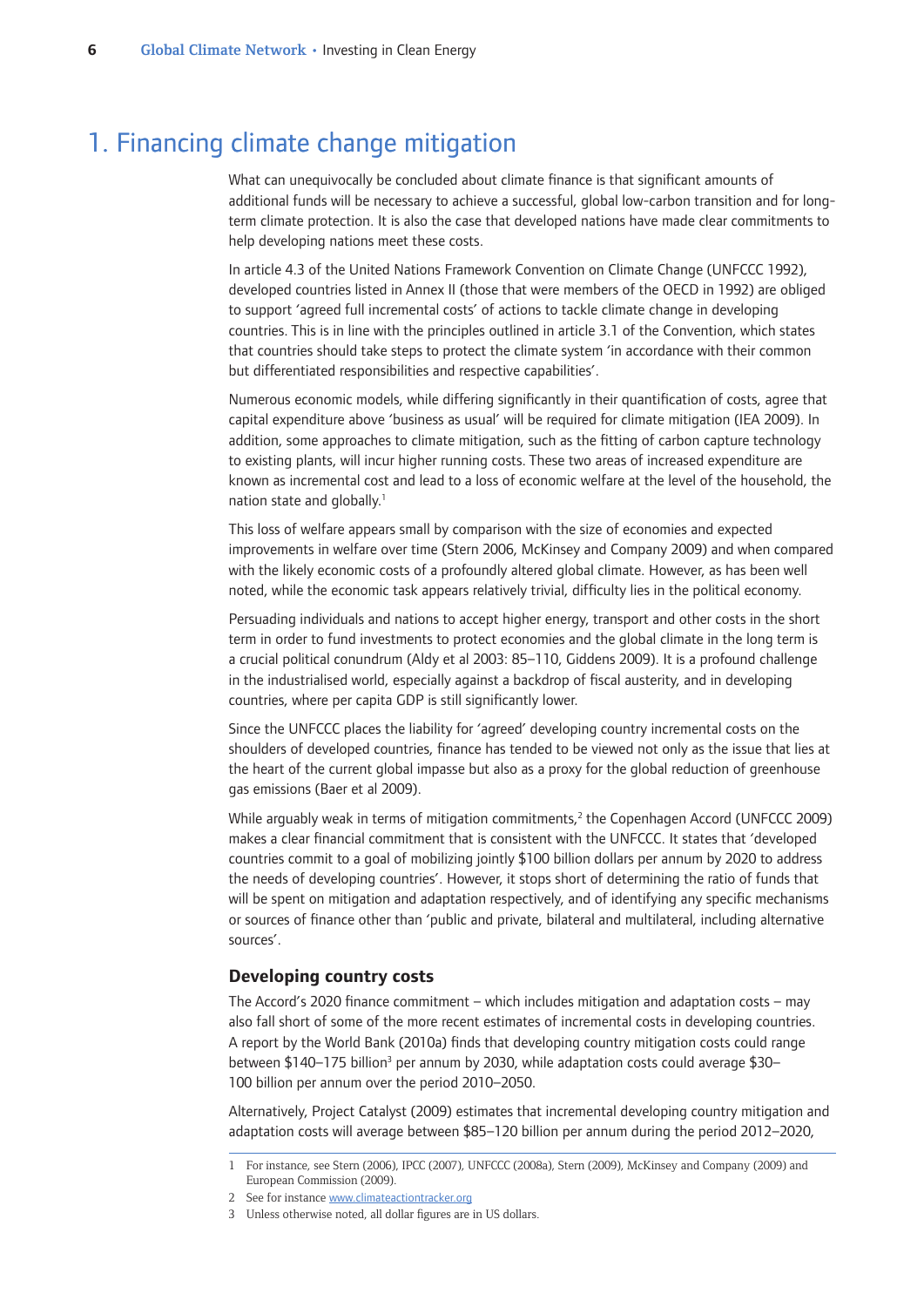<span id="page-8-0"></span>with the annually ramped-up total reaching \$120-160 billion in 2020.<sup>4</sup> It could therefore be argued that the Accord's \$100 billion target falls within the low end of cost estimates, but only if this was an average annual total between 2012 and 2020 rather than an 'end goal' for 2020.

The Copenhagen Accord does not specify how the \$100 billion finance commitment will be raised. The UN Secretary General's Advisory Group on Finance, an informal but high-level group of heads of state, experts and finance ministers, has been charged (although not by the Conference of the Parties to the UNFCCC) with examining all available options for finance sources (UN 2010). It is expected to report in early November 2010 and is considering how public funds may interact with private finance to leverage higher levels of investment in reducing emissions.

Private finance is undoubtedly needed, since additional annual capital costs for mitigation in developing countries range between \$265 billion and \$565 billion by 2030, according to the World Bank (2010a). The results of this study support the high capital expenditure estimates that populate climate finance literature.

In the case of renewable energy technologies, where running costs are generally low, it is the investment costs that will comprise the bulk of the *incremental* cost identified above. In developed countries, incremental costs are generally passed on to consumers via carbon or energy pricing mechanisms. But if developed countries adhere to the letter of the UNFCCC's article 4, then they would be liable for these costs in developing countries also, and much of the \$100 billion would therefore need to come from public and other so-called innovative sources.

Developed country governments are more highly indebted now than in recent years. OECD countries are likely to post a collective debt stock that exceeds \$28 trillion.<sup>5</sup> The United States, for example, is projected to have a likely debt-to-GDP ratio of 72.6 per cent in 2011, compared with a pre-crisis ratio of 42.2 per cent in 2007.<sup>6</sup> Consequently, many OECD governments are cutting public expenditure and thus face constraints when committing funds to meeting international climate finance obligations.

#### **Sources of finance**

Developing countries will need help from developed countries to access capital finance and to fund incremental costs. A number of sources and instruments – either already in operation or newly proposed – may play a part in meeting developing country financing needs.

**Carbon market transfers**, through instruments such as the Clean Development Mechanism (CDM), are currently the primary means by which consumers in developed countries finance developing country mitigation.<sup>7</sup>

In 2008, project-based carbon market transactions – including those in the CDM, the voluntary market and Joint Implementation projects – were worth almost \$7.3 billion. In 2009, with energy demand in Europe – the main market for carbon credits – weakened and confidence in the carbon market undermined by the lack of certainty as to what may happen post-2012, the value of projectbased transactions halved to less than \$3.4 billion (World Bank 2010b).

The recovery and growth of the carbon market is largely dependent on the policy environment set by governments. The failure of Kyoto Protocol countries to commit to a further period of emissions reductions post-2012 and of the United States to pass comprehensive legislation to cap

 See OECD 'General government net financial liabilities', available at: www.oecd.org/dataoecd/5/51/2483816.xls

This includes \$13\$–26 billion per annum for adaptation. The mitigation cost reflects the incremental cost for the cost-positive elements of the marginal abatement cost curve in developing countries at a 10 per cent discount rate by 2020 needed to achieve a 450 ppm pathway and assuming developed countries implement all domestic reductions costing less than \$78 billion.

See http://stats.oecd.org/Index.aspx?DataSetCode=GOV\_DEBT. In 2009, according to data gathered hitherto, total OECD debt stock was \$19.8 trillion, however this excludes data for Japan, whose debt stock in 2008 was \$8.6 trillion.

Evidence from Europe, which currently operates the world's largest emissions trading scheme, suggests that even when all company permits were given to capped industries for free, companies still passed costs to consumers. See ECN (2008).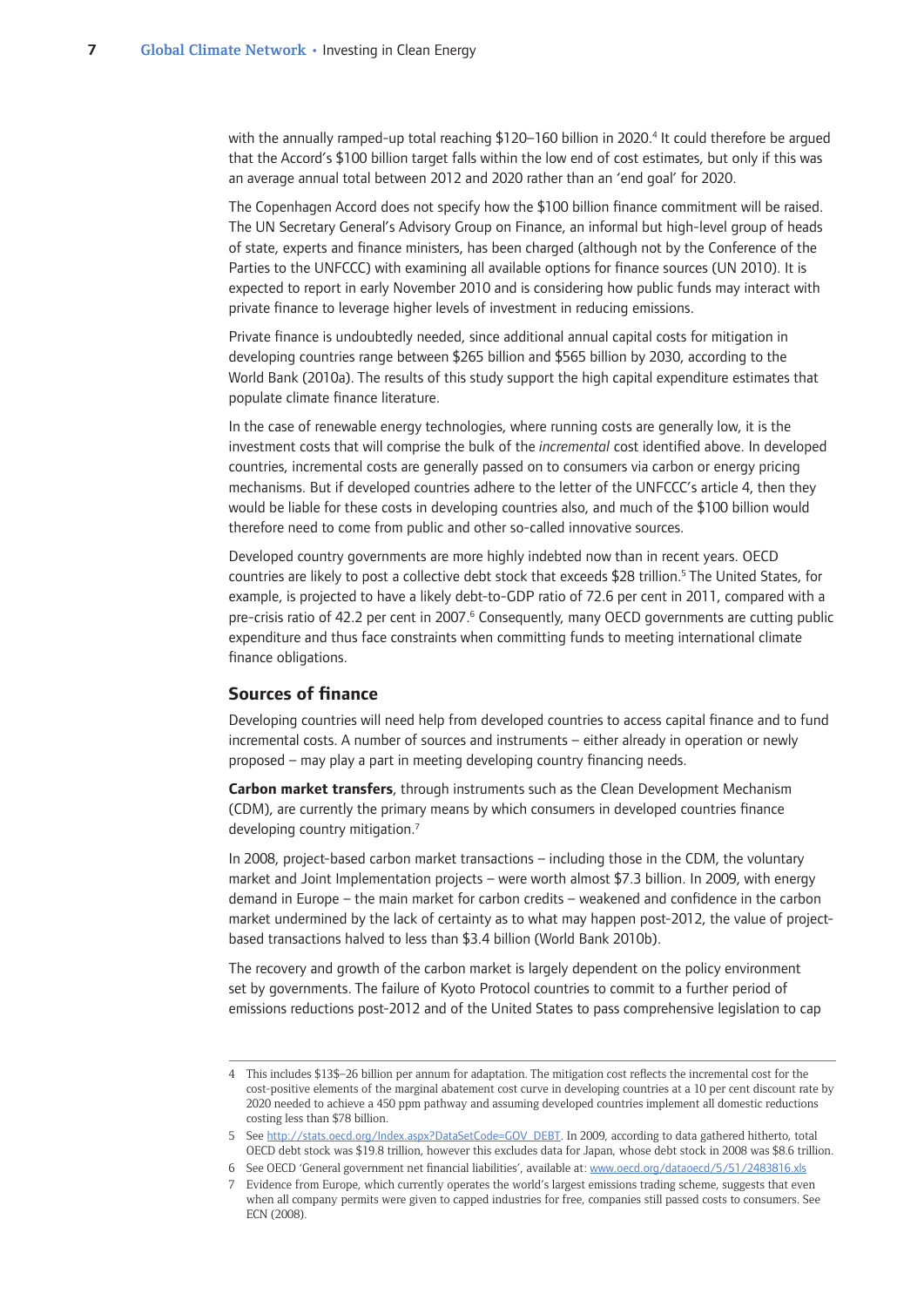its emissions suggests that the future of the CDM and other mechanisms remains uncertain and, therefore, that flows of carbon market finance to developing countries are likely to remain low.

Revenues derived from the **auctioning of emissions permits** within developed country carbon trading mechanisms could also be used to help fund developing country incremental costs. Government auctions of emissions permits would effectively transfer money from consumers, who would incur the purchasing costs passed on by companies, to national treasuries where, in theory, the additional revenue could be used to increase expenditure on low-carbon initiatives, including to meet international obligations.

According to the European Commission, if by 2020 all sectors capped in the EU Emissions Trading Scheme (EUETS) were required to purchase permits at auction and did so at an average price of €40 per tonne, some €75 billion per year would be raised (European Commission 2008). However, the actual figure may be much lower: the Commission's estimates for the 2013–2020 period suggest that only around 50 per cent of permits will be auctioned<sup>8</sup> and EUETS carbon prices have been fluctuating around the  $E15$  per tonne mark for much of 2010,<sup>9</sup> although changes in energy prices may precipitate a steep increase by 2013, according to some analysts.<sup>10</sup>

The UK and Germany are currently the only two EU member states that are engaged in permit auctions to disclose comprehensively the amount of revenue they raise. Since the first auctions in 2008, these two governments have together raised more than  $\epsilon$ 2.5 billion,<sup>11</sup> although this revenue flows directly into the budgets of the respective central governments and it is unclear whether it leads to increases in spending even on domestic, let alone international, low-carbon initiatives.

In UN negotiations, developing countries favour a commitment on the part of developed country governments to sacrifice an agreed proportion of national wealth, in addition to their existing commitments to give 0.7 per cent of GNI in overseas development assistance.

At the international level, a variety of proposals have been made for new, innovative sources of finance to help developing countries meet incremental mitigation, as well as adaptation, costs. These are summarised briefly below:

- **Upstream auction of carbon permits**: Countries participating in the Kyoto Protocol receive a national, tradable allocation of assigned amount units (AAUs). Norway has proposed that 2 per cent of these are retained by an international fund and auctioned to raise an estimated \$15–25 billion per year (UNFCCC 2007). **•**
- **ETS levies**: There is currently a levy of 2 per cent on the sale of permits in the CDM, which is used to finance the Adaptation Fund. Various countries have proposed extending this levy or adding levies to all new emissions trading schemes as they are established. **•**
- **Carbon taxation**: France's attempts to introduce a €17 per tonne tax on carbon fell foul of the governing party's poor performance in regional elections early in 2010, but Norway, Sweden and other countries already tax carbon to raise revenue.<sup>12</sup> Switzerland has proposed a levy of \$2 per tonne of  $\text{CO}_2$ -equivalent at the national level in all countries with per capita carbon emission levels above 1.5 tonnes, with countries to retain different proportions of the funds depending on their level of development: 40 per cent in the case of developed countries and 85 per cent for the poorest. **•**
- **Aviation and maritime levies**: Least developed countries (LDCs) have proposed an international levy on aviation (IATAL), which could raise \$4–10 billion annually (UNFCCC **•**

<sup>8</sup> See Europa (2010).

On 24 September 2010, the EUETS (EUA) spot price was €15.21 according to Vertis Environmental Finance. See: www.vertisfinance.com/index.php?page=202&l=1

<sup>10</sup> According to UBS as reported by Bloomberg on 23 September 2010. See: www.reuters.com/article/ idUSTRE68L3LX20100923

<sup>11</sup> See: www.dmo.gov.uk/index.aspx?page=ETS/AuctionInfo for the UK and www.dehst.de/SharedDocs/Downloads/ EN/Auctioning/Auctioning\_\_report\_\_07,templateId=raw,property=publicationFile.pdf/Auctioning\_report\_07.pdf for Germany's most recent auction.

<sup>12</sup> Interestingly, several developing countries, including India and Costa Rica, have already introduced carbon taxation. South Africa has introduced a flat-rate CO<sub>2</sub> tax on new motor vehicles, which came into effect in September 2010.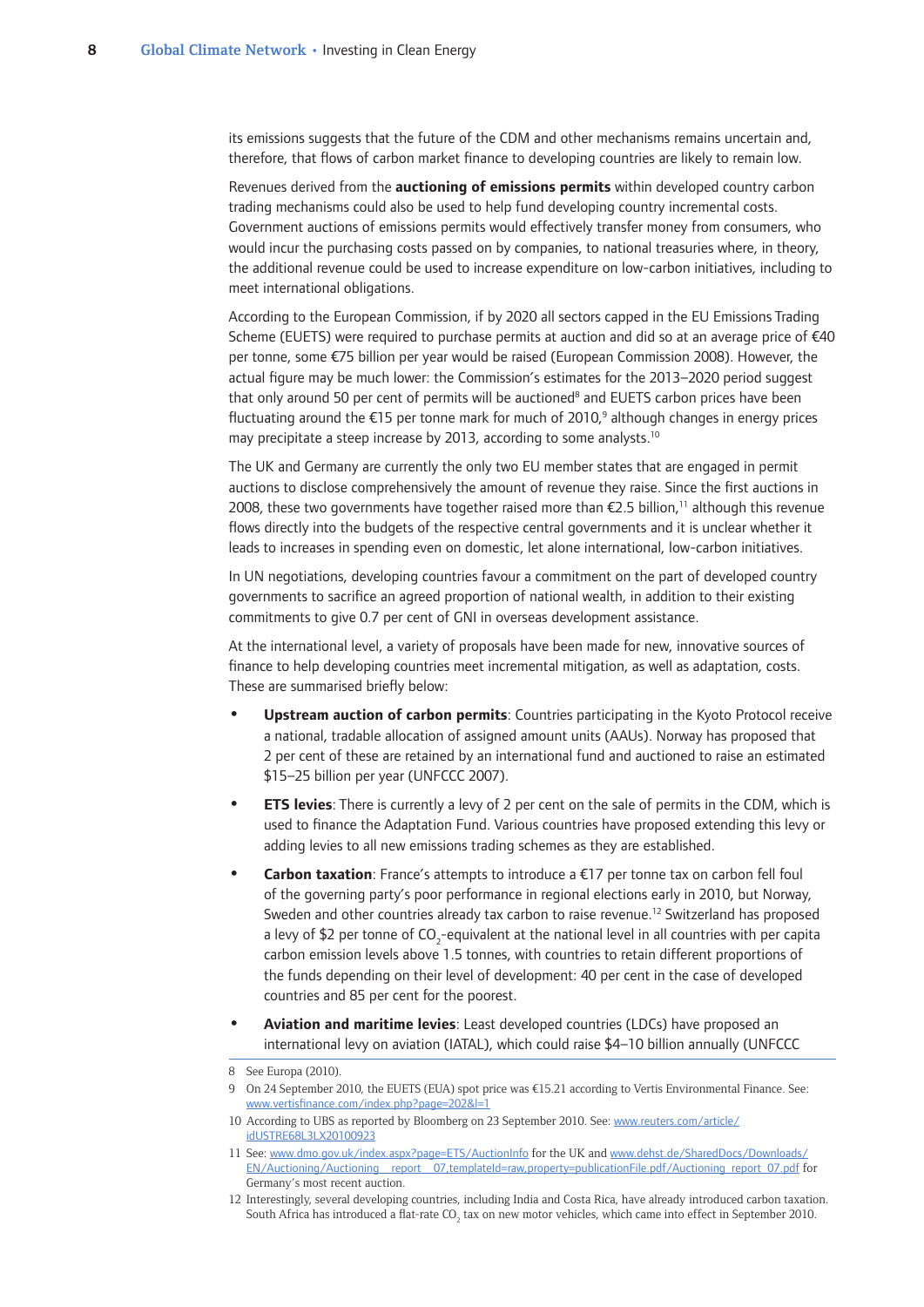2008b). Tuvalu has proposed that permits for the emissions of international aviation and shipping are auctioned, raising \$28 billion per year (UNFCCC 2008b).

- <span id="page-10-0"></span>**Levies on bunker fuels**: LDCs have also proposed an upstream levy on bunker fuels for aviation and shipping, which could raise \$4–15 billion annually (UNFCCC 2008b). **•**
- **Taxation of financial or currency transactio**n: Other funding sources, such as a tax on currency transactions (Tobin Tax) or on financial transactions (Robin Hood Tax) have been mooted as possible sources of climate mitigation finance. These sources are popular with some leaders, notably President Sarkozy of France, but were they to be implemented it is likely that climate expenditure would be just one of many demands on the revenues raised. According to its proponents, a tax on transactions in stocks set at 0.5 per cent and a tax on currency transactions at 0.005 per cent would raise as much as \$400 billion per annum.<sup>13</sup> **•**
- **Fossil fuel subsidies:** G20 nations have committed to phasing out fossil fuel subsidies.<sup>14</sup> Annual subsidies to fossil fuels in developed countries alone have been estimated at \$67 billion (Oil Change International 2009). The money saved could potentially be redirected to climate change solutions, including allocations to an international climate fund. **•**
- **Climate or green bonds**: Several financial institutions, including the World Bank and the European Investment Bank, have already used bonds to raise finance for climate mitigation (WBT). Since 2008, the World Bank has raised around \$1.5 billion for climate-related projects in developing countries through bonds. Others are calling for more widespread use by developed country governments of bonds to raise finance for climate-related capital expenditure.<sup>15</sup> Duncan Foley (2007) argues that long-term government borrowing (that is, through the use of gilts) is the most appropriate means of financing climate change mitigation, as by helping to safeguard the atmospheric public good it will boost the welfare of future generations, who will in turn be more able to repay the debts incurred. **•**
- **Special Drawing Rights**: At Copenhagen, the George Soros Foundation proposed that the IMF Special Drawing Rights (SDRs) facility could be used to finance a green fund, although this proposal appears already to have been rejected by IMF board members.<sup>16</sup> The European Climate Foundation (ECF 2009) estimates that issuing \$100 billion of SDRs for monetization could generate approximately \$7 billion in grants, loan and equity financing each year between now and 2050. Factoring in inflation, the currency value of these assets could increase to \$10 billion in 2020 and \$13 billion in 2030 in real terms. **•**
- **Sovereign Wealth Funds**: In September 2010, sovereign wealth funds were valued at \$3.94 trillion worldwide (SWF Institute 2010). Derived from earnings from natural resource extraction, the transferral of foreign exchange reserves and sovereign debt disbursement, these funds could be subject to a modest tax of 1 per cent with the proceeds going towards international climate action (Pendleton and Retallack 2009), raising as much as \$39 billion. **•**

#### **Leveraging private finance**

With carbon markets faltering and climate-related revenue streams (permit auctions, carbon taxes, climate levies, fuel taxes and so on) limited by a lack of policy ambition and open to capture by national treasuries, the focus of the climate finance debate is turning to private finance. Policymakers are increasingly asking how public finance and policy can be used to leverage private finance into low-carbon initiatives.

<sup>13</sup> See Robin Hood Tax campaign (2010) 'What is the Robin Hood Tax?', available at: http://robinhoodtax.org.uk/faq/ what-is-the-robin-hood-tax/

<sup>14</sup> Reuters (2009) 'G20 to agree phase-out of fossil fuel subsidies: draft', 25 September 2009. www.reuters.com/article/ idUSTRE58O18U20090925

<sup>15</sup> For instance the Climate Bonds Initiative: http://climatebonds.net/

<sup>16</sup> Reuters (2010) 'IMF member countries reject green fund plan', 25 March 2010. www.alertnet.org/thenews/ newsdesk/N24143408.htm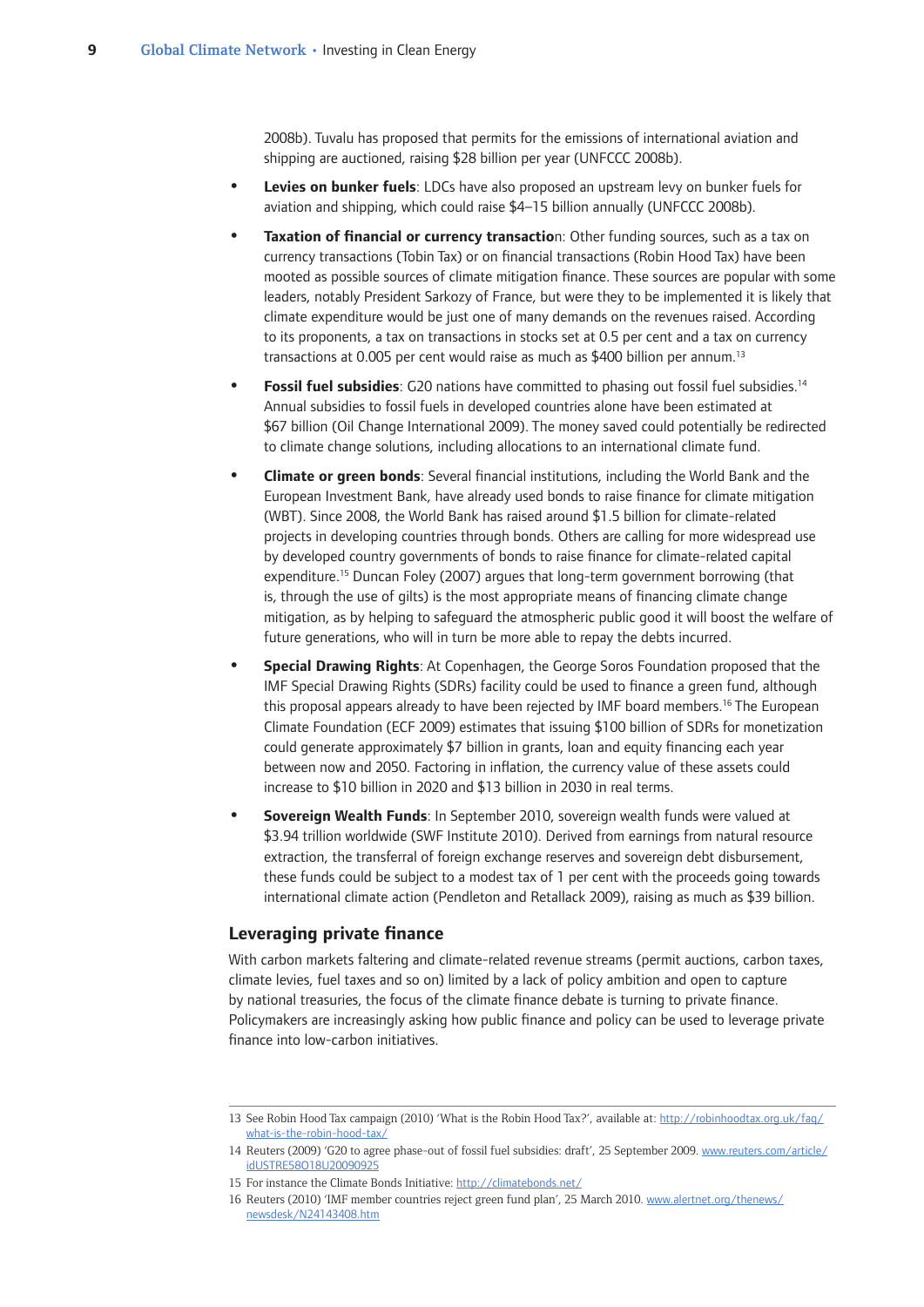Private finance might more properly be termed 'investment'.<sup>17</sup> The debate about barriers to investment in low-carbon technology is an intractable one: a clear, long-term international policy framework and carbon price would doubtless give confidence to investors and remove some of the uncertainty and risks they face, but is currently unlikely. Thus, 'investment grade' policy (Hamilton 2009) at the national level will be essential if private finance is to flow into key sectors.<sup>18</sup>

#### **Public–private cooperation: Subsidising South Africa's Renewable Energy Feed-in Tariff**

The South African government's South Africa Renewables Initiative (SARI) provides an example of how public policy can be used to attract private sector investment. Led by the Department of Public Enterprise, the initiative is exploring options for financing South Africa's Renewable Energy Feed-in Tariff (REFIT), a policy mechanism identified by the government as critical to stimulating the development of the country's renewables industry and attracting the private investment necessary to achieve rapid and scaled-up deployment of clean energy technologies. However, modelling by SARI (2010) suggests that if the REFIT scheme is to work – and if investors are thereby to be drawn in – then the costs of running the REFIT may have to be part-subsidised by foreign donors or an international fund, at least for an initial period.

The modelling finds that there will be a financing gap between the business-as-usual energy tariff and the REFIT of an estimated 25 per cent in 2020 (where the REFIT is set at an average rate of \$107/MWh) (SARI 2010). According to SARI, this financing gap could be filled from three different sources: domestic consumers, through a gradual increase in electricity tariffs; a green purchase obligation for energy-intensive industry; or international public finance (including grants, concessional finance and guarantees). Because neither domestic consumers nor energy-intensive industry can be expected to contribute significantly early on, the international financing requirement is large to begin with: perhaps around \$40 per MWh in 2012, equivalent to \$6.24 per tonne of  $CO_2$  saved (SARI 2010).

While the contribution of international financing has to be from public sources, it can be argued that this *leverages in* private sector investment, in that meeting the incremental costs in this way makes renewable energy in South Africa a commercially viable option. Given the limited government funds available and the difficulties in placing extra costs on South Africa's electricity consumers, it seems that unless developed country governments help meet this gap, the private sector will not invest sufficiently to enable the scaling-up of renewable energy.

SARI argues that the funding gap reduces over time because of 'learning' (that is, because innovation in renewable energy brings down its cost) but that the financing requirements start high. On the strength of this example, a feed-in-tariff in a developing country could be supported by international funders with a strong interest in the development of RE markets and, over time, could help ensure the necessary private sector investment takes place.

If policy is a precursor to investment – at least in sectors in which low-carbon technology is more expensive than carbon-intensive equivalents – then one essential part of the public-private partnership model is to introduce robust, long-term incentives to level the playing field (see the example of South Africa's REFIT above). Much of the literature on finance and climate change supports this important maxim (eg World Economic Forum 2009).

However, government's role in such a partnership can extend beyond merely putting incentives and regulations in place (Stern 2009, Ward 2010). The risks faced by private investors when investing in low-carbon initiatives in developing countries can be reduced using a variety of mechanisms and

<sup>17</sup> See for instance the report by IISD (2010) of the recent Geneva Climate Finance Dialogue.

<sup>18</sup> Hamilton (2009) stresses the importance of confidence in policy for investors, who will weigh up investment decisions based on the commercial profitability of a project versus the level of risk. See also UNEP et al (2009).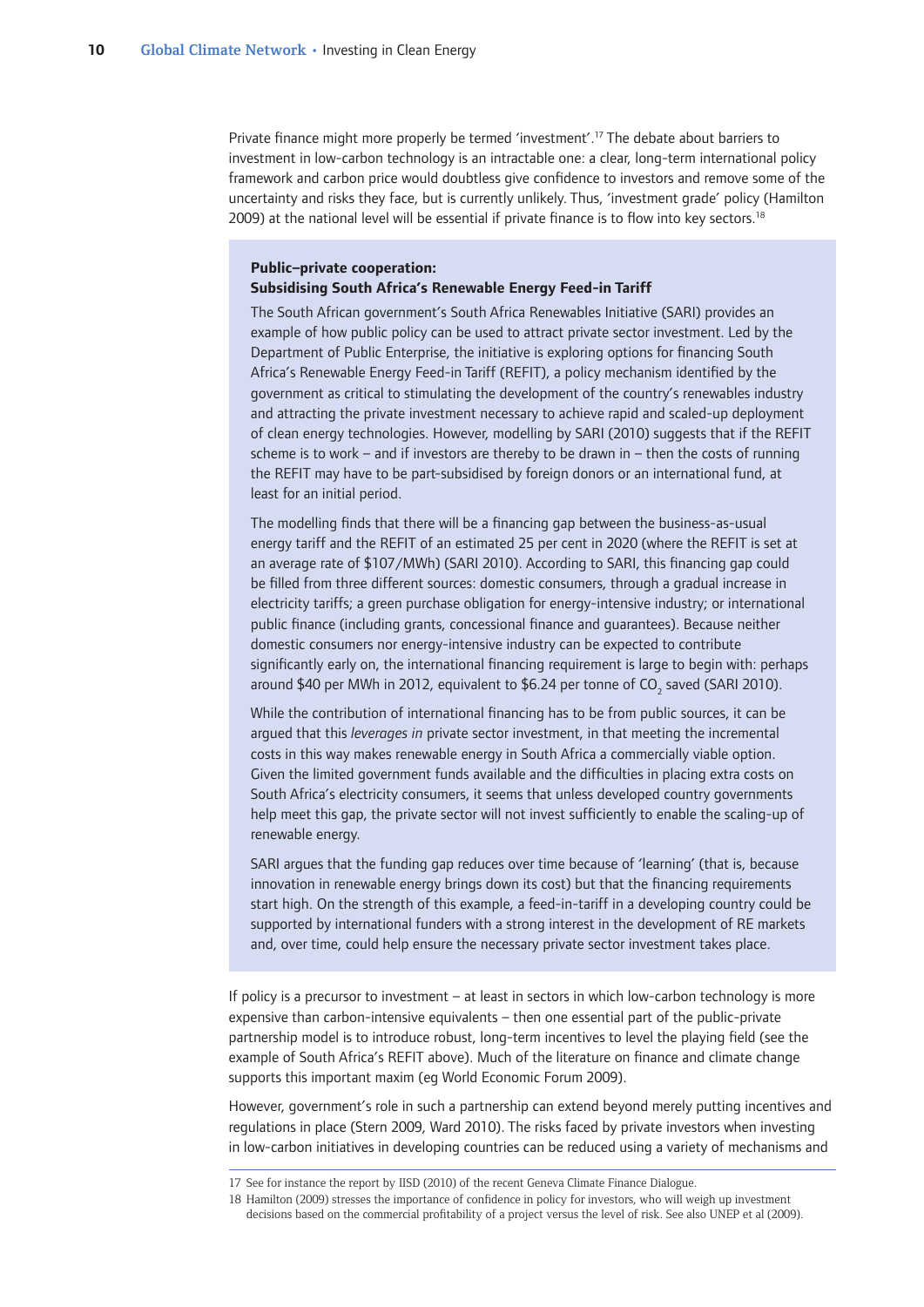facilities, which involve using public finance – sometimes in the form of guarantees rather than cash funds – to leverage more significant sums of private finance.

Global Climate Network (GCN) research<sup>19</sup> identifies five mechanisms that developed country governments could deploy within a new or existing international green fund to leverage private investment in this way (see Table 1.1 on the following page).<sup>20,21</sup> In subsequent dialogues in each GCN member country, participants from private finance and investment, government and the research community were asked to comment on and rank these five proposed mechanisms (see Section 3 below).

<sup>19</sup> See the GCN–CAP memorandum published alongside this report (www.globalclimatenetwork.info).

<sup>20</sup> Several of these mechanisms are explored further by UNEP and SEFI (2005) in their report *Public Finance Mechanisms to Catalyze Sustainable Energy Sector Growth*.

<sup>21</sup> NB: Although GCN's research focuses primarily on leveraging private sector investment in clean energy, the proposed tools could equally be relevant to leveraging funds for projects and technologies in other low-carbon sectors, such as transport.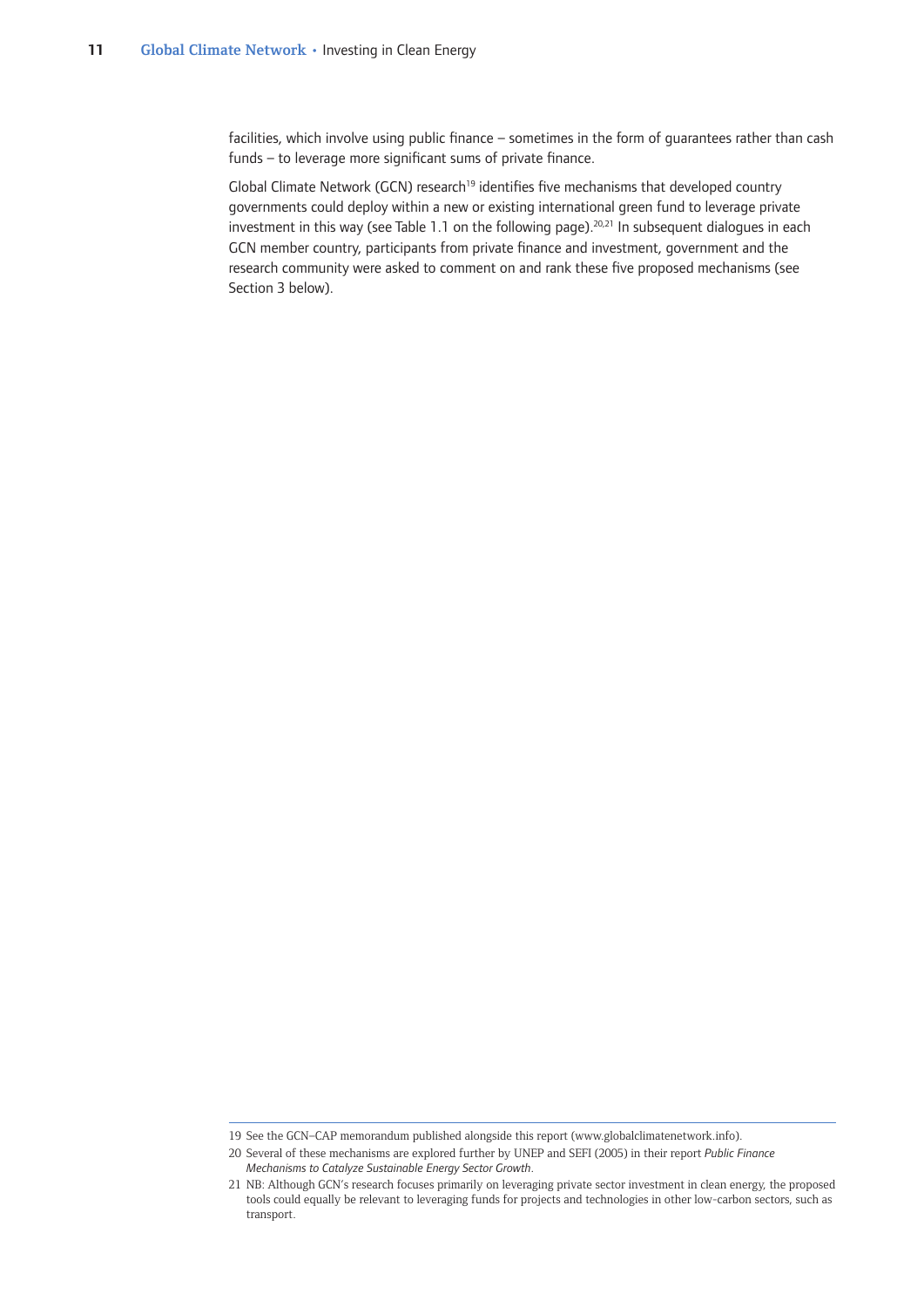**Table 1.1:** 

| Table 1.1:                                                                                                                                                                                           | <b>Mechanism</b>                                                                                                                                                                                                                                              | <b>Risk addressed and leverage ratio</b>                                                                                                                                                                                                                                                                                                                                                                                                               |
|------------------------------------------------------------------------------------------------------------------------------------------------------------------------------------------------------|---------------------------------------------------------------------------------------------------------------------------------------------------------------------------------------------------------------------------------------------------------------|--------------------------------------------------------------------------------------------------------------------------------------------------------------------------------------------------------------------------------------------------------------------------------------------------------------------------------------------------------------------------------------------------------------------------------------------------------|
| Five mechanisms<br>that could be used<br>by developed<br>countries acting<br>alone or together to<br>help leverage private<br>finance into low-<br>carbon initiatives<br>in developing<br>countries. | 1. Loan guarantees<br>Governments agree to underwrite loans to<br>clean energy projects with taxpayers' money to<br>safeguard the private investor against defaults.                                                                                          | The cost of capital in many developing countries<br>is higher because of the perception of higher<br>political or economic risk. Some investors may<br>not be prepared to accept these risks at all and<br>others may demand higher returns for doing<br>so. But with underwriting from developed<br>countries, more investors may be attracted to<br>clean energy in developing countries and the<br>costs of borrowing may be lowered. <sup>22</sup> |
|                                                                                                                                                                                                      |                                                                                                                                                                                                                                                               | Estimated leverage ratio: 6x-10x                                                                                                                                                                                                                                                                                                                                                                                                                       |
|                                                                                                                                                                                                      | 2. Policy insurance<br>Governments could insure investors against the<br>risk of policy uncertainty. They could do this<br>through standard insurance or by issuing 'put'<br>options that they would buy back if policies<br>changed.                         | Many clean energy projects are made profitable<br>by policy, such as a feed-in-tariff. But changes<br>in government or other political or economic<br>circumstances can bring policy changes.<br>Developed country governments can eliminate<br>this risk by providing insurance that pays out if<br>returns are reduced by policy changes.                                                                                                            |
|                                                                                                                                                                                                      |                                                                                                                                                                                                                                                               | Estimated leverage ratio: 10x                                                                                                                                                                                                                                                                                                                                                                                                                          |
|                                                                                                                                                                                                      | 3. Foreign exchange liquidity facility<br>Governments can offer credit to help quard<br>against risks associated with currency exchange<br>fluctuations. <sup>23</sup>                                                                                        | Clean energy project revenues may be paid<br>in local currency, but debt is likely to have<br>to be paid in foreign currency. Exchange rate<br>fluctuations can make projects uneconomical<br>and hence more risky.                                                                                                                                                                                                                                    |
|                                                                                                                                                                                                      |                                                                                                                                                                                                                                                               | Estimates of leverage ratios are hard to make<br>due to a lack of literature in this area.                                                                                                                                                                                                                                                                                                                                                             |
|                                                                                                                                                                                                      | 4. Pledge fund<br>A developed country government-backed<br>fund that would identify and analyse smaller,<br>relatively low-risk clean energy projects and<br>offer these to investors that would pledge to<br>invest a set amount of equity capital up-front. | Many relatively low-risk clean energy projects<br>in developing countries face two hurdles: they<br>do not have sufficient access to equity, and the<br>projects are too small for many equity investors<br>to consider. A government-backed pledge fund<br>could help bring equity investors and projects<br>together.                                                                                                                                |
|                                                                                                                                                                                                      |                                                                                                                                                                                                                                                               | Estimated leverage ratio: 10x                                                                                                                                                                                                                                                                                                                                                                                                                          |
|                                                                                                                                                                                                      | 5. Subordinated equity fund<br>For higher-risk clean energy projects, a govern-<br>ment-backed fund would invest a proportion of<br>the equity but receive returns last.                                                                                      | Equity investors may judge clean energy<br>projects in developing countries as too<br>risky, but with developed countries taking a<br>subordinated equity stake, the risk would be<br>significantly reduced.<br>Estimated leverage ratio: 2x                                                                                                                                                                                                           |

<sup>22</sup> For further information on loan guarantees and how the US government is using this tool to support domestic nuclear power projects, see Caperton (2010).

<sup>23</sup> For more information on foreign exchange liquidity facilities, see JR Sheppard and Company LLC (2004).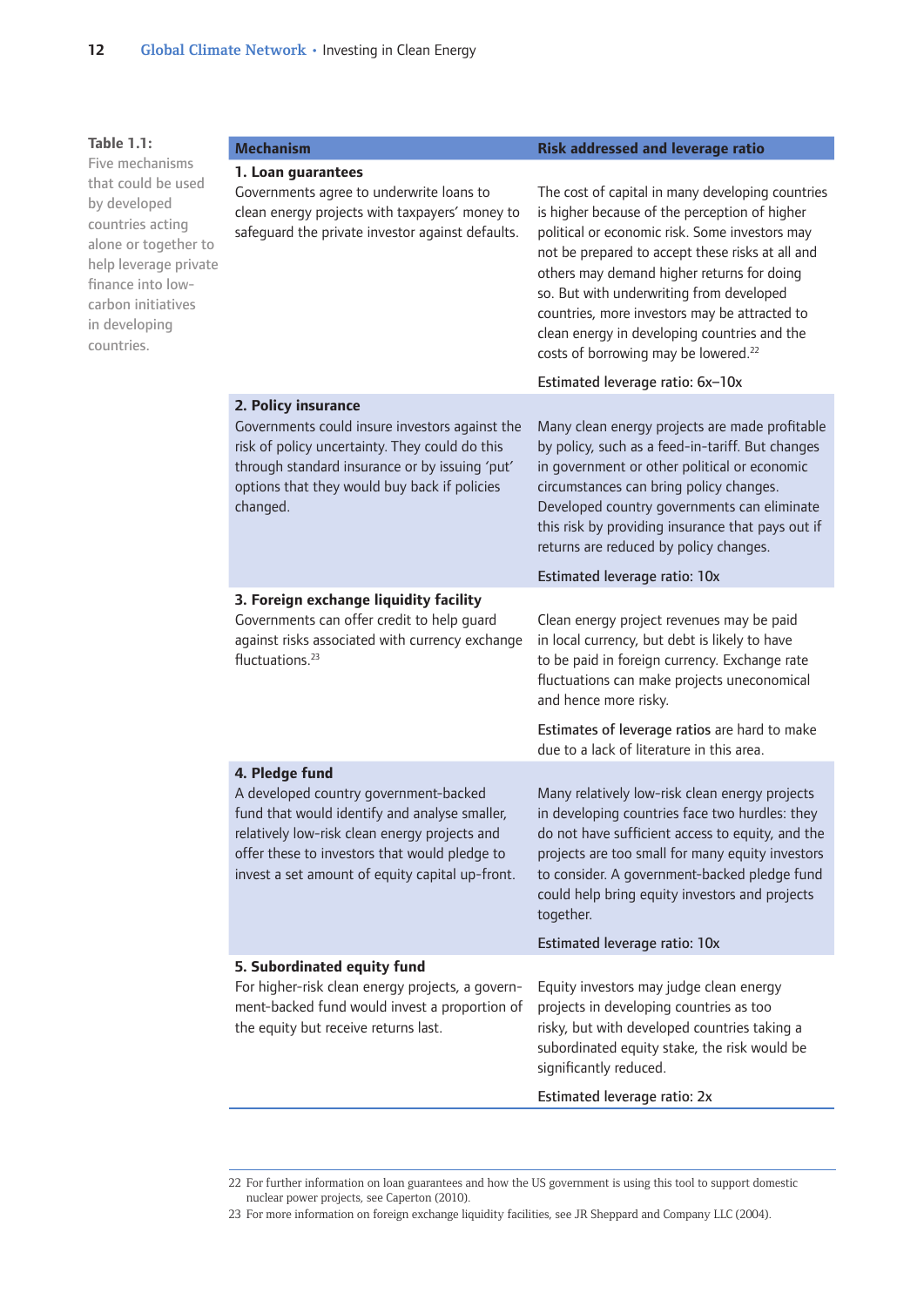## <span id="page-14-0"></span>2. Identifying climate mitigation financing needs

This study estimates the capital costs of installing electricity generating capacity in clean energy sectors that have been identified as a priority by national policymakers. More detail on each country's policy on renewable and low-carbon energy, its current ambition, a breakdown of costs and business-as-usual investment in renewable energy is contained in the four national case studies in Section 3.

Table 2.1 shows that estimates vary from country to country and across the six sectors: large- and small-scale hydro, solar PV and CSP, and wind and gas turbines. Total capital requirement between 2010 and 2020 is estimated at \$636.3 billion, an average of \$63.6 billion per year.

| ρf  | Country / sector         | Installed capacity to be<br>added (GW)* | <b>Total investment funds</b><br>needed (\$bn) |
|-----|--------------------------|-----------------------------------------|------------------------------------------------|
| ble | China / hydro            | 130                                     | 134                                            |
|     | China / solar PV         | 19                                      | 140                                            |
|     | China / wind             | 138                                     | 203                                            |
|     | India / solar PV         | 20                                      | 108                                            |
|     | Nigeria / gas turbines   | 21                                      | 32                                             |
|     | Nigeria / hydro          | $\mathcal{P}$                           | 3                                              |
|     | South Africa / wind*     | 5                                       | 12.2                                           |
|     | South Africa / solar CSP | 4.5                                     | 4.1                                            |
|     | <b>Total</b>             | 339.5                                   | 636.3                                          |

Note: by 2020 in all cases except Nigeria hydro (2025) and India solar (2022)

\*South African data assumes wind and solar shares in a 15 per cent renewable energy mix by 2020

Table 2.2 (on the next page) summarises the actual levels of investment renewable electricity generation sectors have received in the four focus countries in recent years. It shows that investment in the highlighted sectors across the four countries reached an estimated total of almost \$34 billion, but with the overwhelming majority occurring in China.<sup>24</sup>

The average annual 2010–2020 investment gap in the highlighted sectors at 2009 levels is therefore \$29.6 billion, if data for China is included (China's investment gap in hydro, wind and solar is currently \$14.81 billion). Investments in the sectors and countries highlighted in this study must therefore double if current government ambition for renewable energy expansion is to be achieved. Excluding China, the average annual investment needed is \$15.93 billion and the gap around \$15.73; India, South Africa and Nigeria are currently only investing a tiny fraction of what would be required.

Significantly, China has already stated its intention to finance its climate investments without relying on an international fund. India has also made similar allusions and is planning to set up a new tariff structure to reward private energy firms that make investments in solar power plants. It is as yet unclear whether India will fund the solar tariff from the public purse, pass costs on to electricity consumers through bills, or ask for assistance from an international fund or donors.

## **Table 2.1:**

Estimated costs of installing renewa energy

<sup>24</sup> In 2009, \$30.5 billion was spent on solar and wind and \$2.39 billion on hydro in China; by contrast, \$0.1 billion was invested in solar in India and \$0.1 billion in renewable energy in general in South Africa. Public finance is not counted separately in these numbers, as we assume it is largely captured in the overall investment data. See the case studies in Section 3 and UNEP et al (2010).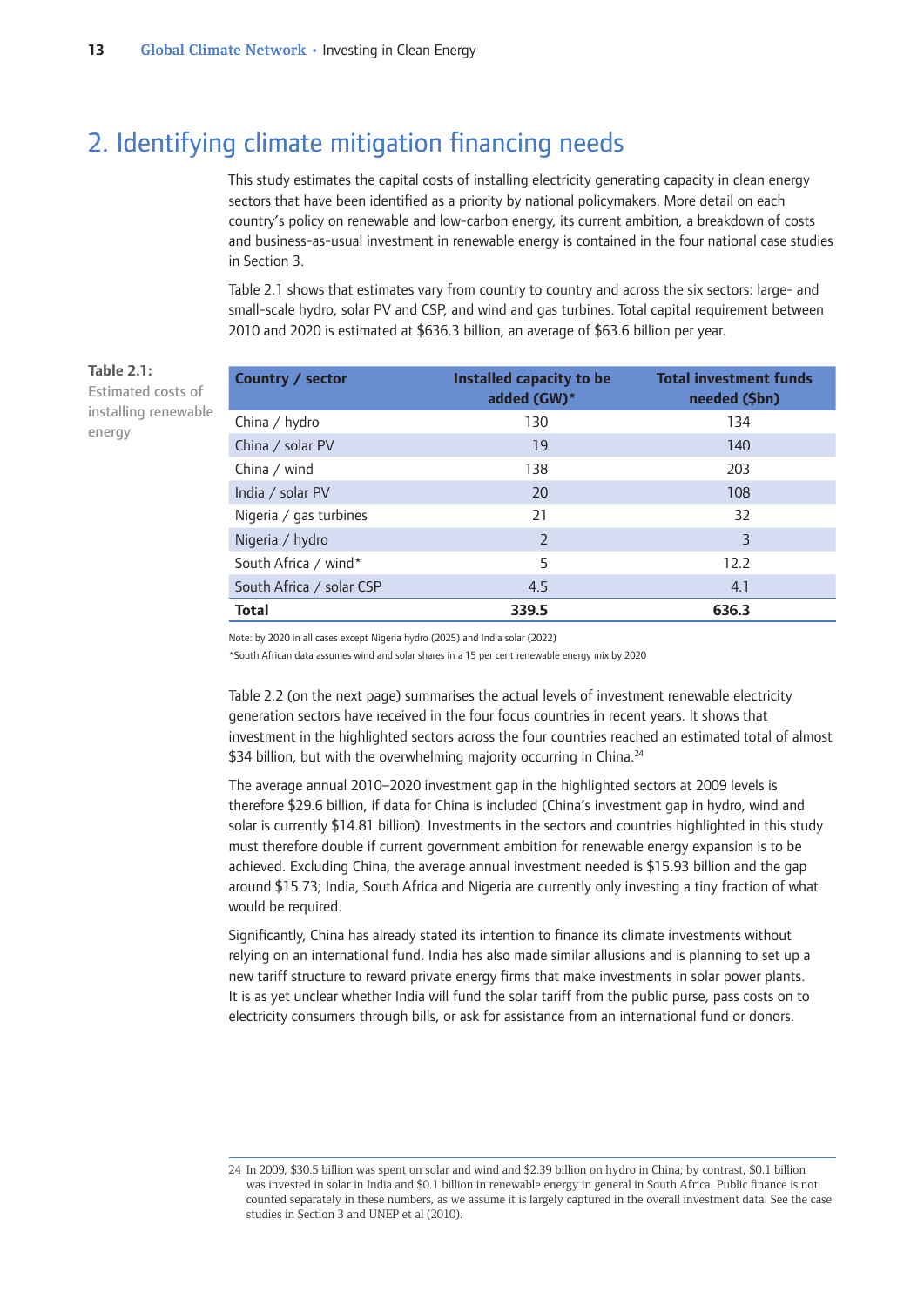#### **Table 2.2:**

Most recent, actual funds for renewable energy projects from public and private sectors raised or promised.

| <b>Country</b> | <b>Public finance (\$bn)</b>                                                           | Total investment (\$bn)                                                                      |
|----------------|----------------------------------------------------------------------------------------|----------------------------------------------------------------------------------------------|
| China          | 3.1 in 'special funds' in 2008 and<br>46.9 in stimulus over two years<br>$(2009 - 10)$ | 32.89 in 2009 (27.2 in wind, 3.3 in<br>solar, 2.39 in hydro)                                 |
| India          | 0.85 <sup>25</sup> by 2012 to install 15GW                                             | 2.7 in renewable energy finance<br>in 2009 (down from 3.7 in 2008)<br>including 0.1 in solar |
| Nigeria        | 3.3 loans for 'emergency power<br>projects'; 0.042 for hydro and gas in<br>2010        | Negligible                                                                                   |
| South Africa   | 0.037 in 2009, expected to increase<br>to 0.063 by 2011/12                             | 0.1 in 2009                                                                                  |

Sources: UNEP et al (2010), government sources, other sources – see Section 3 for more details



\*Total investment funds in South Africa in 2009 were US\$0.1 billion across all clean energy sectors (no breakdown is available for wind and CSP respectively)

<sup>25</sup> The Indian government estimates resulting leveraged private financing of \$9.5-12.7 billion, at a leveraging ratio of up to 15x.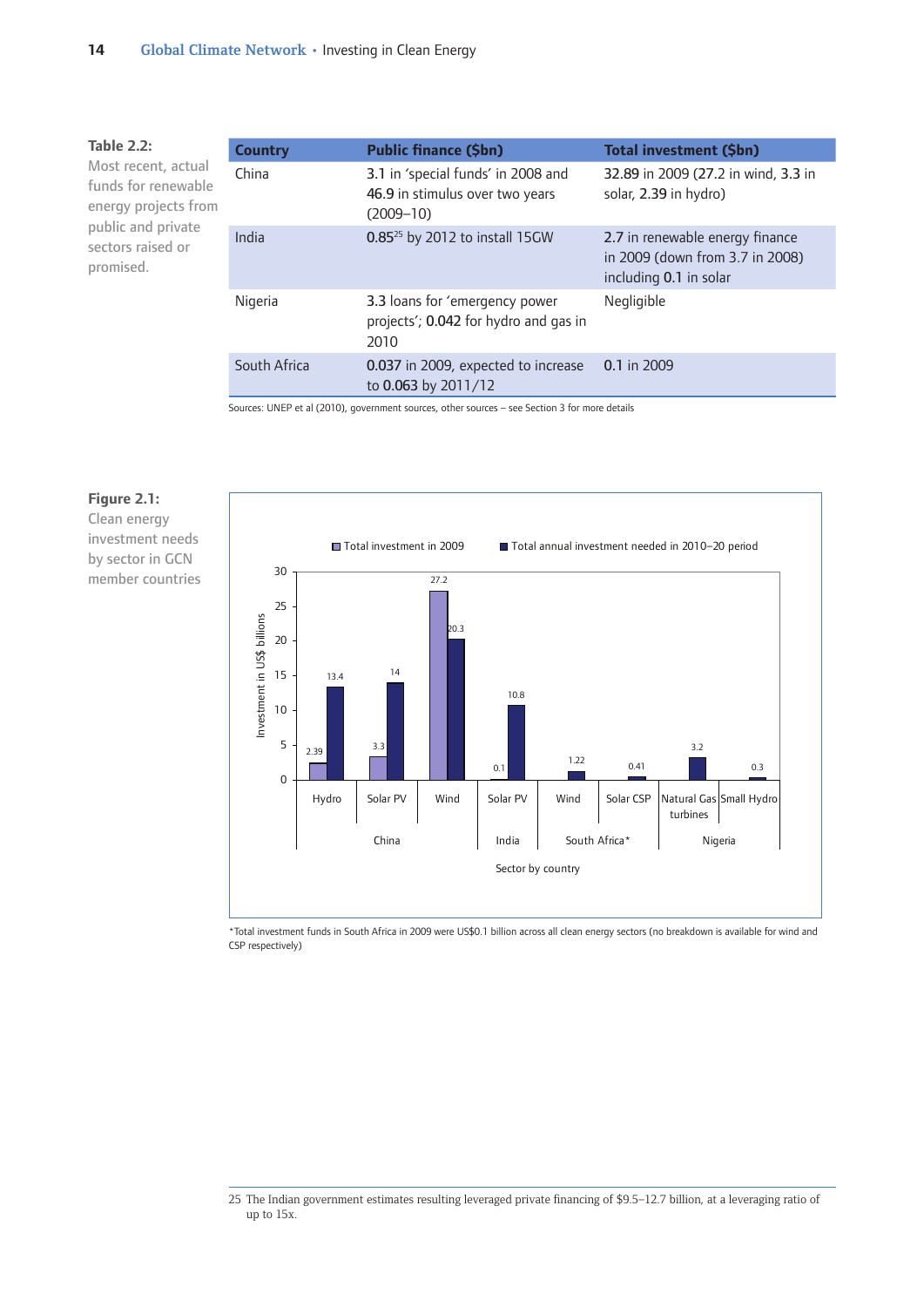## <span id="page-16-0"></span>**China** 3. National case studies

#### **Overview**

China's plans to decouple economic growth from carbon emissions are well documented.<sup>26</sup> The Chinese government considers clean energy to be particularly important to China's energy security and low-carbon agenda, and investment in the renewable energy sector has soared in recent years. In 2007, approximately \$8.86 billion (60 billion RMB) was invested in renewables and this increased to \$11.23 billion (76 billion RMB) in 2008 (CCID 2009). Recent figures suggest that China has overtaken the United States to become the world's leader in clean energy investment, registering \$33.7 billion in 2009 (see UNEP et al 2010).

Sustaining this level of investment will be crucial if China is to meet its ambitions for renewable energy generation, yet this will not be without its challenges. Many low-carbon technologies remain costly and yield relatively low returns, which make them difficult to finance and deploy at scale. For China, new and innovative finance and investment tools are required at both the domestic and global levels to leverage the funds necessary to realise the country's low-carbon energy potential.

#### **Policy assumptions**

The Chinese government has set itself a target of 15 per cent of final energy consumption to come from low-carbon energy sources, including nuclear power, by 2020.27 A number of policies geared to achieving this objective are already in place – many of which date back to the Renewable Energy Law of 2005 – including renewable portfolio standards, tax breaks for clean energy developers and feed-in tariffs for wind and biomass. The government has recently introduced obligations on electricity providers to purchase all surplus renewable power generated.

Under current – albeit unofficial – plans, a total of 500GW of installed renewable energy capacity is expected by 2020.<sup>28</sup> In this report we estimate of the total capital and incremental funds required to increase installed capacity, in line with the anticipated plans, in the following three sectors:

- Hydro: from 170GW in 2008 to 300GW in 2020 •
- Wind: from 12GW in 2008 to 150GW in 2020 •
- Solar PV: from 0.4 GW in 2008 to 20GW in 2020 •

#### **Estimated costs: hydro, wind and solar PV**

If the existing plans are approved and implemented, an additional 287.6 GW of capacity will be installed across the hydro, wind and solar PV sectors by 2020 (130GW, 138GW and 19.6GW respectively).

The GCN finds that installing an extra:

- 130GW of hydropower, at a unit cost of 7000 RMB per KW, will require approximately \$134 billion (0.91 trillion RMB) •
- 138GW of wind power, at a unit cost of 10,000 RMB per KW, will require approximately \$203 billion (1.38 trillion RMB) •
- 19.6GW of solar PV power, at a unit cost of 50,000 RMB per KW, will require approximately \$140 billion (0.95 trillion RMB). •

<sup>26</sup> At Copenhagen, the Chinese government confirmed its commitment to reduce carbon intensity by 40–45 per cent by 2020 compared to 2005 levels, to be achieved by a number of policies – from restructuring the economy towards high-tech services to ambitious energy efficiency and afforestation programmes, and scaling up the contribution of renewables to China's energy mix.

<sup>27</sup> This target replaces an earlier target, set out in 2006, for a 15 per cent share of primary energy to come from renewable sources by 2020. Typically, a 15 per cent final energy target implies a larger quantity of renewables than a 15 per cent primary energy target, yet the share of renewables is likely to be diluted by the inclusion of nuclear in this target (Martinot and Li 2010).

<sup>28</sup> This amounts to a doubling of total installed renewable energy capacity in 2009, which was 226 GW (Pew Charitable Trusts 2010).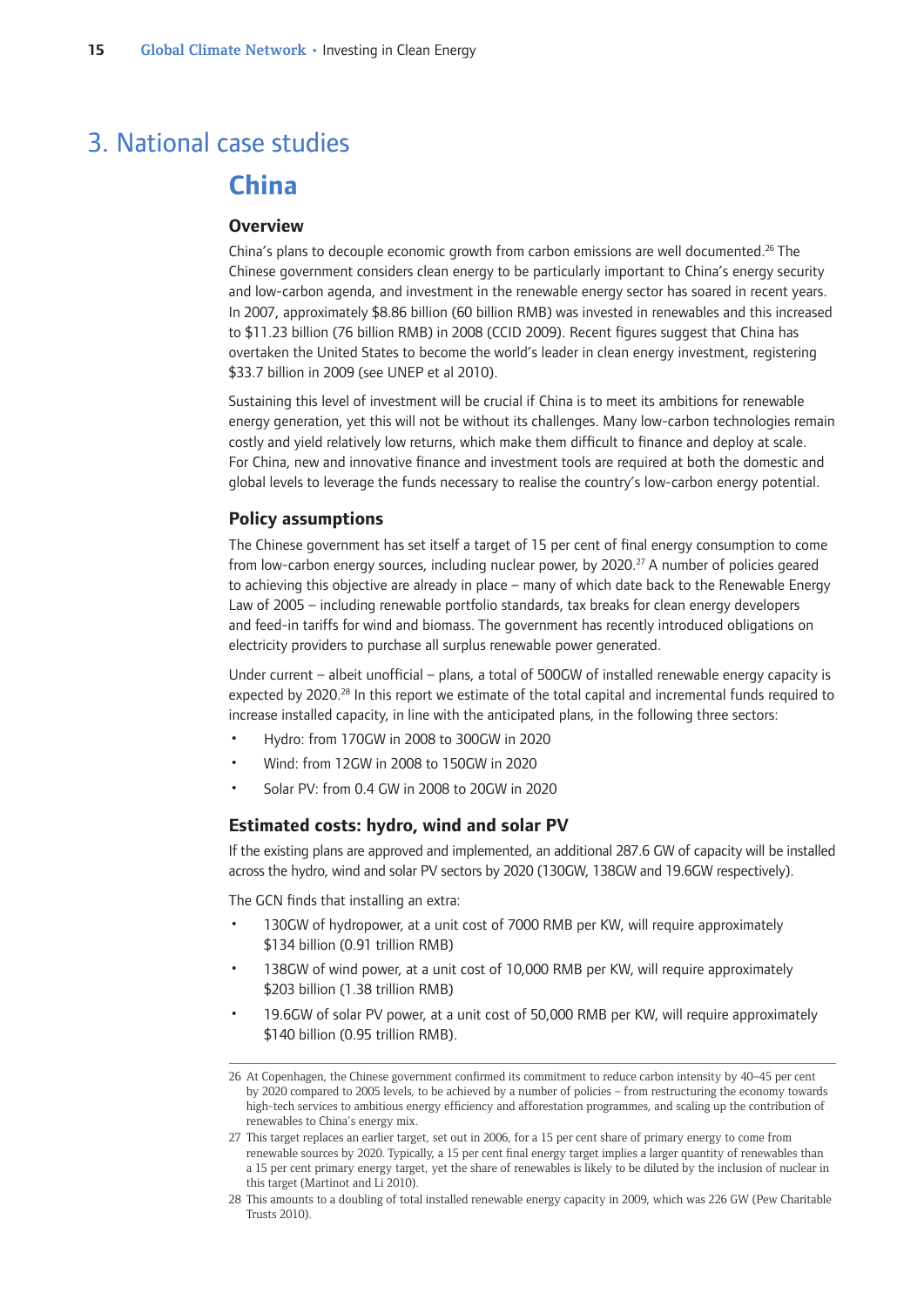<span id="page-17-0"></span>If one factors in the additional investment required in the nuclear power and biomass sectors (approximately \$118 billion or 0.8 trillion RMB), it is anticipated that more than \$597 billion (4.04 trillion RMB) in funds will be needed to finance China's clean energy plans between 2008 and 2020.

On top of this, installing desulphurisation equipment to improve the generation efficiency of coalfired thermal plants will cost approximately \$17 billion (116 billion RMB) between 2009 and 2020, while 4 trillion RMB will need to be invested in upgrading the electricity grid in the same time period.

#### **Sources of finance**

China has witnessed a surge in investment in renewable energy sectors in recent years. According to UNEP et al (2010), the country attracted \$33.6 billion of new investment in solar, wind, biomass and energy-smart technologies alone in 2009. The majority (\$27.2 billion) of this sum was channelled into wind energy projects and was derived from asset-based finance. Investments in solar and biomass totalled \$3.3 billion and \$3.0 billion respectively. In addition, the Chinese Ministry of Water Resources<sup>29</sup> estimates that \$2.39 billion (16 billion RMB) was invested in hydro in 2009.

Hitherto, the domestic banking and finance sectors have been the most important sources of funding for renewable energy projects in China. In 2007, bank credit accounted for almost 45 per cent of total investment in renewable sectors and capital investment from the domestic finance sector has grown substantially. By the end of 2008, there were 59 IPO-listed companies operating in renewable energy sectors in China, while approximately \$37.8 billion (256 billion RMB) in short-term funds was raised from the bond market in the period 2005–08. $30$  Venture capital and private equity investment in clean energy sectors in China totalled \$0.79 billion (5.3 billion RMB) in 2008, yet fell to \$0.2 billion (1.3 billion RMB) in 2009 (UNEP et al 2010).

Public finance has been an important source of funds. In 2008, the Chinese government invested \$3.1 billion (21 billion RMB) of 'special public funds' in renewable energy sectors (NDRC 2007). In the economic stimulus of the following year, it allocated \$46.9 billion (317 billion RMB) to clean energy technology, energy efficiency and grid infrastructure development (Pew Charitable Trusts 2010: 20).

International sources, including direct foreign investment, are also important to the realisation of China's clean energy objectives. To date, the majority of external funding has been channelled through the CDM, under which China has the largest number of registered projects (770 in mid-March 2010).<sup>31</sup> However, the proportion of foreign funds remains relatively low and amounted to only 1 per cent of overall funds invested in renewable energy sectors in 2007 (NDRC 2009).

### **Conclusions**

China's ambitious plans to expand renewable sources energy between now and 2020 require significant levels of upfront finance and sustained investment. While recent investment figures clearly suggest that China's plans are on track, the challenge will be to ensure that the current high levels of investment are sustained year on year.

With this in mind, it is crucial that existing funds are used in the most efficient and cost-effective way. The GCN recommends that in order to strengthen China's clean energy technology market, domestic public funds should be targeted primarily at R&D, infrastructure development and reducing investment risks (through such measures as credit assurance, technology certification and guarantees against bad debts).

China would benefit from reform of existing international finance mechanisms and the establishment of a global bank under the UNFCCC, which would finance low-carbon technology development and handle transfers in and between developed and developing countries. The bank would be funded by annex I and non-annex I countries. Regional carbon banks could also be established.

<sup>29</sup> Figures cited in a 2009 communiqué by the Chinese Ministry of Water Resources. Available in Mandarin on request.

<sup>30</sup> This figure has been calculated using data from various editions of the *China Securities and Futures Statistical* 

*Yearbook* published annually by China Securities Regulatory Commission. www.csrc.gov.cn/pub/csrc\_en/ 31 For example, Jia (2010).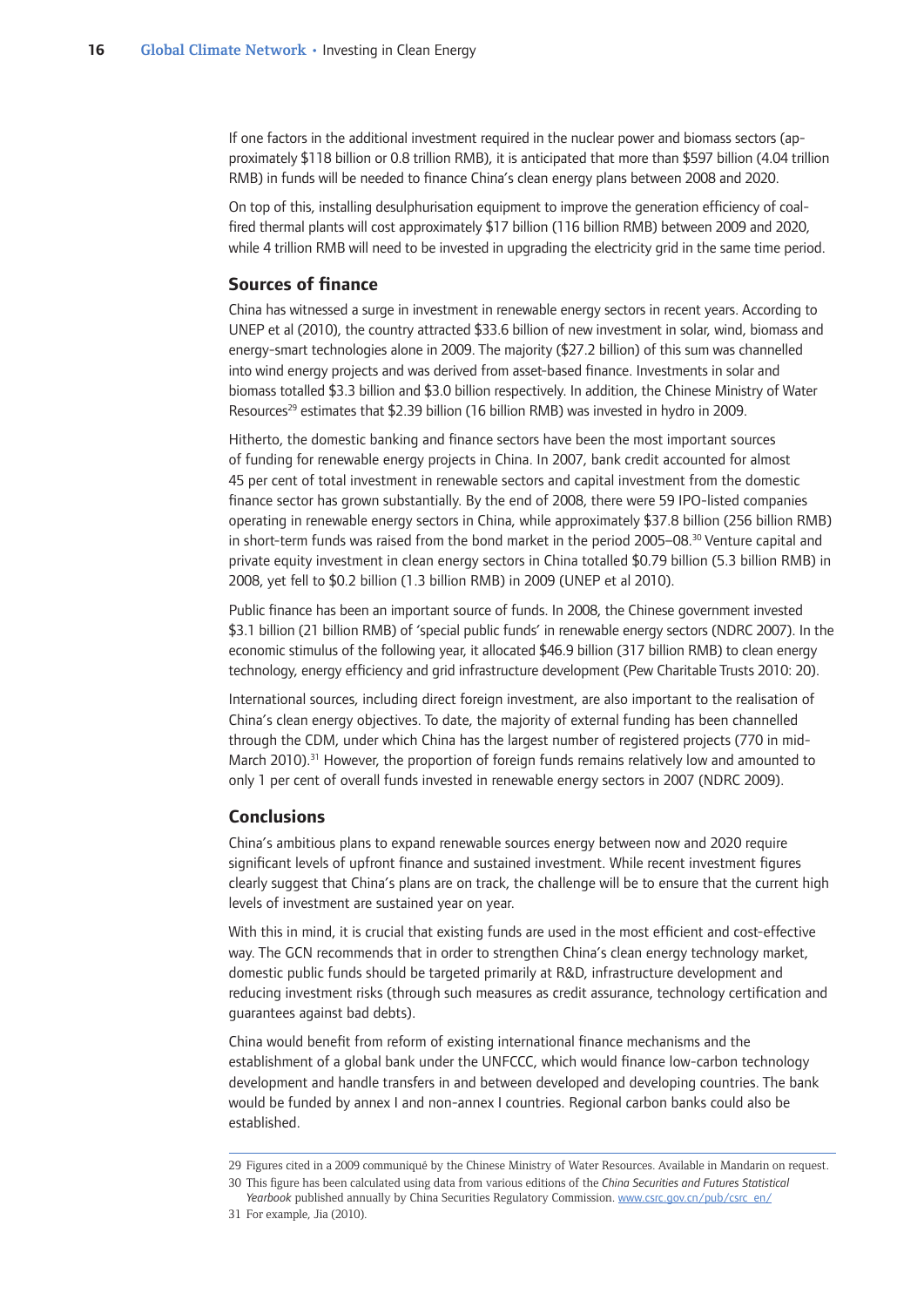<span id="page-18-0"></span>In order to make effective use of international funds, GCN suggests that global public-private funding partnerships should be explored as a means to better protect against market uncertainty for renewables, reduce capital costs and establish a 'virtuous circle' of funding in priority technologies and sectors.

## **India**

#### **Overview**

India is the world's fifth-largest consumer of energy (EIA 2008) and faces the challenge of meeting escalating demand for energy as it attempts to fulfil its economic and development goals. A net energy importer, India is heavily dependent on fossil fuels, with 64.6 per cent of total installed capacity generated by thermal power, of which coal constitutes 53.3 per cent (Central Electricity Authority 2010). Since the energy sector is the biggest contributor of greenhouse gas emissions in India, with 58 per cent of net emissions coming from this sector (Ministry of Environment and Forest 2010), the Indian government has deemed it in the country's economic and environmental interest to aggressively pursue clean sources of energy.

#### **Policy assumptions**

The Indian government's Eleventh Five Year Plan includes a renewable energy target of 10 per cent of total power generation capacity and 4–5 per cent of final electricity mix to be achieved by 2012. Should these goals be met, renewables would account for approximately 20 per cent of the total added energy capacity planned in the 2007–2012 period. Towards the same goal, India expects to install 15GW of additional renewable power capacity by 2012.

Beyond this, the National Action Plan for Climate Change (NAPCC) puts forth ambitious plans for energy efficiency and the deployment of solar energy (Government of India 2008). In this paper we provide estimates of the capital and generation costs of renewables in India and, specifically, solar power technology, which has been identified in previous GCN studies as vital to India's clean energy future (Global Climate Network 2009, 2010).

#### **Estimated costs: renewable energy technologies**

The Indian government has allocated \$850 million (Rs 3,925 crore) of public finance to support renewable energy under the Eleventh Five Year Plan, including \$16.2 million (Rs 75 crore) for wind power demonstration projects and \$43.3 million (Rs 200 crore) in subsidies to support gridinteractive solar PV.

However, the total capital investments required to achieve the plan's target of 15GW of installed renewable electricity by 2012 are likely to be significantly higher. Using estimates of capital and generation costs calculated by the Indian government's Integrated Energy Policy-Expert Committee (Planning Commission of India 2006), we find that \$9.5–12.7 billion (Rs 43,850–58,600 crore) will be required between 2007 and 2012. Hence, if the 2012 target is to be met, this will require leveraging as much as 15 times the budgetary support currently provided by the Indian government.

According to official estimates of the potential of the renewable sectors in the medium term (to 2032; Ministry of New and Renewable Energy 2007), the total capital investments required for wind, small hydro, co-generation and biomass alone could range from \$57.5 billion to \$71.8 billion (Rs 265,524–331,524 crore).

#### **Estimated costs: solar**

The 2009 National Solar Mission (NSM) sets a target of achieving 1GW of installed capacity by 2013, 4GW by 2017 and 20GW by 2022. According to estimates by the Energy and Resources Institute (TERI), \$14 billion will be required over the period to 2021 to implement the key provisions outlined by the NSM. These are summarised and individually costed below.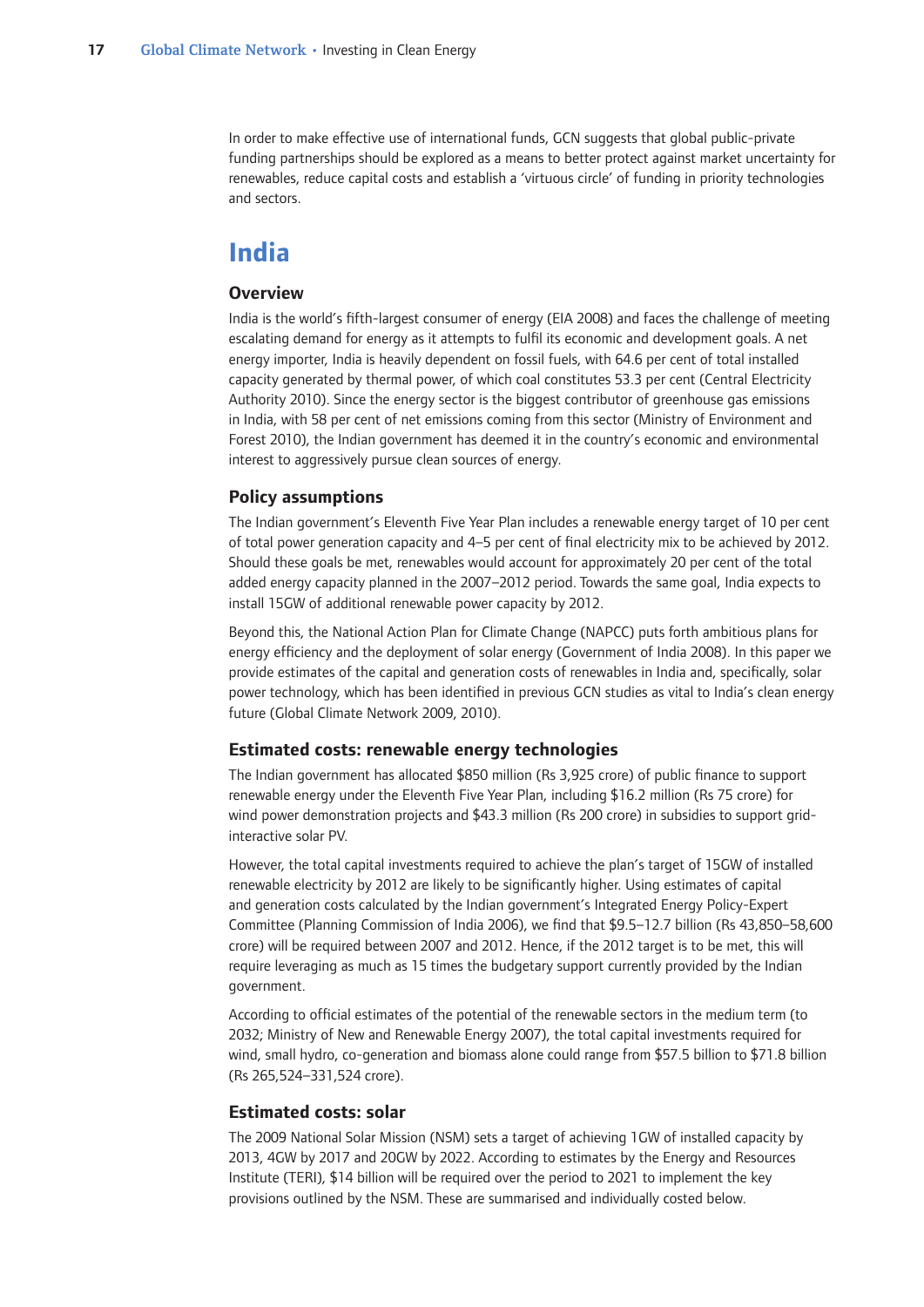- <span id="page-19-0"></span>\$10.02 million for generation-based incentives •
- \$187 million for rural electrification and lighting •
- \$88 million for solar thermal systems •
- \$2.2 billion for interest subsidies •
- \$1.32 billion for R&D •
- \$77 million of grants for demonstration projects •

Although the NSM envisages its 2022 target to be met through a combination of solar PV and less-expensive concentrated solar power (CSP) and that capacity will be supplied by grid-connected and decentralised installations, there is nonetheless reason to believe that the government's own cost estimates are conservative. We estimate that installing 20GW of solar PV in India could cost \$68–108 billion.32 Furthermore, since existing solar PVs are only 20–40 per cent efficient, as much as 50–100GW of installed capacity may be needed to supply 20GW of actual generation. As a result, this could increase capital costs by a factor of  $2.5-5.^{33}$ 

If India achieves the NSM target of installing 20 million square metres of CSP collectors by 2022, the costs of purchasing collectors and other parts alone will total at least \$533 million.<sup>34</sup> Given the likelihood that more-costly medium-to-high temperature collectors will need to be deployed to function effectively in India's hot temperatures, a minimum of \$2 billion could be expected to be spent on equipment alone (excluding installation costs).

One of the main policy mechanisms envisaged to stimulate market growth will be a preferential feed-in tariff for solar generated electricity to be set, according to existing policy guidelines, at Rs 17.90 (\$0.397) per kWh for solar PV projects and Rs 15.40 (\$0.342) per kWh for solar thermal installations. According to earlier estimates calculated using a flat-rate solar feed-in tariff of Rs 17.50 per kWh – with utilities subsidising Rs 5.50 per kWh and central government the remainder – 20GW of subsidised solar generated electricity could cost the government as much as \$54 billion over 20 years (*Times of India* 2010).

#### **Sources of finance**

Investment in India's renewable energy market fell by 21 per cent in 2009 to \$2.7 billion, compared to \$3.4 billion in 2008 (UNEP et al 2010). The main reason for this decline has been caution on the part of banks to lend to renewable energy developments in the wake of the global economic recession. Of this total, asset finance accounted for \$1.9 billion, while venture capital and private equity provided a relatively modest \$100 million worth of combined investments. The wind sector was by far the largest beneficiary of new investment in 2009, attracting approximately \$1.6 billion, followed by \$100 million in solar, \$200 million in small hydro and \$200 million in biofuels.

The CDM has generated considerable economic dynamism in India towards mobilising finance for renewable energy projects. As of May 2010, validated or registered CDM projects in the biomass, solar, wind and hydro sectors in India totalled an estimated \$13.4 billion in investment.<sup>35</sup> Arguably, the incremental costs of these projects will be paid off over time through the sale of Certified Emissions Reductions (CERs).

<sup>32</sup> This figure is calculated using a range of bottom-up feasibility studies, based on the experience in the United States and Europe, which estimate the capital costs of solar PV technologies to range from \$3.8–5.4 million per MW.

<sup>33</sup> The variations in these estimates are due to variations in the average plant size envisaged in the studies. The larger the plant size, the lower the per-MW capital cost. Thus, considering that the NSM anticipates a larger proportion of small plants (25–50MW) in the initial stages and as demonstration projects, it is likely that capital costs will be higher, at least in the short term.

<sup>34</sup> This calculation uses the lowest average price recorded in the United States between 1999 and 2008 (\$2.40 per square foot in year 2004) and assumes this as the average price for collectors over the next 10–12 years. See for instance EIA (2010).

<sup>35</sup> Information accessed from the UNEP-Riso Centre 'Capacity Building for the CDM' website, available at: http://cdmpipeline.org/cdm-projects-region.htm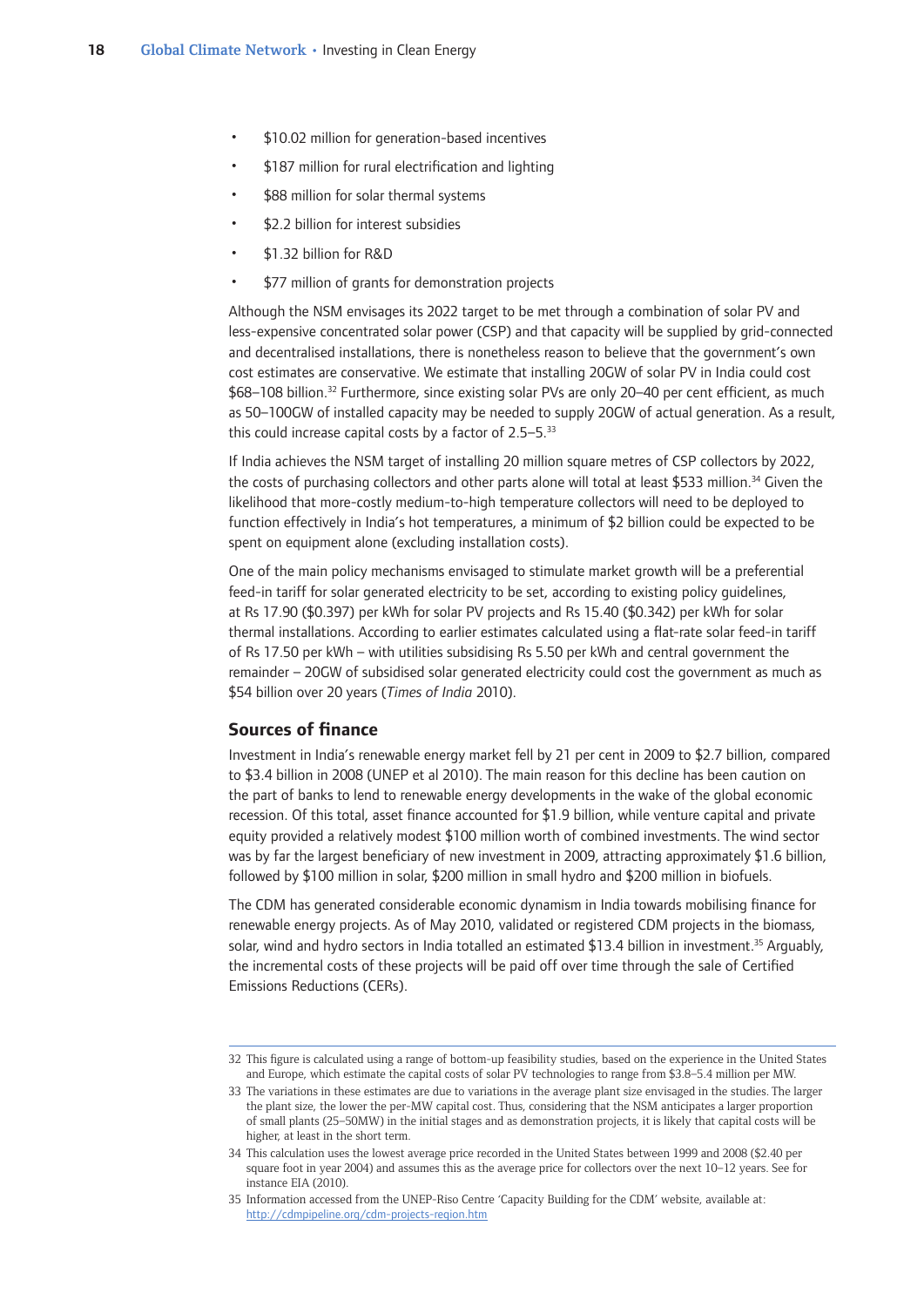<span id="page-20-0"></span>Prior to the financial crisis, international equity markets were also targeted by Indian companies as a way to generate funds for clean energy projects – in 2007, this source raised \$756 million, compared to \$646 million from domestic exchanges. However, the onset of the crisis saw international funds dry up in 2008, while only \$74 million was raised on Indian exchanges.

The Indian government has allocated \$850 million (Rs 3,925 crore) towards renewable energy programmes under the Eleventh Five Year Plan and has stated that the NSM will not require international financing, but instead will be funded unilaterally by India. Thus, government expenditure will remain an important funding source and, in particular, will be important in financing market creation policies (such as the feed-in tariff, or at least a proportion of it), supporting nascent technologies through the development cycle and ensuring a stable supply of low-interest credit for project developers.

#### **Conclusions**

Given the large scale investments required to meet India's ambitious renewable energy targets, supportive government policies, regulations and a catalogue of fiscal incentives are required to attract and mobilise large sums of finance from the private sector, both domestic and foreign. Existing policies, such as the NSM, are geared towards providing a stable and attractive environment for investment in the Indian market and it is anticipated that private funds will flow more rapidly as that programme progresses. This will be crucial if the Indian government is to achieve large-scale deployment and meet its anticipated installed capacity target in 2022.

As emphasised by other national case studies in this report, public-private partnerships will be key in the Indian context. It is also important that government money is spent wisely to stimulate private sector investment, such as on specific market generation policies, fiscal incentives and support for infrastructure for clean energy sectors.

## **South Africa**

#### **Overview**

South Africa is the largest emitter of greenhouse gas emissions on the African continent and its per-capita emissions are among the highest in the developing world. In 2008, the country released 337 million tonnes of CO<sub>2</sub> into the atmosphere (IEA 2010)<sup>36</sup> with the greatest proportion of emissions coming from the energy sector.<sup>37</sup> Such levels are hardly surprising given that the South African economy centres on energy-intensive mineral extraction industries and the country is heavily dependent on coal as its primary source of energy.

Despite substantial coal reserves, South Africa's demand for energy recently outstripped supply – in 2008, periodic blackouts occurred as the state-owned utility Eskom was forced to 'load-shed' in the face of ageing and inefficient thermal plants. As energy demand continues to grow, the supply crisis has strengthened the case for South Africa to diversify its energy mix and invest in alternative energy sources. In the case of renewable electricity, solar – especially concentrated solar power (CSP) – and wind technologies offer the greatest potential in South Africa (Global Climate Network 2009), but finding the necessary capital and investment for large-scale deployment remains a significant hurdle to the country's clean energy aspirations.

#### **Policy assumptions**

The South African government's 2008 Vision and Strategy for Climate Change sets out an overall framework for future low-carbon policy and is grounded in a long-term vision of the country shifting to a competitive, low-carbon economy and sustainable energy mix. The document is based on findings from the government's Long-Term Mitigation Scenarios (DEAT 2007) process, which

<sup>36</sup> The IEA's figure counts CO<sub>2</sub> emissions from fuel combustion only.

<sup>37</sup> The latest official figures, dating back to 1994, suggest that the energy sector accounts for 78.3 per cent of South Africa's emissions (DEAT 2009).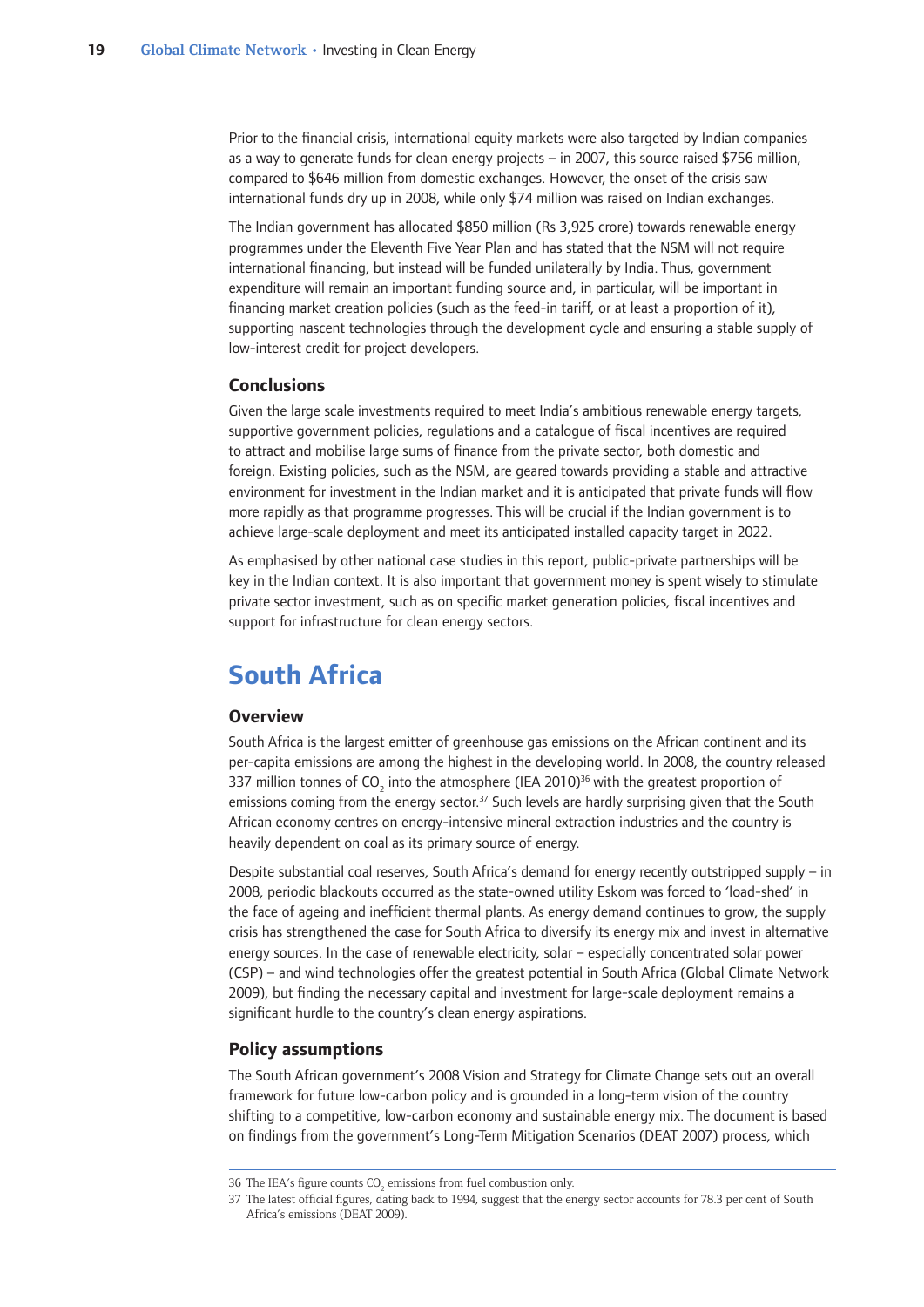<span id="page-21-0"></span>outlines several strategic options to stabilise greenhouse gas emissions.38 The LTMS in turn appears to have informed South Africa's conditional pledge at COP-15 to reduce domestic emissions by 34 per cent by 2020 and 42 per cent by 2025 compared to projected business-as-usual emissions growth trajectories.

While the Copenhagen pledge does not specify that the emissions reductions will be made in the energy sector or that renewable energy will play a part in achieving the stated targets, the South African government has previously set several aspirational targets for renewable energy. Most notably, the 2003 white paper on renewable energy sets a non-mandatory target of installing 10,000 GWh of renewable energy by 2013, which equates to approximately 4 per cent of total electricity generation capacity.<sup>39</sup> As of September 2010, the white paper was being reviewed, with an update due to be published in March 2011.

Furthermore, incorporated into the various LTMS strategies are notional targets which foresee renewables accounting for at least 27 per cent of generated electricity by 2030 and 50 per cent by 2050. In both cases, it is envisaged that CSP primarily, in addition to wind power, would – if the targets were to be made statutory – provide the bulk of renewable energy generating capacity.

#### **Estimated costs: concentrated solar power and wind**

The LTMS estimates the annual incremental costs of achieving the aforementioned targets for the expansion of renewable electricity. A 27 per cent renewable electricity supply target by 2030 could, according to the modelling, cost between \$165.5 million (R1241 million) per annum at a 15 per cent discount rate and \$556.9 million (R4177 million) per annum at a 3 per cent discount rate, between now and 2030. If renewables were to account for 50 per cent of electricity in 2050, \$2703.5 million (R20,276 million) may be required each year until then, based on a 3 per cent discount rate. However, global clean technology learning could reduce these costs substantially to US\$70.3 million (R527 million) per annum.

In this report we combine existing data on technology costs with new analysis to calculate that if renewable energy technologies were to account for 15 per cent<sup>40</sup> of South Africa's electricity generation capacity in 2020, this could require installing:

- 5GW of additional wind power capacity, which would require approximately \$12.2 billion (R91.5 billion) of investment •
- 4.5GW of additional CSP capacity primarily in the form of parabolic troughs and solar towers – which would require approximately \$4.1 billion (R30.75 billion) of investment.<sup>41</sup> •

Raising the level of ambition to 22 per cent of total electricity generation capacity by 2020 could require:

- 7GW of wind power at a total investment cost of US\$17.1 billion (R128.25 billion) •
- 7GW of CSP at a total investment cost of US \$6.4 billion (R480 billion). •

In the case of CSP, local production of hardware is estimated to bring down incremental investment costs by 5 per cent per year, as will the learning gained as deployment increases.

<sup>38</sup> The 'preferred' emissions path under the LTMS consists of South Africa limiting its emissions to 30–40 per cent below 2003 levels by 2050, and sets out four potential mitigation scenarios, of varying degrees of ambition, to achieve this. These range from a 'Start Now' scenario, in which emissions are reduced by approximately 9000 tonnes by 2050, achieving 45 per cent of the ultimate target, to 'Reaching the Goal', which is the most ambitious strategy requiring a wide range of government policy interventions.

<sup>39</sup> The Department of Energy has not decided on the exact composition of the electricity mix in the longer run, or the contribution of renewables. Eskom has stated that in order to power the South African economy and ensure an adequate reserve margin, 20GW of additional generation capacity (fossil and non-fossil sources) is required by 2020 and up to 40GW by 2030 (Eskom 2010).

<sup>40</sup> The target of 15 per cent of electricity from renewable energy technologies by 2020 was selected by the GCN as it conforms to LTMS projections and is a realistic target within this timeframe.

<sup>41</sup> Wind costs were calculated based on modelling used by Mainstream Renewable Power South Africa and Genesis Eco-Energy (2009). CSP costs were calculated using modelling by the Energy Research Centre (2009).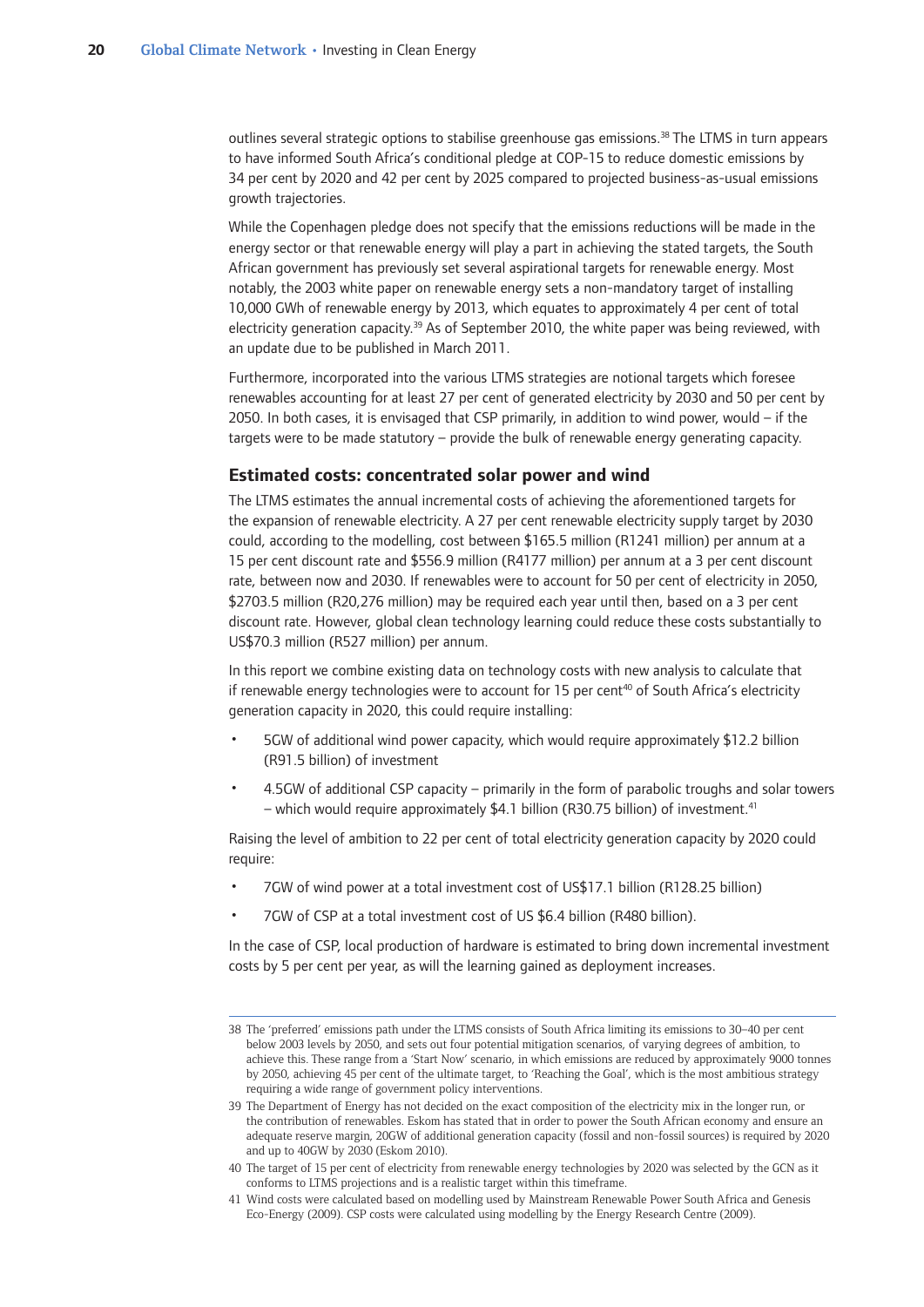#### <span id="page-22-0"></span>**Sources of finance**

In 2009, the South African government allocated \$37.12 million (R278.4 million) in public funds to support clean energy projects, a 41.5 per cent increase on the 2008 budget outlay (R196.7 million). Spending in this area is projected to increase to \$49.96 million (R374.7 million) in 2010/11 and \$63.48 million (R476.1 million) in 2011/12, before falling to \$10.68 million (R 80.1 million) in 2012/13.42 This decline would suggest that the government foresees an increasing role for the private sector – including local and international banks and investors – in providing upfront capital, credit and equity for clean technology deployment in the medium to long term.<sup>43</sup> In 2009, total investment (private and public) in clean energy projects in South Africa was relatively modest, totalling approximately \$0.1 billion (UNEP et al 2010).

Nevertheless, the government has indicated that it may introduce an escalating price for carbon, either through a carbon tax or another regulatory mechanism, which could generate public funds to spend on renewable projects or fund subsidies, such as the new REFIT scheme (see boxed text on page 10). This would supplement the existing fossil-fuel derived electricity levy, currently set at \$0.02 per kwh, which is estimated to have generated \$453 million (R3.4 billion) in 2009/10, and could generate as much as \$693 million (R5.2 billion) in 2010/11 (SARS 2010).

In order to meet the ambitions of the LTMS, the government has stated that adequate and predictable finance and technological assistance from developed countries will be critical (indeed, South Africa's COP-15 emissions reduction pledge was conditional on the provision of international climate finance). Currently, a number of international investment routes are available, including the Clean Technology Fund (CTF), which under its Draft Technology Investment Fund Plan has channelled \$500 million to date into renewable energy projects in South Africa. In contrast, carbon market finance has played a more limited role, due to the small number of South African CDMregistered and voluntary emissions reductions projects. It is also important to note that carbon finance will in most cases only represent a relatively small portion of the capital required to develop a bankable renewable energy project.

#### **Conclusions**

Financing South Africa's energy transition away from coal-powered generation towards clean, lowcarbon alternatives will require substantial levels of upfront capital and incremental investment. In many policy circles, it is felt that the majority of finance for renewable energy projects should flow from international – and mainly public – sources, including the CTF, bilateral and multilateral donors, development banks and Official Development Assistance. We suggest that both international and domestic sources, public and private, have a role to play. We also suggest that donors and investors could fund specific policy interventions in South Africa (for example, to cover the costs of the REFIT scheme), in order to create the necessary policy and regulatory environment to make the clean energy transition possible.

<sup>42</sup> National Treasury (2010).

<sup>43</sup> The Mainstream Renewable Power South Africa / Genesis Eco-Energy report (2009) suggests that the private sector is preparing to build at least 5GW of wind energy in South Africa, if the right regulatory environment is in place. It also claims that to achieve a notional target of 30GW of installed wind capacity by 2025, R140 billion of the R550 billion required would come from international investors, while the balance of R410 billion would come from debt provided by local and international banks and financiers. This amounts to a 25:75 split between private sector equity and debt.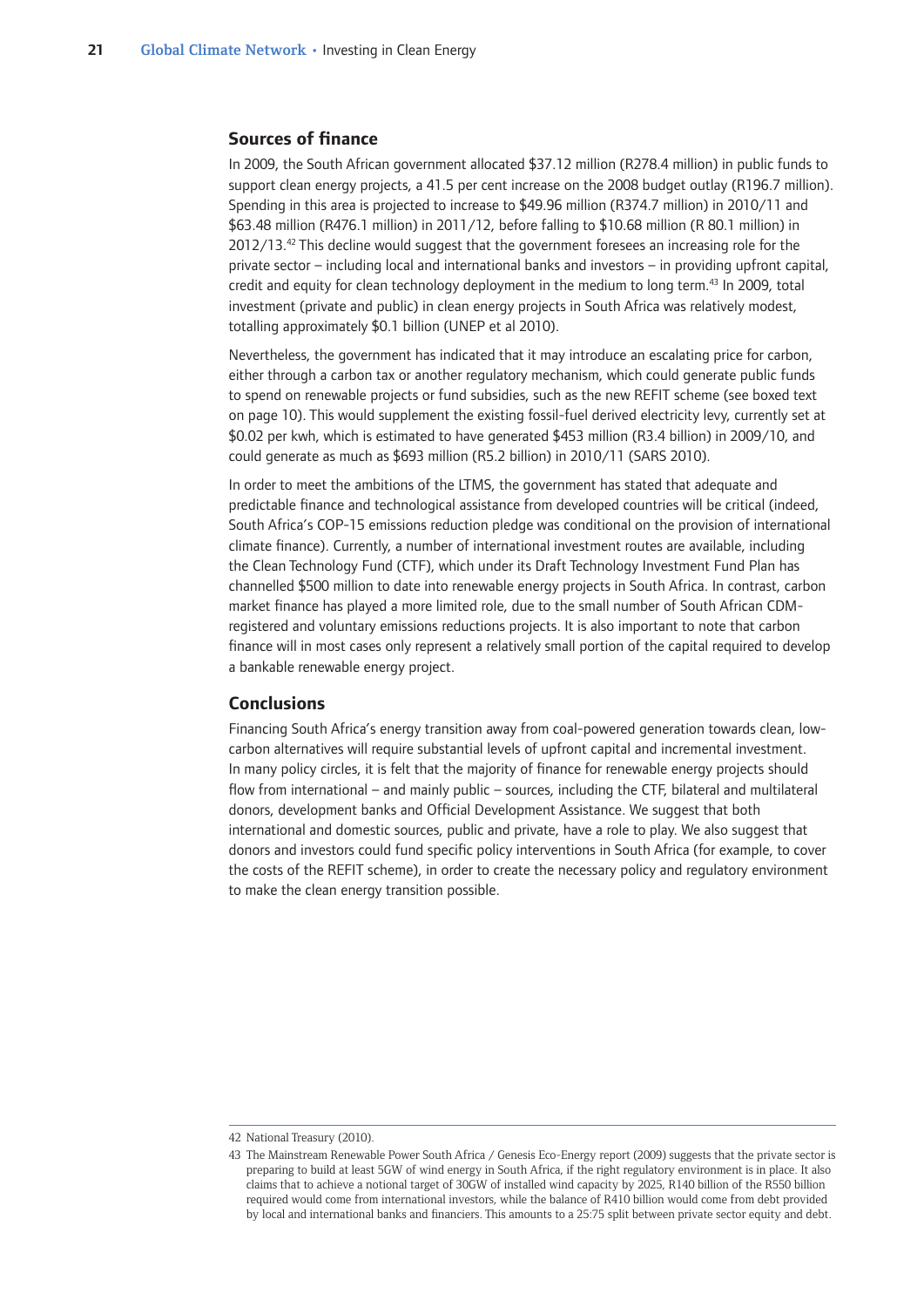## <span id="page-23-0"></span>**Nigeria**

#### **Overview**

In 2009, the federal government of Nigeria published its Vision 2020 economic strategy, setting out a medium-term growth and development plan. The country seeks to become one of the world's top 20 economies by the year 2020, with \$900 billion in GDP and a per-capita income of no less than \$4000 per annum. Today's per capita GDP is barely \$1000. This ambitious growth target is built on several pillars, among them, a massive expansion in power supply.<sup>44</sup>

As identified in previous Global Climate Network papers (GCN 2009, 2010), accelerating the deployment of small hydropower and natural gas technologies is critical to alleviating the country's worsening energy crisis and meeting Nigeria's future energy needs. And yet, filling the finance gap remains one of the principal barriers to Nigeria's transition to cleaner and lower-carbon sources of energy.

#### **Policy assumptions**

The Nigerian government has announced a number of ambitious targets and policies aimed at stimulating the market for low-carbon energy. The Renewable Energy Master Plan (REMP)(ECN 2005), released in 2005, projects that renewable energy will account for approximately 10 per cent of total energy demand in Nigeria by 2025, with small hydropower constituting 66 per cent of the total renewable energy mix. Under the REMP, small hydro utilisation will grow from 50MW in 2007 to 600MW in 2015 and 2GW in 2025. The Renewable Electricity Policy and Regulatory Guidelines seek to expand the renewable energy market to a minimum of 5 TWh of electricity power production by 2016 (Federal Ministry of Power and Steel 2006).

The government's plans to develop the domestic gas market are set out in the 2008 National Gas Master Plan. In line with the Electric Power Sector Reform Act 2005, the plan envisages a wholesale transition to private sector and decentralised ownership of electricity generating gas plants from the erstwhile public power utility. According to a recent report, demand for gas is expected to grow from 700 million cubic feet per day to 2.5 billion cubic feet per day by 2014.45

There are also a number of policies the government is pursuing to establish long-term favourable pricing mechanisms. Among these is the Clean Energy Bill which, when passed into law, will grant a mandate to the government to implement renewable energy and energy efficiency market creation strategies.

#### **Estimated costs: small hydro and gas**

The REMP estimates that small hydropower will supply a total cumulative generation of 2GW by 2025 from an existing capacity of approximately 70MW. We calculate that, based on an estimated cost of \$1.5 million per MW of installed hydro power, an investment of approximately \$2.94 billion  $($  441 billion) will be needed for generation alone by 2020.

By 2020, it is estimated that about 21GW of gas-fired plants will have been built in Nigeria, which will require over \$31.5 billion ( $\leftrightarrow$  4725 billion) for generation alone.

Generation costs across both sectors are therefore approximately \$34.4 billion ( $\leftrightarrow$  5160 billion), yet the total costs are likely to be substantially higher, since these figures do not incorporate installation, distribution and transmission costs, or the incremental capital costs of operation and maintenance. The table below summarises the financial requirements for scaling up Nigeria's electricity supply from small hydropower and gas in the short, medium and long term.

<sup>44</sup> The Vision 2020 document envisages an electricity demand of 35GW by 2020. Currently, electricity demand is about 9GW for loads connected to the national grid, but the national utility delivers below 3GW for a population of about 150 million. By 2030, the government has estimated that with higher projected GDP growth electricity demand could increase to 192GW (Sambo 2008).

<sup>45</sup> Reuters (2010), 'Nigeria to pay gas firms more to boost investment', 27 May 2010, available at: http://in.reuters. com/article/idINLDE64Q2EP20100527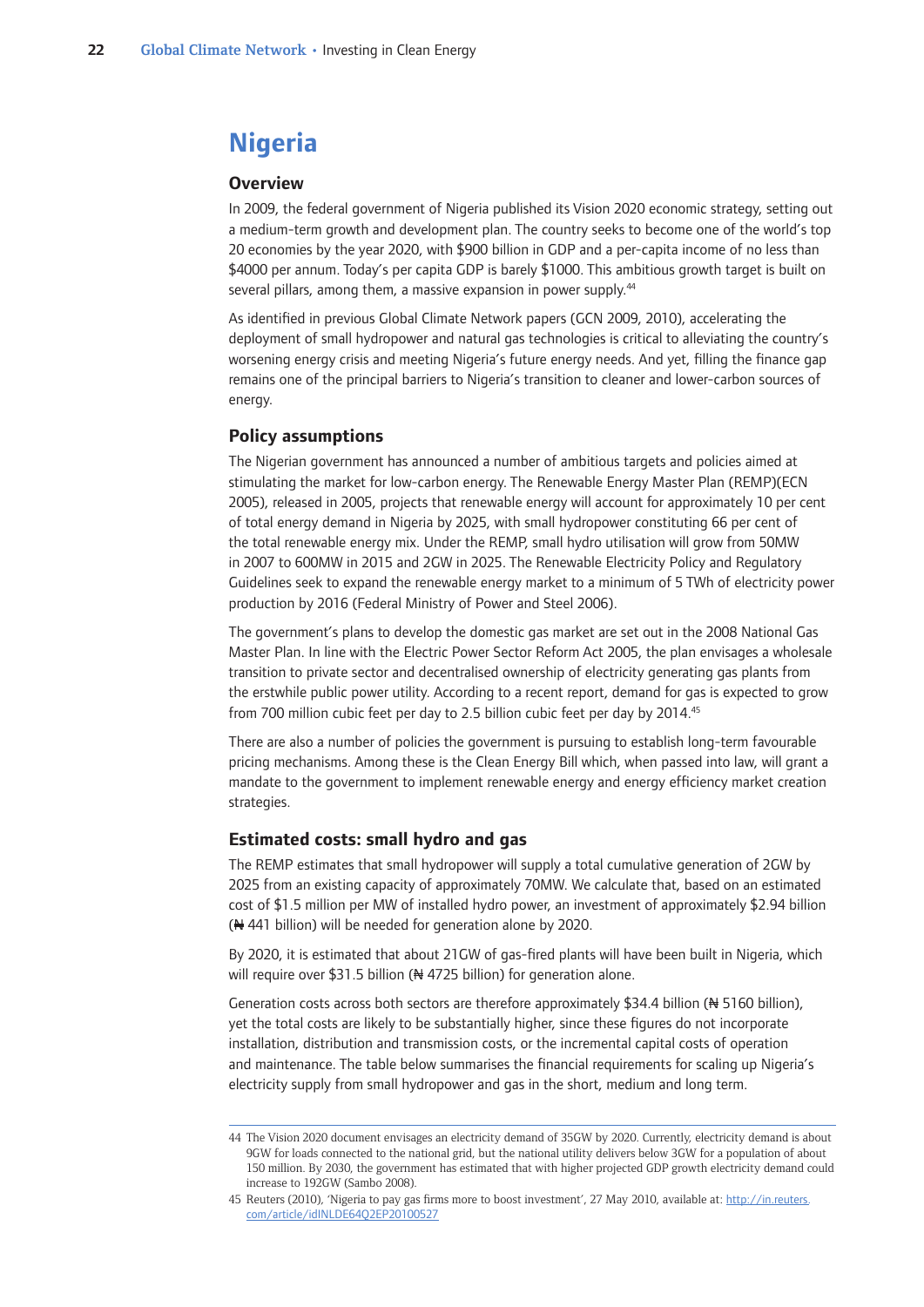#### <span id="page-24-0"></span>**Table 3.1:**

Estimated financial projections for scaling up electricity generation from small hydropower and gas in Nigeria

| <b>Small hydro</b>    |                  |                       | Gas                         |                       |                  |                                                              |                             |
|-----------------------|------------------|-----------------------|-----------------------------|-----------------------|------------------|--------------------------------------------------------------|-----------------------------|
| <b>Period</b>         | Capacity<br>(MW) | Cost per<br>$MW($ \$) | <b>Total cost</b><br>$($ \$ | <b>Period</b>         | Capacity<br>(MW) | Cost per<br>$MW($ \$)                                        | <b>Total cost</b><br>(\$bn) |
| Short term<br>(2010)  | 50               | 1.5 million           | 75 million                  | Short term<br>(2010)  | 6600             | Between<br>800,000 and<br>1.5 million                        | $5.3 - 9.9$                 |
| Medium<br>term (2015) | 500              |                       | 750 million                 | Medium<br>term (2015) | 15,600           | depending<br>on location<br>(distance<br>from gas<br>source) | $12.5 - 23.4$               |
| Long term<br>(2025)   | 2000             |                       | 2.9 billion                 | Long term<br>(2025)   | 21,000           |                                                              | $16.8 - 31.5$               |

Sources: Federal Government of Nigeria (2009), Federal Government of Nigeria (2005), ECN (2005)

#### **Sources of finance**

The domestic financial sector is the primary source of funding for long-term infrastructure projects in Nigeria. However, unlocking private sector investment for clean-energy projects is constrained by a number of barriers. These include a failure by the government (or lack of capacity) to implement much-needed power sector reforms;<sup>46</sup> weak regulatory frameworks, including discouraging tariffs set by the power sector regulator, which stifle the market for cleaner energy alternatives; and a lack of capacity among project developers, who are often unable to provide clear and convincing business plans to banks. The drying-up of available credit for capital-intensive infrastructure projects, triggered by the onset of the global financial crisis has also played a significant role.

In acknowledgement of some of these barriers, the Central Bank of Nigeria is taking steps to revitalise the power sector with the injection of \$3.3 billion ( $\leftrightarrow$  500 billion) for investment in emergency power projects. The funds are to be channelled through the Bank of Industry as credit to banks at a maximum interest rate of 7 per cent for loan disbursement with a tenor of 10-15 years.<sup>47</sup>

Public investment of this kind is not new, and has hitherto provided the most important source of funding for energy projects in Nigeria. In 2010, government appropriation for the power sector<sup>48</sup> was \$1.05 billion (N 156.8 billion), which included \$30 million (N 4.5 billion) for small hydropower development<sup>49</sup> and \$11.6 million ( $\leftrightarrow$  1.75 billion) for the rehabilitation of three gas plants.<sup>50</sup> However, the availability of public money in Nigeria is highly dependent on international crude oil prices, and as such suffers from inherent and recurring instability.

International sources of finance are deemed to have a significant role to play, particularly in buying down investment risks and enabling capacity building. A good example is the \$400 million World Bank partial risk guarantee in the power sector to support Gas Supply Agreements.51 Increased access to carbon markets, particularly the CDM, will also be important in terms of obtaining finance for gas-flaring reduction initiatives in the petroleum industry.

#### **Conclusions**

A number of policies are needed to unlock the finance required for the massive expansion in small hydropower and gas power generation envisaged in Nigeria. In particular, swift implementation of the Electric Power Sector Reform Act 2005 is essential, as are incentives for investors, a clear climate change policy and regulatory framework, and exploration of generation incentives for investment in small hydro and gas projects, such as a preferential feed-in tariff for grid-connected

<sup>46</sup> One such example is the Electric Power Sector Reform Act 2005, which sought to privatise state-owned generation and distribution companies and to create a competitive power market.

<sup>47</sup> Afrique en ligne, 'Nigeria's Apex Bank boost power sector with N 500 billion', 4 March 2010.

<sup>48</sup> Federal Ministry of Finance (2010).

<sup>49</sup> Through this funding, the government envisages total small hydropower generation capacity to increase to 150MW.

<sup>50</sup> There were no provisions for the construction of new gas power plants in the 2010 budget.

<sup>51</sup> World Bank (2009) 'World Bank assist in improving Nigeria's power and gas sector and Human Development Outcome', press release 2009/411/AFR, available at: http://web.worldbank.org/WBSITE/EXTERNAL/COUNTRIES/ AFRICAEXT/0,,contentMDK:22214484~menuPK:2246551~pagePK:2865106~piPK:2865128~theSitePK:258644,00. html?cid=ISG\_E\_WBWeeklyUpdate\_NL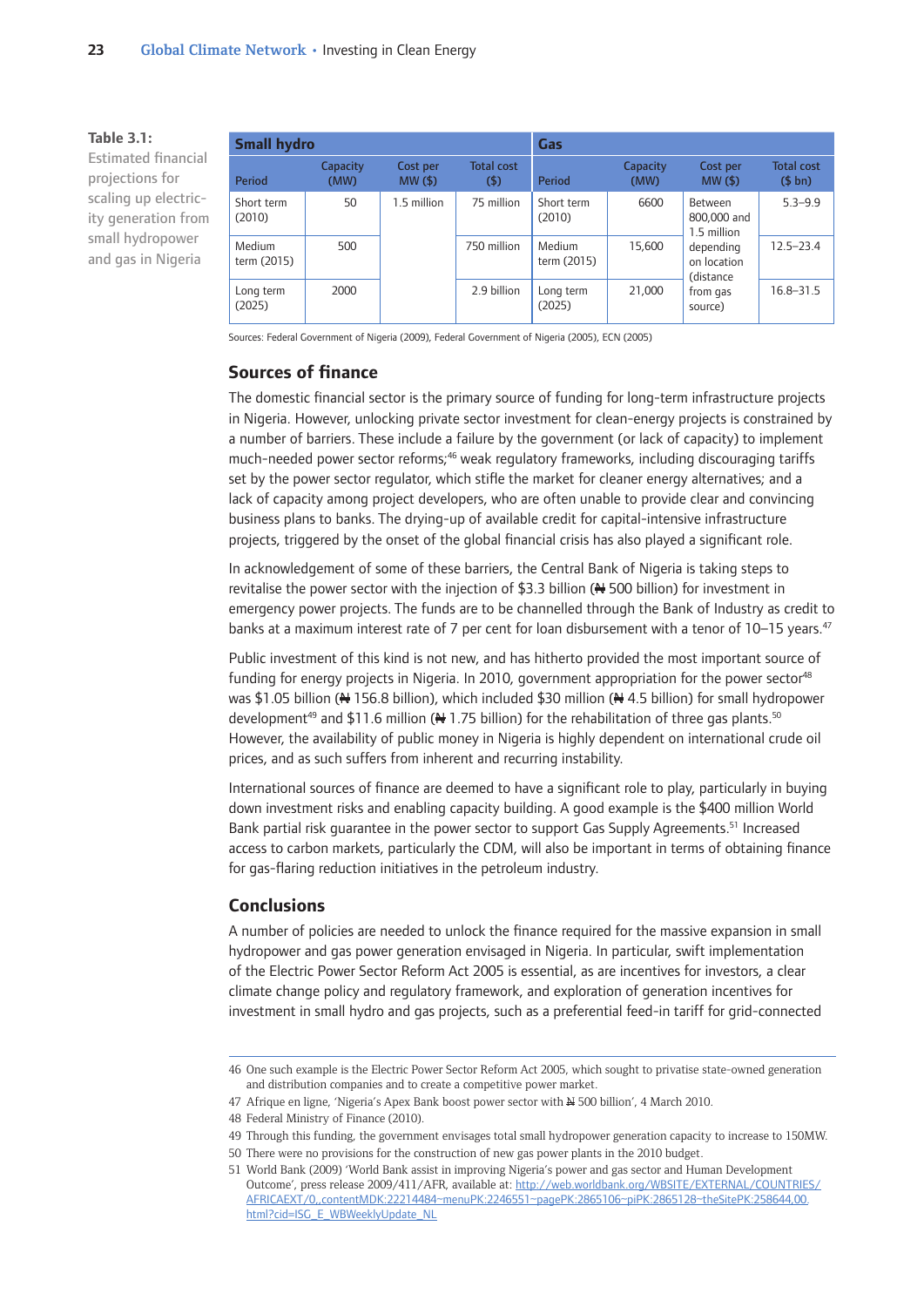projects. Further reform of the financial sector to increase liquidity, lower the cost of money and increase confidence among investors is also necessary.

In order to identify priority areas of investment in low-carbon technologies, it is recommended that the Nigerian government surveys existing sources of financing and financial management strategies and, in partnership with key stakeholders, undertakes a comprehensive assessment of climate change finance needs. This would provide a platform for engagement between government, the private sector and international institutions and would strengthen the position of Nigeria as a destination for low-carbon investments.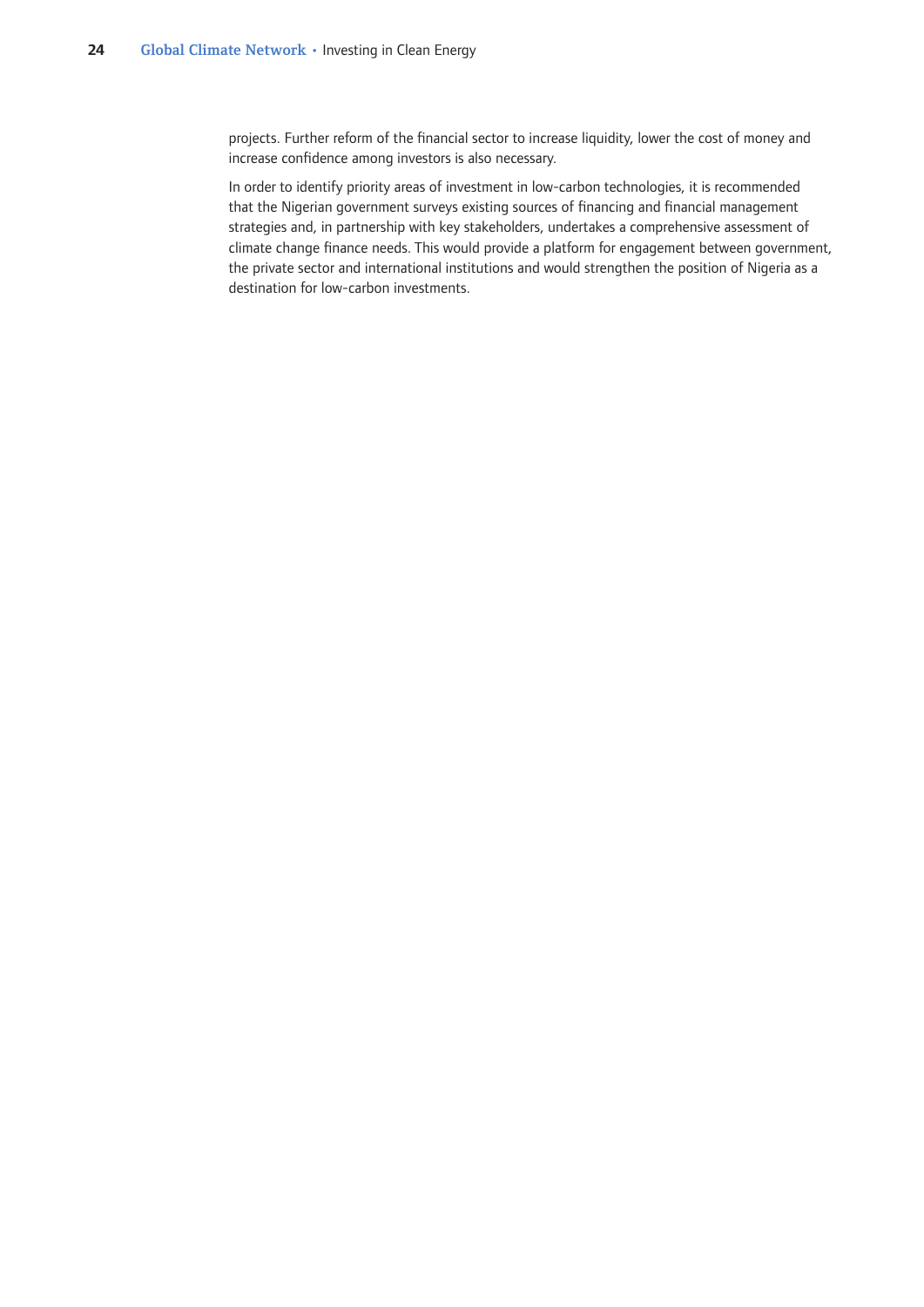## <span id="page-26-0"></span>4. Findings from Global Climate Network dialogues

The GCN conducted a series of dialogues in each member country with selected experts from relevant government departments (including treasuries and business or economic planning departments), private investor groups, national public and private banks, regional development and international banks, multilateral agencies and non-governmental organisations.

The purpose of the dialogues was to explore the barriers to private sector investment in low-carbon energy technologies, projects and programmes and the potential policy solutions and instruments that could leverage private investment. Researchers from each of the eight GCN member organisations followed a common format that was agreed collectively beforehand. In some cases the dialogues took the form of workshops and in others the form of face-to-face interviews. The brief summary of findings below is grouped into five areas of inquiry.

#### **4.1. Barriers to private sector investment in low-carbon energy**

In most countries, the majority of participants suggested that the primary barrier to private sector low-carbon investment was the **absence of clear and stable national policies**. Inadequate regulation and standards (South Africa, China, Australia), lack of incentive policies (South Africa, 52 United States), the absence of market mechanisms and a price on carbon (China) and failure to implement existing policies (Nigeria)<sup>53</sup> were all cited.

Participants elsewhere suggested that the main obstacle to engaging financial institutions is that most low-carbon technologies are currently **not commercially viable** (India). High upfront and import costs were typically cited by respondents as a problem (China, United States), although several participants in India pointed out that higher lifetime costs for a unit of output compared to base prices also make renewable energy technologies relatively unattractive. Potential foreign investors often consider clean energy markets in many developing countries to be too small to deliver worthwhile returns (Australia).

Low-carbon energy technologies and projects are often perceived as **high risk investments with uncertain returns**. In the United States, renewable energy project developers tend to have low credit ratings or no rating at all. Banks have to hold higher reserves for lower-rated investments, which has the effect of bringing down the return on investment. In China, many low-carbon project developers struggle to provide qualified collateral (collateral which is acceptable to lenders) to cover their risk and hence struggle to find financial institutions to act as guarantor. Participants in Australia suggested that, on top of the sector-specific risks in low-carbon technologies, developing countries were hampered by regulatory and sovereign risk and that this, coupled with the relative absence of credit-rated corporations, undermined their ability to attract private investment from overseas.

In almost all countries, participants noted that financial institutions often have **limited experience of low-carbon investments** and limited awareness of the opportunities available (United States, Australia, South Africa, Nigeria, India), although this is changing (Australia, India). In the United States, variable energy resources like wind are foreign to financiers, who lack experience of evaluating projects and consequently tend to use pessimistic 'worst-case' scenarios when estimating revenue returns, which in turn affects the bankability of the project. In India, most commercial lenders still tend to rely on the track record of project owners, particularly their balance sheets – an approach which does not particularly favour new and emerging renewable energy developers.<sup>54</sup>

<sup>52</sup> In South Africa, most participants suggested that the current delays with and uncertainties surrounding the proposed preferential tariff scheme for grid-connected renewable energy (REFIT) are the most immediate barriers. In particular, the proposed eligibility criteria are seen as too restrictive to enable the effective deployment of lowcarbon energy technologies.

<sup>53</sup> It was felt by participants in Nigeria that the government has largely failed to implement the Electric Power Sector Reform Act 2005 which foresees liberalisation of the power market and a competitive pricing system.

<sup>54</sup> According to Surya P Sethi, former Principal Advisor (Energy) to India's Planning Commission, this is due to the fact that financing or seeking to promote new technologies is simply not the primary business of commercial lenders.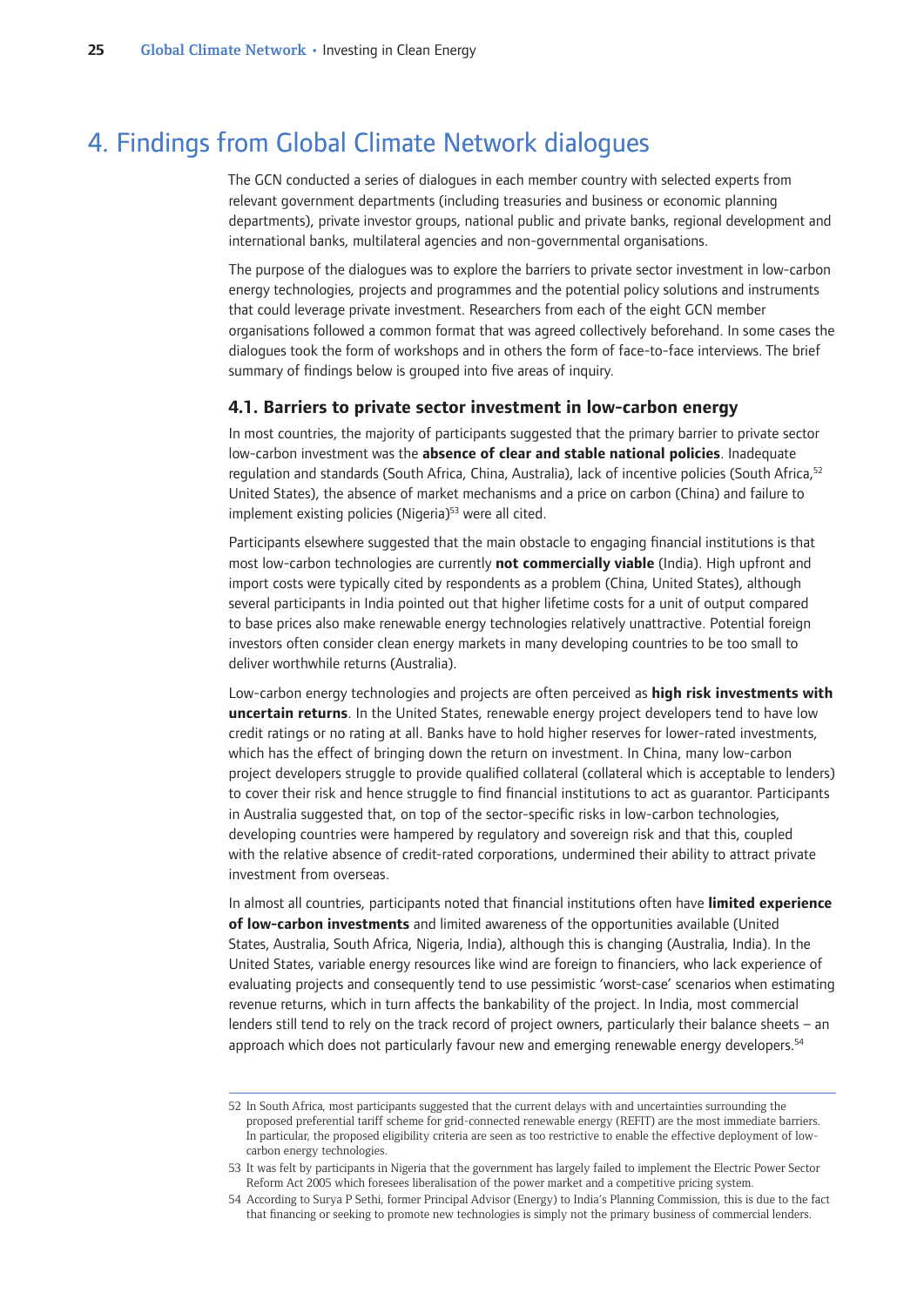<span id="page-27-0"></span>Often, small-scale projects run the risk of not even being considered, because the cost of appraisal is relatively high and most commercial lenders are so risk-averse (India).

Furthermore, that many financial institutions **lack the technical capacity** to appraise low-carbon projects was cited as a key factor inhibiting private investment flows in several countries (India, China, Nigeria). On the other side, project developers often lack the technical skills to draw up comprehensive and convincing business plans in order to secure credit for new projects from lenders (South Africa, Nigeria). In South Africa, several participants noted that local developers experience severe difficulties in marketing their projects to banks and investors.

In developing countries, **market imperfections** and **a lack of competition** in the power sector were cited by a number of participants as an underlying obstacle to investment (India, China, South Africa, Nigeria). In South Africa, state-owned Eskom is still the single buyer of generated energy and it was noted that this, alongside the government's failure to draw up independent power purchase agreements with renewable project developers, is not conducive to attracting private investors. Participants in Nigeria stressed that the present tariff structure locks in high-carbon energy and does not guarantee investment returns in alternative energy, including natural gas or small hydropower.

**Poor infrastructure** is a problem in several developing countries, particularly the limited capacity of electricity distribution and transmission networks (India, Nigeria). In Nigeria, a lack of public investment in gas infrastructure, planning and pipeline security has hindered finance flows. However, several participants noted that building the appropriate infrastructure to address market imperfections would require huge financial and technical resources (India).

Finally, a small number of participants suggested that **uncertainty at the international level** translates into a more difficult investment environment for the private sector at the national level (Australia).

#### **4.2. Performance of existing financial instruments and mechanisms**

Participants in several countries (India, China, United States) suggested that financial instruments deployed by governments at the **national level** to date have been quite effective in stimulating private investment in low-carbon energy projects, although most expressed caveats.

In India, nearly all participants agreed that feed-in tariffs for renewable-sourced energy have been important, although one participant questioned whether limited public subsidies are being deployed appropriately (see 4.3 below). Participants in China had a positive view of requirements on banks to phase out loans to high-emissions sectors, although most suggested that finance for low-carbon energy would remain relatively limited in the absence of a price on carbon. Participants in the United States felt that the soon-to-expire cash grants for clean energy projects have been 'hugely important' (and therefore should be extended) and that export credit agency assistance has been valuable in supporting US firms in international clean energy markets.

Elsewhere, participants pointed to a limited and hence inadequate number of domestic financing instruments to stimulate investment in clean energy technologies (Nigeria and South Africa). In South Africa, it was felt that Eskom does not have the resources to finance the envisaged expansion of domestic power supply and thus requires either an inflow of Treasury funds or adjustments in the tariff structure to allow for adequate capitalization.

At the **international level**, participants pointed to grants and loans administered by multilateral institutions (World Bank and Global Environment Facility) and regional development agencies, and through bilateral aid agreements. Participants in several countries (Australia, India) considered those that resulted in net resource transfer to have been quite effective in supporting the deployment of low-carbon technologies, particularly in rural areas (India) and high-risk countries (Australia).

However, several participants pointed out that the overall effectiveness of such funds is restricted by their low total volume compared to the financial needs of their respective countries, as well as by the extent to which they meet (or fail to meet) the incremental costs of a given project (India,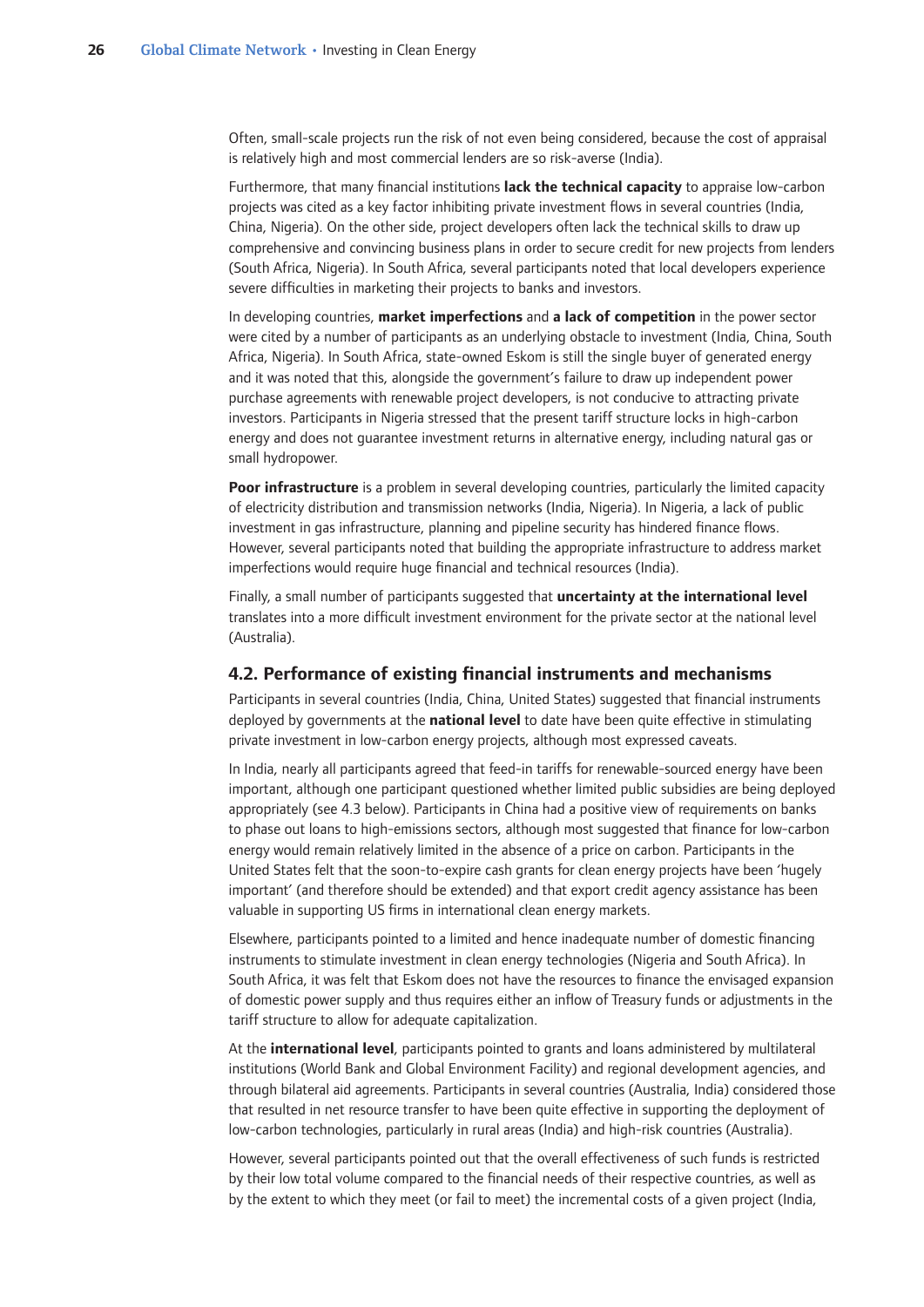<span id="page-28-0"></span>China). Similarly in South Africa, most participants felt that although international instruments could assist in the initial development of low-carbon projects, they were insufficient to ensure the long-term sustainability of the local renewable energy industry and might even harm domestic competition.55 Participants in Nigeria suggested that awareness of international climate funds is very weak among Nigerian business leaders.

At the same time, several participants believed that reforms to international institutions are necessary, including the need for harmonized procedures and guidelines, and better coordination and accountability frameworks (Australia, South Africa). Interestingly, participating American financiers do not appear to look to the World Bank for low-carbon investment opportunities – instead, there is a general impression that better returns can be made elsewhere, for example via the US Export-Import bank and traditional banks.

Opinions regarding the usefulness of the **Clean Development Mechanism** (CDM) in generating private capital were varied but generally less positive. Participants in India felt that the CDM has created awareness of the financial potential of alternative energy projects, yet been ineffective in terms of facilitating technology transfer and in its impact on total emissions. Similarly, participants in South Africa did not consider the CDM as 'a financial mechanism per se' – and were hence sceptical – while in Nigeria only three low-carbon energy projects have managed to secure CDM funding. One interviewee in Australia suggested that carbon markets have been important in helping transfer technological know-how, but have not led to additional capital transfers, above those provided through the offset.

### **4.3. The role of public sector finance**

The majority of participants in most countries were of the opinion that public funds should be spent where commercial investors are not initially expected to come forward and that such funds were best utilised **to make low-carbon technologies commercially viable** (India, China, Australia). It was widely envisaged that public funds should be utilised strategically at different stages of the technology development and diffusion process in order to leverage and 'crowd in' private investment in low-carbon energy sectors (India, South Africa, United States, China, Australia).

Many participants suggested that public money should be used **to support research, development and demonstration** (RD&D) so as to bring down the cost of new technologies (India, Australia, United States, China) and enable the development of domestic technological capabilities (India, South Africa). While not excluding private investment, it was recognised by participants that the private sector is often less inclined to invest at the earlier stages in the technological cycle and that public funds have a key role to play in covering risk, for example through public–private partnerships and public equity in RD&D (China, Australia).

The use of public money **to support and facilitate deployment and market breakthrough** was also favoured by several participants (South Africa, China, India, Nigeria, Australia). Several participants in Australia suggested that limited government funds could be used to provide concessional loans to start-up firms and support the feasibility studies and business case development necessary to attract private investors. In India, participants suggested that public money should also be used to promote those technologies which are commercially viable but asyet inadequately diffused, due to institutional, infrastructural and capacity- and demand-related barriers.

Elsewhere, several participants suggested a role for government funds **to spearhead investment in low-carbon energy infrastructure**, whether physical – as in the case of distribution and transmission networks (China, Nigeria, India, South Africa) – or human, as in skills development and jobs training (South Africa). Participants in China recommended that government funds be used to mitigate negative economic and societal impacts resulting from a change in the development

<sup>55</sup> Several of those interviewed in South Africa felt that international instruments might impact in a negative way on the market and could distort competition between private developers, depending on whether they had access to international funds or not.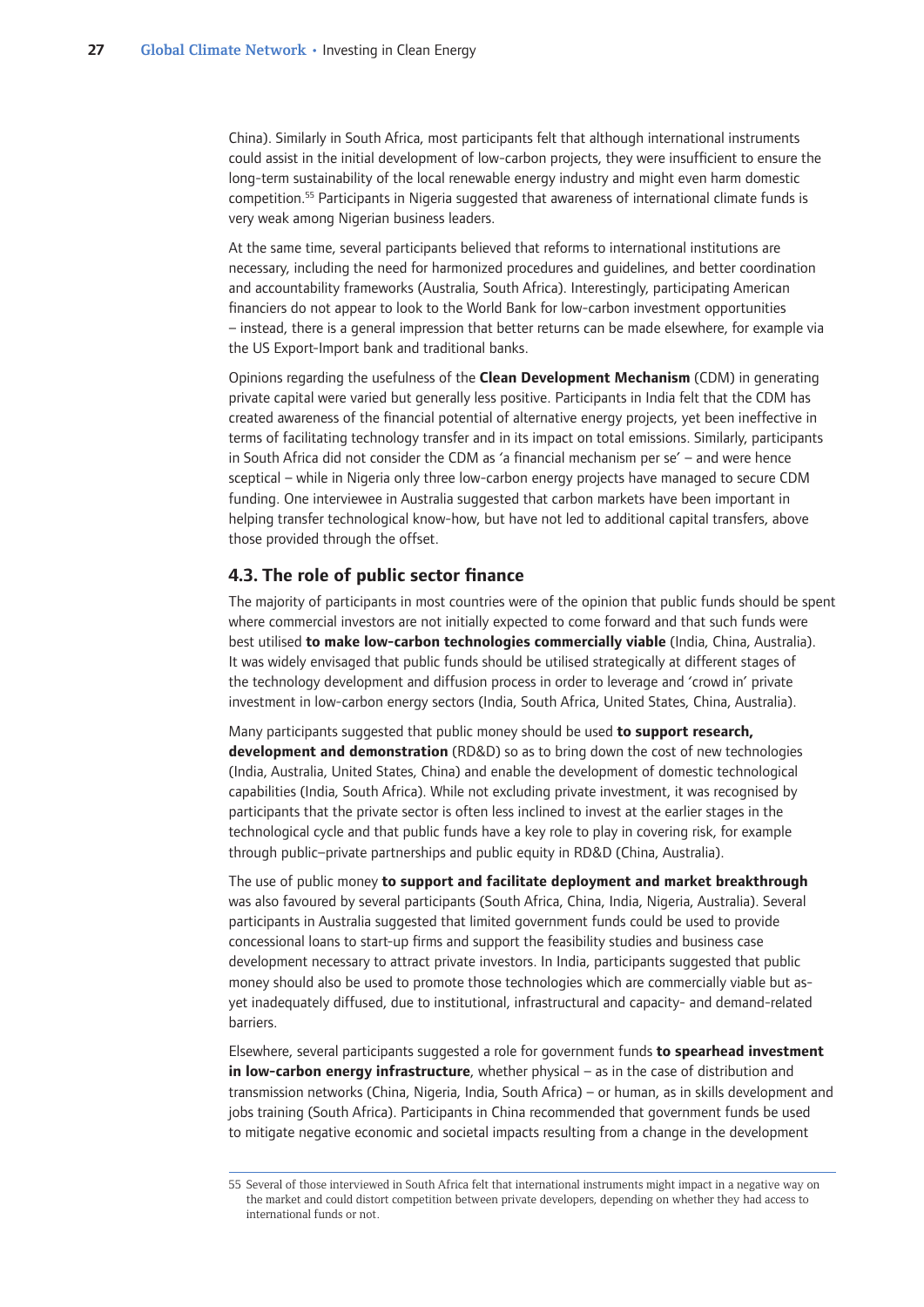<span id="page-29-0"></span>pathway from high- to low-carbon, for example by establishing a new social security safety-net to support at-risk employees in high-carbon firms.

While participants in all countries specified a number of areas where public funds should be spent, **views differed as to the appropriate source for public financing**. In India, some supported levies on coal power plants to help cover the cost of generation-based incentives (GBI) under the National Solar Mission, yet others felt this to be an 'ill-advised' subsidy. Since solar energy is not yet commercially viable in India and has a very high import requirement and consequent cost, several suggested that the cost of a solar GBI was an 'incremental cost' and therefore should be undertaken only if it is paid for by the developed countries as per their obligations under the UNFCCC. None of the participants in India particularly opposed the idea of developed countries paying for the cost of GBI.

In Australia, it was noted that increasing budget allocations in developed countries for climate finance will be very tricky given the debt situation, but one interviewee suggested that **current fast-start commitments should be locked in** as a baseline figure for future transfers of public funds to developing countries.

### **4.4. Proposed debt- and equity-based mechanisms for leveraging private investment**

In GCN member countries, the proposed tools (see Table 1.1) were met with positive responses on the whole and, taken together, were deemed likely to be useful in addressing the different types of real or perceived risks preventing private investment in low-carbon energy technologies.

**Loan guarantees** were considered to be the most important mechanism by participants in nearly all countries, being well-known to financiers and relatively straightforward to implement (United States, South Africa) and an effective means of mitigating risk (China, South Africa, United States, Nigeria, Australia). Such guarantees are already being used by the International Finance Corporation as a means of generating confidence among commercial lenders to support renewable energy and energy efficiency projects in Sri Lanka (India).

In countries where renewable energy and energy efficiency policies are driven by significant subsidy support, many participants felt that a **policy insurance** tool could be very useful to guarantee the availability of promised subsidies over the lifetime of a project (India) but noted that a greater understanding of how it would work in practice would be needed (South Africa). Elsewhere, where government policies are often not implemented or where the regulatory environment is shifting, participants felt that policy insurance could provide some comfort for investors, especially international financiers (Nigeria). However, others expressed reservations as to whether such a tool could reasonably insure against the consequences of any particular change in policy, given that multiple policies interact within the clean energy sector (United States).

Establishing a **low-carbon fund with subordinated equity** at the international level was viewed favourably in several countries (India, China), particularly as a means of supporting the development of the domestic financial market in clean energy (China). Participants in the United States suggested that such a tool could be a cost-effective way of raising equity funding but noted that the terms and conditions would be very important to investors.

From the point of view of reassuring international creditors that developers are able to pay back loans for low-carbon energy projects, several participants (United States, Nigeria) considered a **foreign exchange liquidity facility** to be critical, especially in countries where currency rates are prone to high levels of fluctuation. What is more, it was felt to be a proven and straightforward instrument (United States). Others acknowledged that the importance of such a tool would depend on the volume of projects involving international credit arrangements (India, China), but elsewhere participants suggested that such projects typically involved a one-off debt payment by developers and therefore such a facility may not be necessary (South Africa).

In most countries, **pledge funds** were considered the least relevant of the five proposals (South Africa, United States, Nigeria), although several participants in China suggested such instruments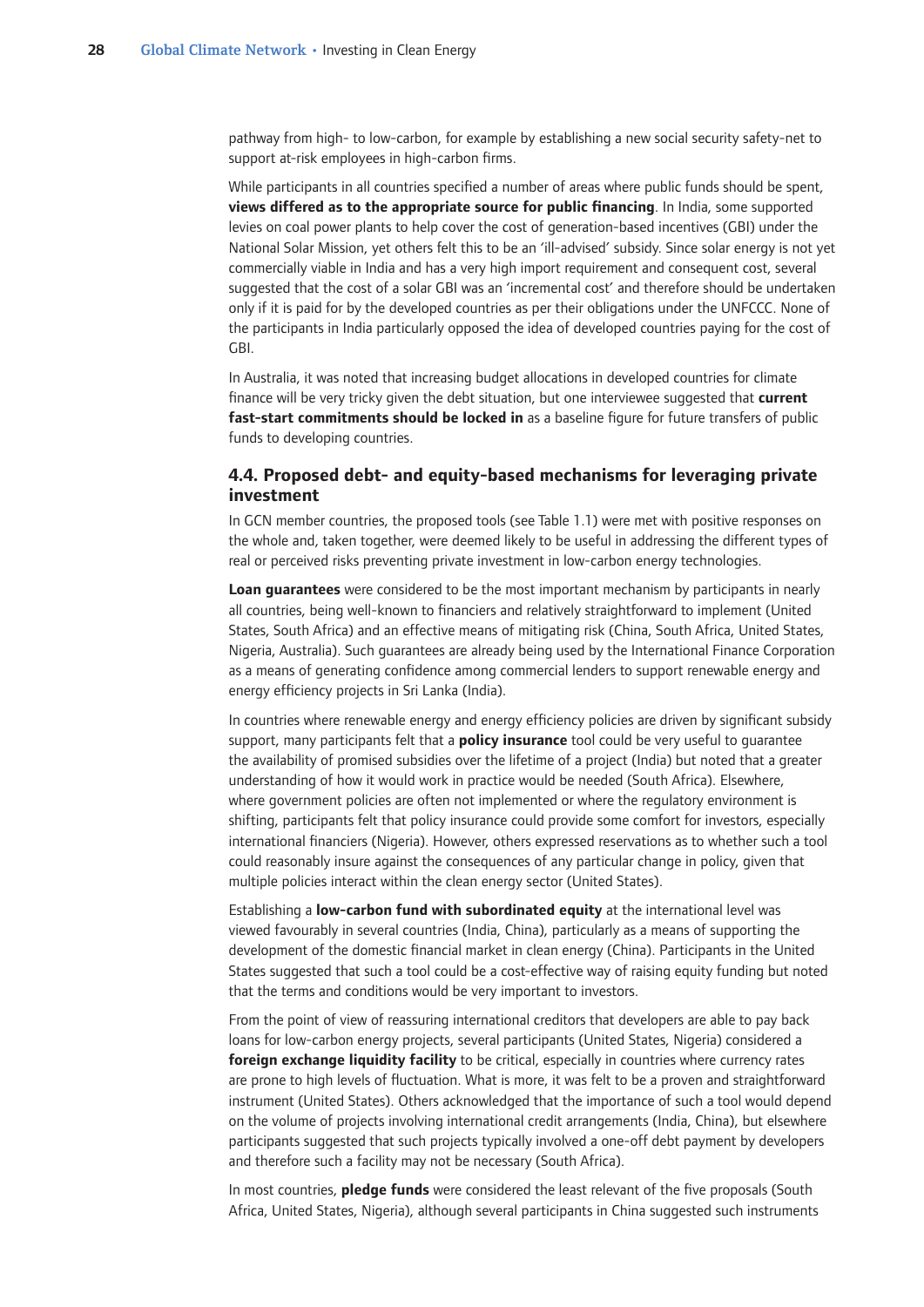<span id="page-30-0"></span>could have a role in the future as the domestic finance market for clean energy expands.<sup>56</sup> In the United States, investors are attracted to large deals, and a pledge fund would mostly bring in smaller projects. As a potential alternative, it was suggested that an international climate fund could act as a cornerstone for the securitization of smaller projects into bigger assets which banks could then buy (United States).

Among established mechanisms, **credit lines from multilateral banks** received a mixed response. The principle was welcomed in several countries, although some participants felt that the contractual terms of multilateral banks were often unfavourable and very burdensome for project developers and independent power producers (South Africa). Elsewhere, credit lines were not thought to be particularly useful (China). Operating costs, which appear to be the biggest reason to draw on a credit line, are not as important in clean energy projects as in many other project finance structures (United States).

Similarly, many felt that the potential of **carbon funds** to scale-up renewable energy projects was limited (South Africa, United States) and that the process for allocating such funds was not always transparent or objectively based on a project's merits (South Africa). However, others noted that there was some potential in linking international carbon funds into future domestic carbon-trading schemes (China).

Ultimately, it was argued that while the proposed tools would help with access to capital, most are unlikely to address the incremental costs of low-carbon technologies (India). As such, it was felt that their ability to leverage significant private capital into clean energy in the near future could be expected to be limited to commercial or near-commercial technologies.

#### **4.5. Required policy changes**

Participants in each GCN member country recommended a number of key policy changes, both at the national and international level, that were deemed necessary to stimulate private sector investment in low-carbon energy technologies, industries and projects.

In **India**, participants felt that, first and foremost, greater public expenditure on RD&D and greater transfer of technological resources are needed to reduce the costs of new and emerging technologies as well as to scale-up markets in high-priority clean energy sectors. Cultivating greater market diffusion of renewable energy technologies will also depend on a sufficiently developed credit market alongside appropriate financial instruments and support for developers to draw up business models suited to local needs and conditions.

Participants in **China** agreed that greater levels of private sector investment could be spurred if the right market signals for renewables were established and, to this end, they supported calls for the government to establish a carbon price and domestic trading exchange. They also advocated the establishment of a new domestic public equity fund, similar to the proposed subordinated equity fund, to share risk associated with low-carbon projects in targeted sectors.

In the **United States**, participants suggested that extension of the existing cash grant programme for clean energy projects and the introduction of a renewable energy standard are key priorities that could revive the industry and send a clear signal to private investors. Establishing a price on carbon was viewed as being of secondary importance, since in the current circumstances – and notwithstanding the unlikelihood of the Senate agreeing to necessary legislation any time soon – it would was likely to be high enough only to encourage fuel switching from coal to natural gas.

Participants in **South Africa** called for clear, legislative targets and standards for renewable energy and energy efficiency as part of an integrated energy and electricity policy framework. Several suggested that significant private capital could only flow if reforms to the power sector were achieved, including unbundling of the energy and electricity sectors and consequent introduction

<sup>56</sup> Although participants in China suggested that much would depend on the terms and conditions governing pledge funds and the level of guaranteed return on investment.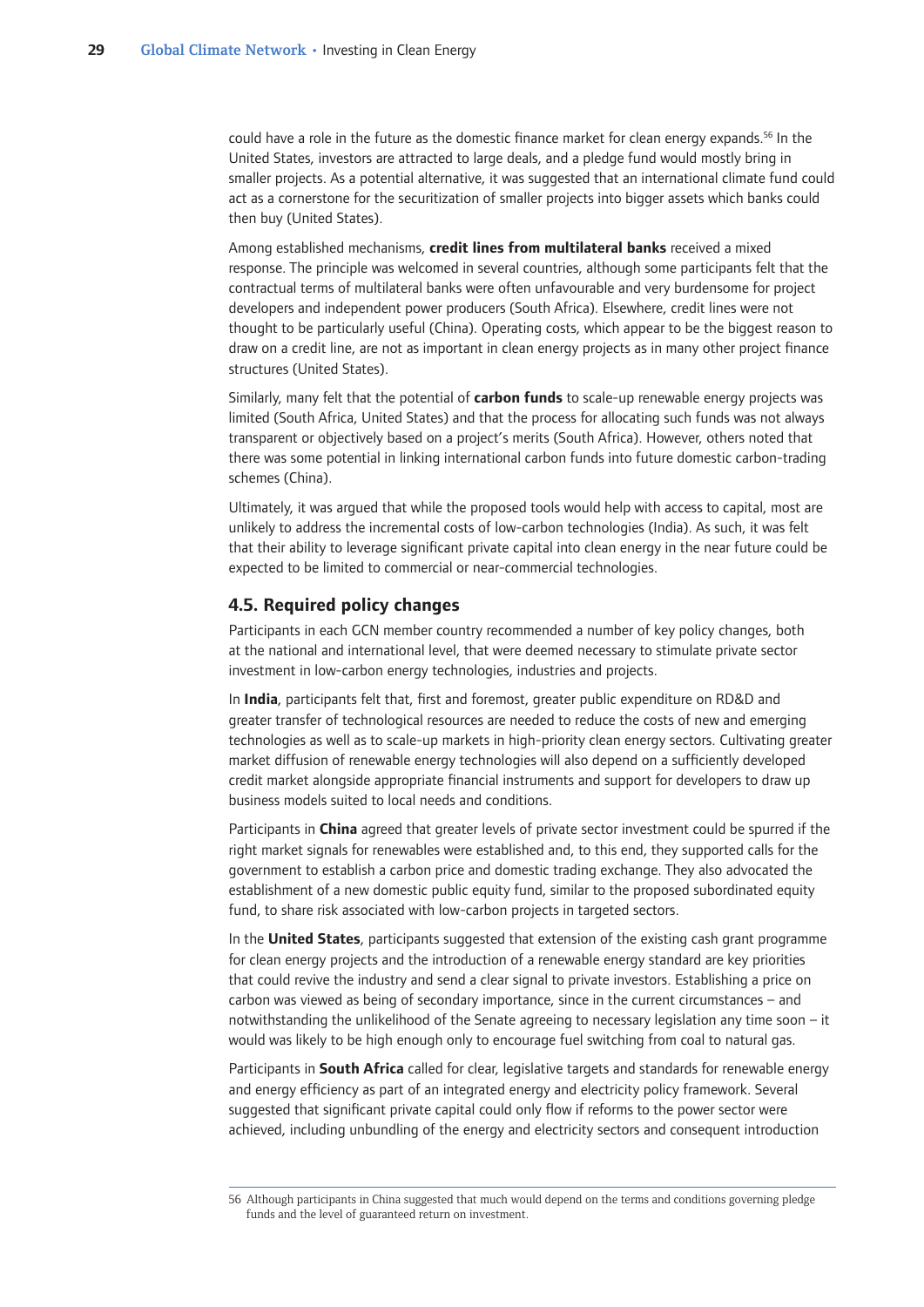of greater competition to the market.<sup>57</sup> The implementation of REFIT and signed power purchase agreements were considered as the critical first steps towards persuading national and international banks to finance renewable energy projects in South Africa.

In **Nigeria**, participants suggested that, in order to stimulate demand for lower-carbon energy technologies, greater government efforts were needed to implement existing policies and regulation. It was felt that stronger tariff incentives for natural gas and small hydro-derived energy would help channel greater investment and encourage financial institutions to build capacities to service these sectors. New policies aimed at leveraging finance for infrastructure development – via public–private partnerships – were also recommended.

In terms of policy developments at the international level, several participants stressed that, contrary to popular opinion, there is no shortage of capital globally but that the challenge is to draw this capital to low-carbon investments (Australia). To this end, many participants supported enhanced international cooperation through various multilateral and bilateral agreements on finance and technological cooperation (India).

Others suggested that, rather than seeking simply to raise large sums to pay for the transition to low-carbon technologies, the international community should be focusing its attention on improving the risk–return ratio for private capital and that any new financing mechanisms should aim to improve the commercial settings for private sector players (Australia).

<sup>57</sup> Participants in South Africa agreed that Eskom should not be the single buyer, owner of the national grid and most important generator of electricity.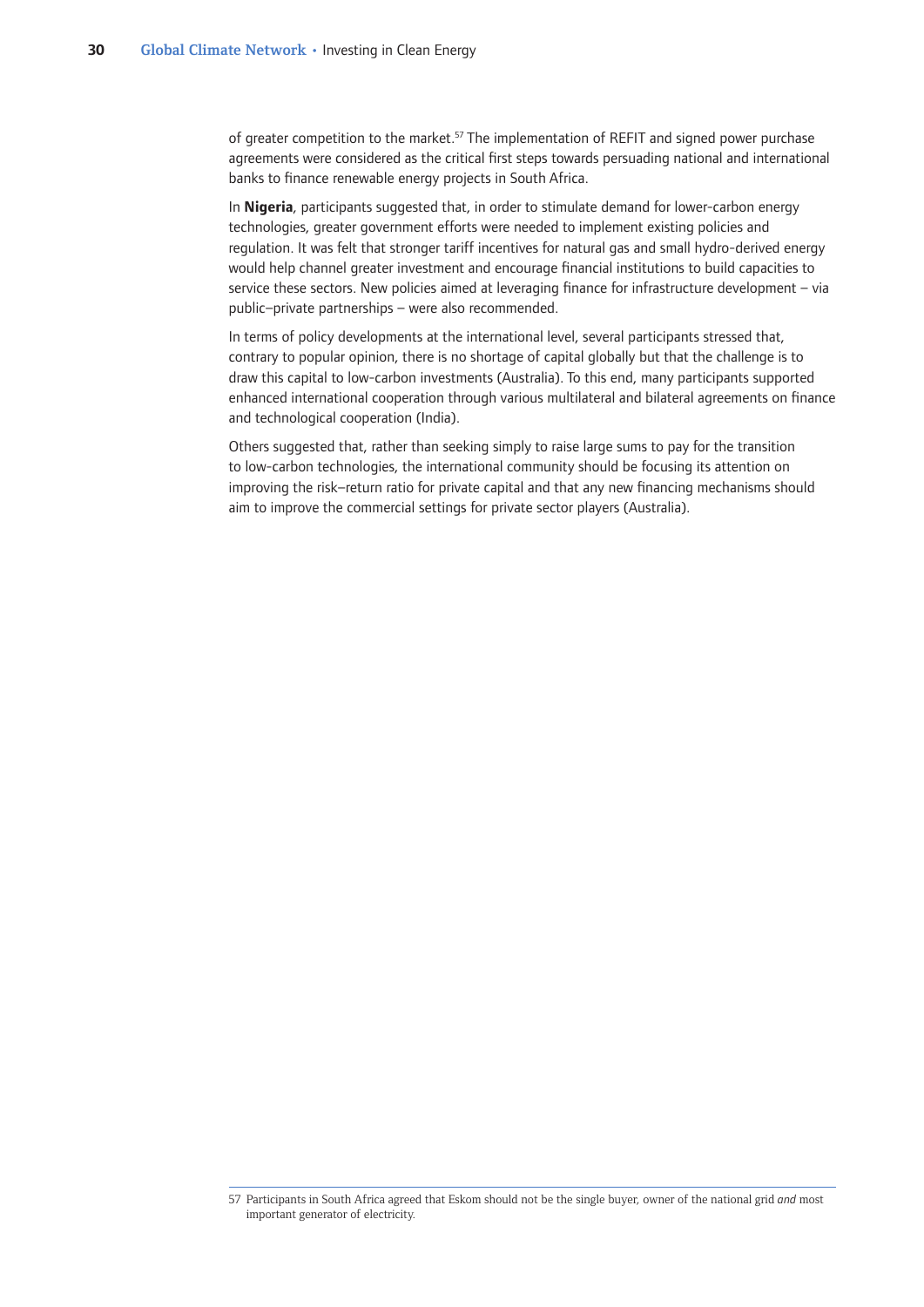## <span id="page-32-0"></span>5. Conclusions and recommendations

Without clean energy investment, it is hard to envisage the shift to low-carbon economies ever moving from rhetoric to reality. This study looks in detail at specific technologies and their capital costs in four developing countries, and finds that 2009 levels of investment must, on average, double between 2010 and 2020 if the clean energy ambitions of the governments of those countries are to be met.

From country to country, the investment challenge varies significantly in magnitude. In China, to where the bulk of developing country clean energy investment currently flows, the gap is smaller in percentage terms (although larger in absolute terms) than in other countries, where exponential increases are required. While this suggests that different approaches will be needed in different countries – as it indicates the level of risk that investors believe they face in each market – it should also be noted that China has injected large sums of public investment into clean energy through its own stimulus initiative. It should also be stated that China has indicated it would not look to receive monies from an international climate fund.

From where will clean energy investment come? If the balance of risk and return is acceptable, then the private sector will invest – indeed, participants in the national dialogues held by GCN members suggested there is no lack of enthusiasm or available capital for clean energy. However, the unequivocal finding of this study is that government intervention will be needed to ensure the private sector's perception of risk does not exceed its expectation of return. In effect, clean energy investment requires a public–private partnership, with government using policy measures and relatively small sums of public money to help reduce the perception of risk, and consequently actual risk, among private sector investors.

GCN research, along with supporting literature, suggests there are three key elements to this kind of partnership.

**1. Using developed country public funds strategically**: Governments should allocate a proportion of the proposed \$100 billion fund to foster an investment partnership with the private sector. This is important because the transition to a clean energy economy is a key means of achieving climate protection and a developed country government-backed or guaranteed partnership with private investors will help lower costs in two ways.

#### **Lowering the cost of capital will bring down incremental costs •**

Developed country government-sourced subsidies and guarantees to help private investors finance clean energy in developing countries will reduce the costs of borrowing: cheaper money in most clean energy sectors means lower incremental costs generally.

#### **Deployment on a large scale will drive down technology costs •**

A public–private partnership for clean energy investment should lead to a rapid increase in the pace and scale of deployment, which would lead to technological, technical and business innovation – learning by doing – and so bring down the currently high relative unit costs of clean energy.

Developed countries have an obligation under the UNFCCC to support climate mitigation and adaptation in developing countries. But through a public–private clean energy investment partnership, climate protection could be made cheaper and be accelerated, thereby enhancing the global public good and benefitting developed countries domestically, as well as fulfilling international obligations. Indeed, even though China has stated its intention not to be a recipient of international climate funds, the costs of investment in China could still be reduced through the use of some of the mechanisms highlighted above.

The literature on capital costs suggests that at least an additional \$265 billion needs to be found by 2030 for climate mitigation. As this study illustrates, every \$1 of public funds invested through the proposed mechanisms (see Table 1.1) could attract between \$2 and \$10 of private sector finance. As costs and risks associated with clean energy investment are reduced, these ratios may improve, with less public money required to leverage more private finance.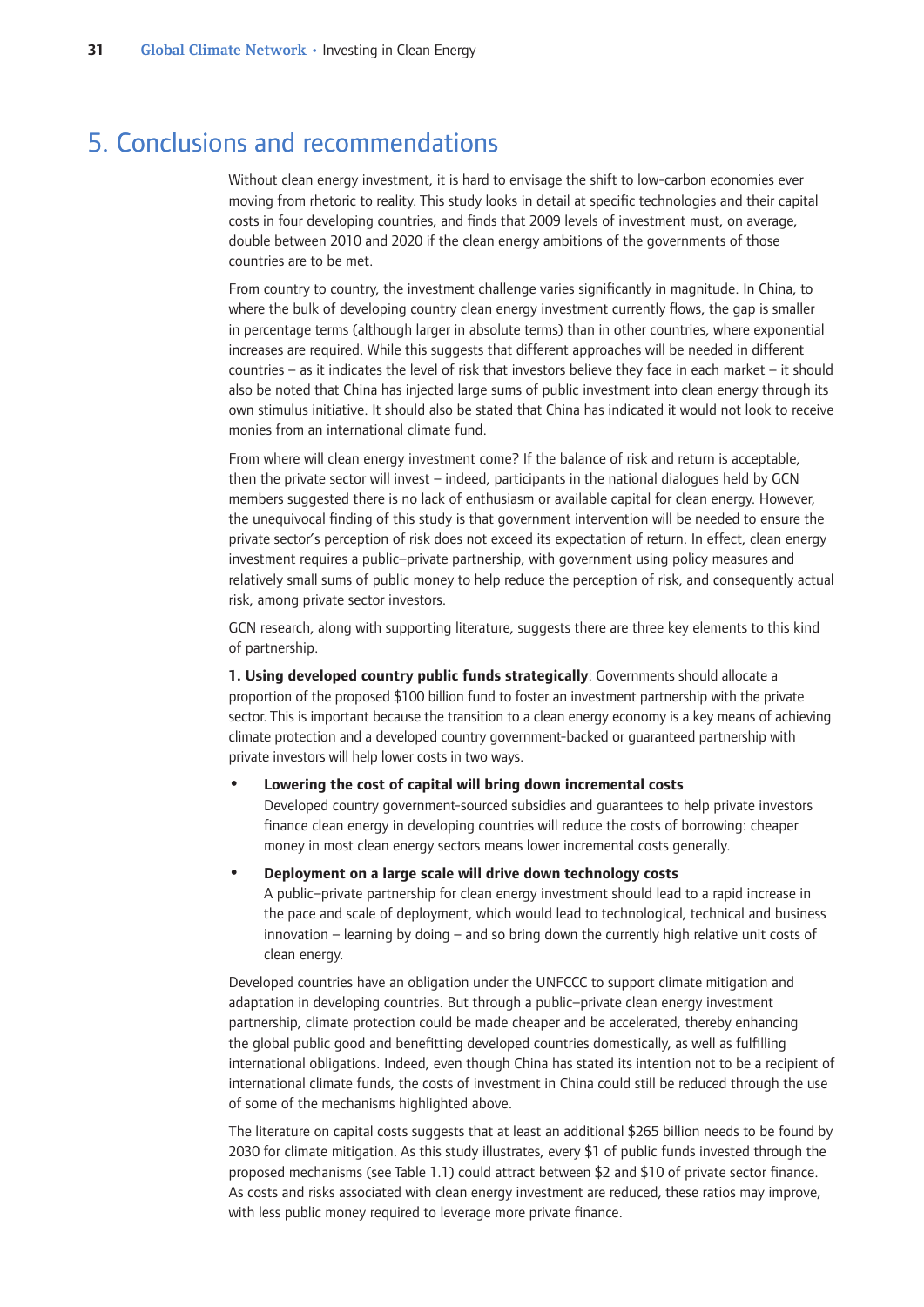GCN's national dialogues with business leaders, financiers and policymakers support this view, with participants arguing in most cases that the role of government funds was to help 'crowd in' private investment in clean energy. Our five proposed mechanisms received a warm reception from participants who, in general, felt that loan guarantees would be the simplest to implement and of the greatest value.

There are other, non-financial roles for governments to play in this first element of the partnership. For instance, participants identified the pledge fund proposal or a more comprehensive cornerstone fund model as important in providing investors with greater confidence in unfamiliar markets. Also, many identified a lack of technical capacity among investors, who are yet to develop a thorough understanding and reliable analysis of clean energy technologies – this may increase the perception of risk, and governments have a role in filling this information gap.

**2. Ensuring stable long-term policy is in place in developing countries**: A second key element in a public–private clean energy investment partnership is the use of deployment mechanisms and other public policy tools in developing countries to create the environment for private sector investment.

GCN's national dialogues drew out some important observations on barriers to clean energy investment. The most significant of these is that clean energy technologies are not yet commercially competitive and so require clear, stable policy frameworks that can support deployment by boosting returns and reducing risk. The sorts of policies mentioned ranged from energy market reforms in general and tariff reforms in particular to provide incentives for clean energy technologies to the establishment of carbon pricing mechanisms.

The value of developed country government incentives for clean energy investment in developing countries will only be realized if those countries put in place long-term deployment policies. As this study and the supporting literature shows, the task of forming policies has already begun in some of the key developing countries, such as China, India and South Africa. In other countries, where policies exist but have not yet been implemented, such as Nigeria, greater political will is needed.

The promise of investment supported by developed country government actions should help provide incentives for governments to take deployment policies seriously.

**3. Addressing incremental costs**: Finally, it is GCN's view that there is a critical role for public– private clean energy investment partnerships in dealing with incremental costs. This study has primarily examined capital costs and investment barriers. As those challenges are met, however, the resulting deployment of clean energy will in most cases lead to a per-unit energy cost that is higher than that offered by incumbent sources.<sup>58</sup>

As noted earlier (see page 8), clean energy pricing mechanisms in developed countries impose costs on energy companies who then pass these costs on to consumers. In developing countries, the willingness and ability of consumers to pay the incremental costs is lower. So, at the same time as supporting governments to reduce incremental costs as rapidly as possible by assisting with access to cheap capital and driving innovation, GCN proposes that a proportion of the \$100 billion fund should be used to provide assistance with incremental costs.

This could be done by forming agreements around specific policy mechanisms in developing countries, as is envisaged in the Nationally Appropriate Mitigation Actions (NAMA) process under the UNFCCC, or through new or existing bilateral agreements.<sup>59</sup>

Because incremental cost is an issue that underlies and undermines the political sustainability of climate change policy in all countries, it is important that governments adopt a pragmatic approach; one which stresses the inter-related benefits of clean energy investment, such as tackling energy poverty, improving health through better air quality, and meeting national economic and energy security objectives.

<sup>58</sup> There are notable exceptions to this, for instance in countries such as Nigeria where there is a very high reliance on diesel generators to supply electricity to households and businesses. Clean or cleaner alternatives, such as those examined in this study, may well deliver electricity at a lower per-unit cost.

<sup>59</sup> In Fast Start Finance, there is evidence that this is already a burgeoning area (Project Catalyst 2010).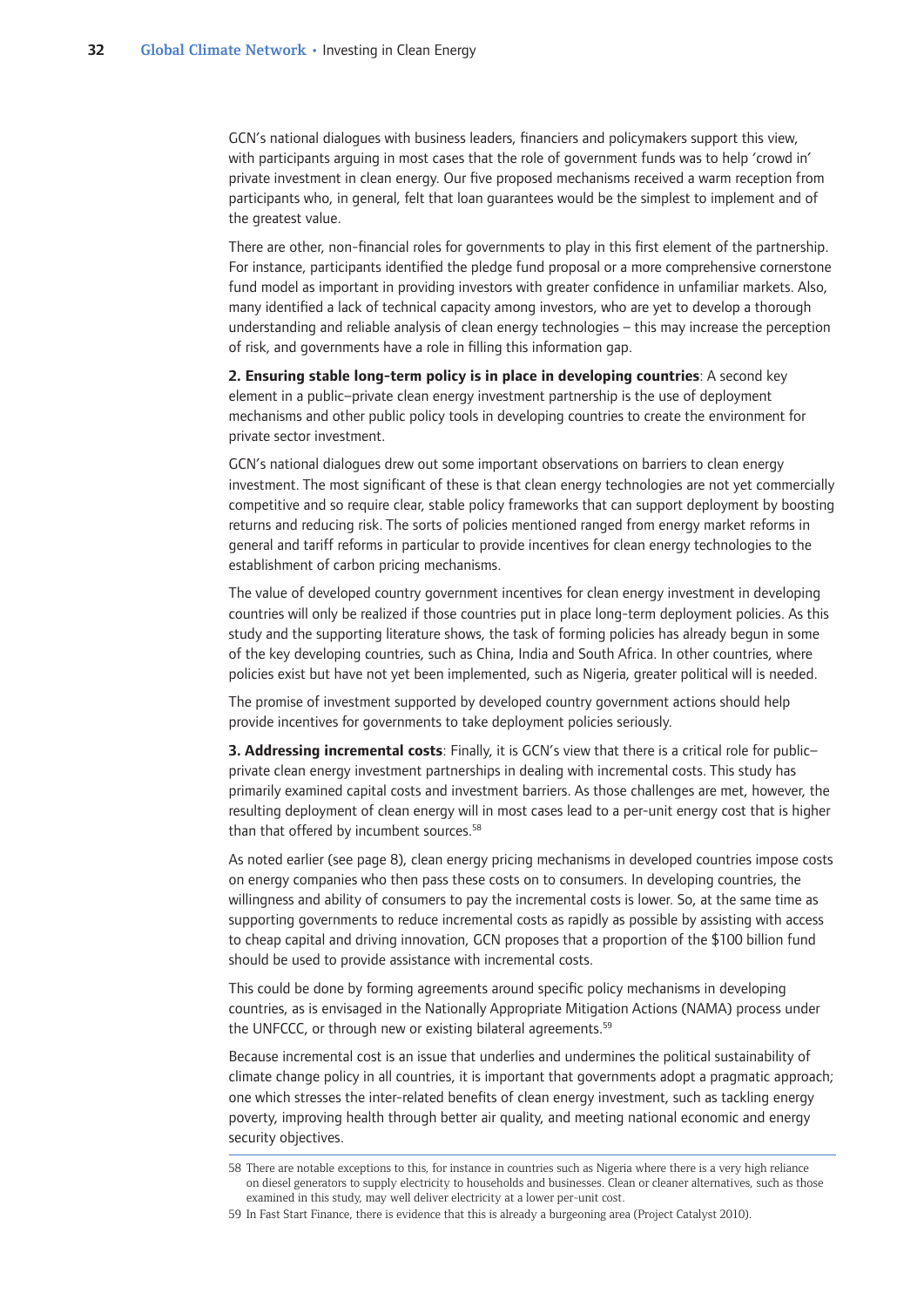## <span id="page-34-0"></span>6. References

- Aldy J et al (2003) *Beyond Kyoto: Advancing the International Effort Against Climate Change*, Washington: Pew Center on Global Climate Change. http://belfercenter.ksg.harvard.edu/files/A ldy%20Baron%20Tubiana%202003.pdf
- Baer P, Athanasiou T, Kartha S and Kemp-Benedict E (2008) *The Right to Development in a Climate Constrained World: The Greenhouse Development Rights Framework*, Berlin, London and Stockholm: Heinrich Boell Foundation, Christian Aid and Stockholm Environment Institute
- Caperton R (2010) 'Protecting Taxpayers from Financial Meltdown', Center for American Progress, 8 March 2010. www.americanprogress.org/issues/2010/03/nuclear\_financing.html
- CCID (2009) *Annual Report on the Development of China's New Energy Industry: 2008–2009*, Beijing: CCID Consulting Company Ltd
- Central Electricity Authority (2010) *Monthly Review of Power Sector* (Executive Summary), Delhi: Ministry of Power. www.cea.nic.in/power\_sec\_reports/Executive\_Summary/2010\_08/9-10.pdf
- Department of Environmental Affairs and Tourism (2009) *Green House Gas Inventory South Africa 1990 to 2000: Compilation under the United Nations Framework Convention on Climate Change (UNFCCC)*, Johannesburg: DEAT. www.pmg.org.za/files/docs/090812greenhouseinventory.pdf
- Department of Environmental Affairs and Tourism (2007) *Long term Mitigation Scenarios: Strategic Options for South Africa*, Johannesburg: DEAT. www.environment.gov.za/HotIssues/2008/ LTMS/A%20LTMS%20Scenarios%20for%20SA.pdf
- EIA (US Energy Information Administration) (2010) 'Solar Thermal Collector Manufacturing Activities 2008'. www.eia.doe.gov/cneaf/solar.renewables/page/solarreport/solar.html
- EIA (US Energy Information Administration) (2008) *International Energy Annual 2006*, Washington DC: Department of Energy. www.eia.doe.gov/iea/overview.html
- Energy Commission of Nigeria (2005) *Renewable Energy Master Plan*, Kaduna: ECN and UNDP
- Energy Research Centre (2009) *Large-scale rollout of concentrating solar power in South Africa*, University of Cape Town: ERC. www.erc.uct.ac.za/Research/publications/09Edkins-etal-Rollout\_of\_CSP.pdf
- Energy Research Centre of the Netherlands (ECN) (2008) *The Impact of the EU ETS on Electricity Prices*, Final report to DG Environment of the European Commission. www.ecn.nl/docs/library/ report/2008/e08007.pdf
- Eskom (2010) 'Eskom Integrated Report'. www.eskom.co.za/annreport10/fact\_sheets/status\_ power.htm
- Europa (2010) 'Emissions trading: Questions and Answers on the EU ETS Auctioning Regulation', memo, 16 July 2010. http://ec.europa.eu/environment/climat/emission/pdf/qa\_final.pdf
- European Climate Foundation (2009) *Climate Finance: Using SDRs to finance climate change mitigation and adaptation*, briefing paper, December 2009, London: ECF
- European Commission (2009) *Towards a comprehensive climate change agreement in Copenhagen: Communication from The Commission To The European Parliament, The Council, The European Economic and Social Committee and The Committee of The Regions* Brussels: EC. http://eur-lex. europa.eu/LexUriServ/LexUriServ.do?uri=CELEX:52009DC0039:EN:NOT
- European Commission (2008) *Impact Assessment accompanying the Package of Implementation measures for the EU's objectives on climate change and renewable energy for 2020*, SEC(2008) 85/3, European Commission: Brussels. http://ec.europa.eu/energy/climate\_actions/ doc/2008\_res\_ia\_en.pdf
- Federal Government of Nigeria (2009) *Nigeria Vision 2020 Economic Transformation Blueprint*, Abuja: Federal Government of Nigeria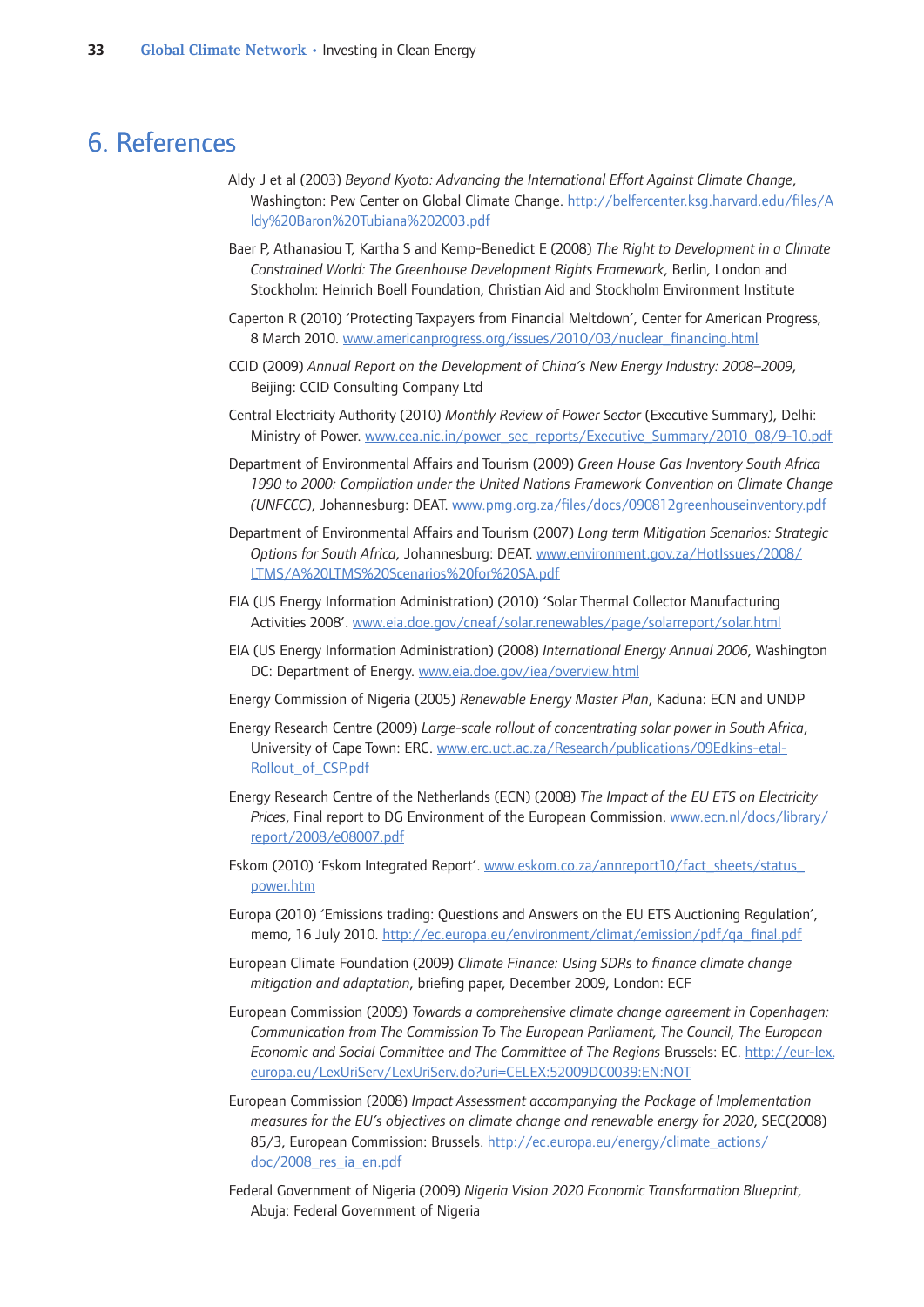- Federal Government of Nigeria (2005) *Draft Report of the Presidential Retreat on Power Generation and Supply*, presented at the Hotel Presidential, Port Harcourt, Rivers State. Available on request.
- Federal Ministry of Finance (2010) Federal Republic of Nigeria Appropriation Act 2010, Abuja: MOF
- Federal Ministry of Power and Steel (2006) 'Renewable Electricity Policy Guidelines', prepared by International Centre for Energy, Environment and Development, Abuja: ICEED
- Foley D (2007) *The economic fundamentals of global warming*, Working Paper 07-12-044, Santa Fe: Santa Fe Institute
- Giddens A (2009) *The Politics of Climate Change*, London: Polity Press
- Government of India (2008) *National Action Plan for Climate Change*, Delhi: Prime Minster's Council on Climate Change. http://pmindia.nic.in/Climate%20Change.doc
- Global Climate Network (2010) *Low Carbon Jobs in an Interconnected World*, London: GCN
- Global Climate Network (2009) *Breaking Through on Technology: Overcoming the Barriers to the Development and Wide Deployment of Low-Carbon Technology*, London: GCN
- Hamilton K (2009) *Unlocking Finance for Clean Energy: The Need for 'Investment Grade' Policy*, Chatham House briefing paper, December 2009, London: Chatham House
- International Energy Agency (2010) *Key World Energy Statistics 2010*, Paris: IEA. www.iea.org/ textbase/nppdf/free/2010/key\_stats\_2010.pdf
- International Energy Agency (2009) *World Energy Outlook 2009*, Paris: OECD/IEA
- International Institute for Sustainable Development (2010) 'A Summary Report of the Geneva Dialogue on Climate Finance', volume 179(1), New York: IISD. www.iisd.ca/download/pdf/sd/ ymbvol179num1e.pdf
- Intergovernmental Panel on Climate Change (2007) *Climate Change 2007: Mitigation – Contribution of Working Group III to the Fourth Assessment Report of the Intergovernmental Panel on Climate Change*, (Summary for Policymakers), Cambridge and New York: Cambridge University Press
- Jia H (2010) 'Uncertainties for UN clean energy programme in China', Royal Society of Chemistry. www.rsc.org/chemistryworld/News/2010/March/31031001.asp
- JR Sheppard and Company LLC (2004) 'Using Capital Markets in the Financing of Infrastructure: The Use of Liquidity Facilities', presentation at the World Economic Forum's Financing for Development Workshop, 26 October 2004, São Paulo, Brazil. www.globalclearinghouse.org/ wefBrazil/Docs/FX LiqFacilities.Sheppard.ppt
- Mainstream Renewable Power South Africa and Genesis Eco-Energy (2009) *South Africa: Powering the Future – A proposal by Mainstream Renewable Power*, Cape Town: MRPSA
- Martinot E and Li JF (2010) 'Renewable Energy Policy Update For China' Renewable Energy World International Magazine, July–Aug 2010, 13(4), Essex: PennWell International Publications Ltd. www.renewableenergyworld.com/rea/news/article/2010/07/renewable-energy-policy-updatefor-china
- McKinsey and Company (2009) *Pathways to a Low-Carbon Economy: Version 2 of the Global Greenhouse Gas Abatement Cost Curve*, London: McKinsey and Company
- Ministry of Environment and Forest (2010) *India: Greenhouse Gas Emissions 2007*, Delhi: MOEF. http://moef.nic.in/downloads/public-information/Report\_INCCA.pdf
- Ministry of New and Renewable Energy (2007) 'Development of Renewable Energy Resources', press release, 12 October 2007. http://mnre.gov.in/press-releases/press-release-12102007.pdf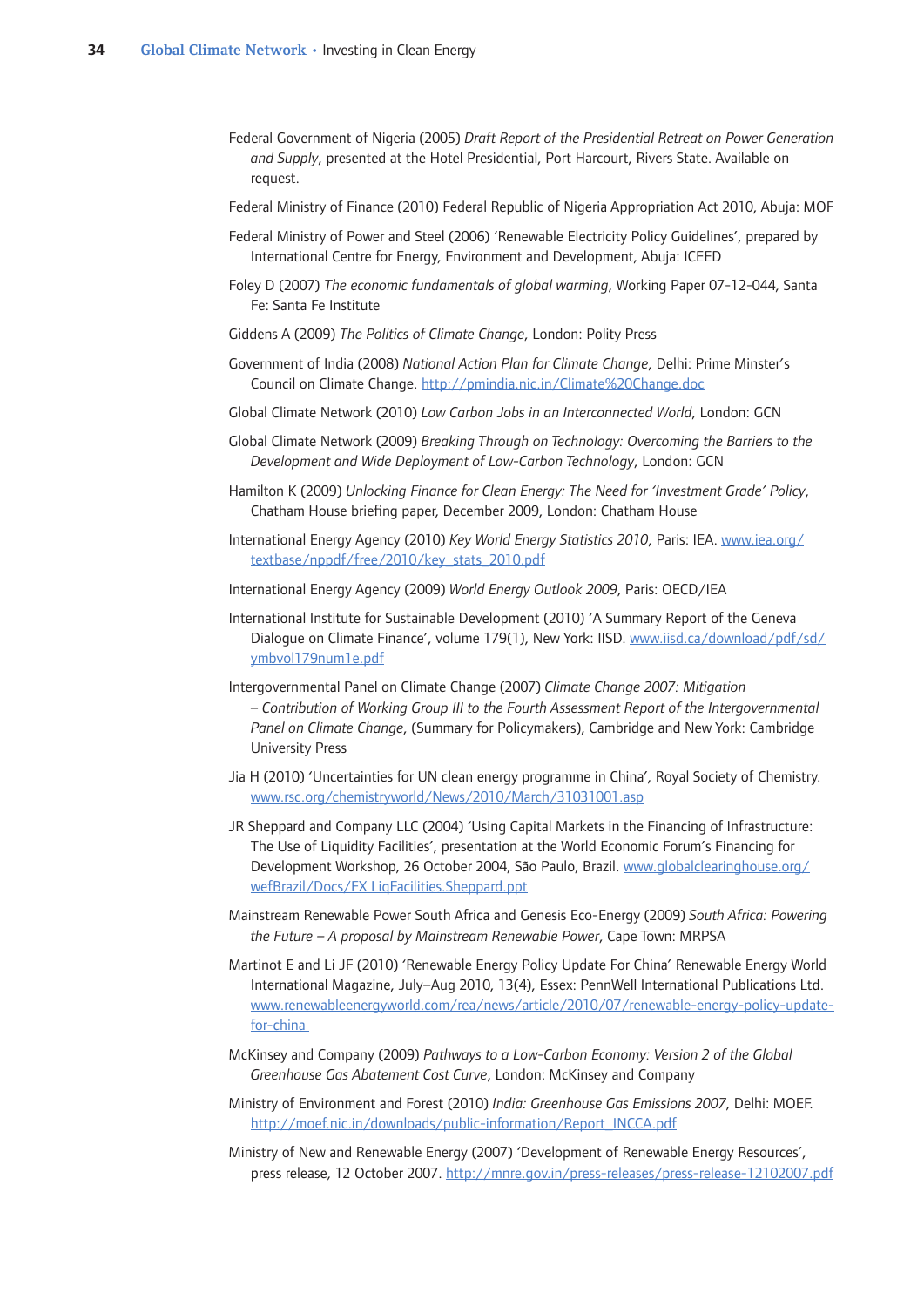- National Development and Reform Commission (2009) 2050 *China Energy and CO2 Emissions report*, Beijing: NDRC
- National Development and Reform Commission (2007) '21.3 Billion yuan of state funding to support energy-saving'. www.ndrc.gov.cn/xwfb/t20070727\_150292.htm
- National Treasury (2010) *Estimates of National Expenditure 2010*, Pretoria: National Treasury, Republic of South Africa. http://us-cdn.creamermedia.co.za/assets/articles/ attachments/25902\_est\_of\_national\_expenditure\_2010.pdf
- Oil Change International (2009) 'Redirecting Public Subsidies for Fossil Fuels in and from Annex 1 Countries'. http://priceofoil.org/wp-content/uploads/2009/08/redirecting-public-subsidiesto-fossil-fuels-in-and-from-annex-1-countries.pdf
- Pendleton A and Retallack S (2009) *Fairness in Global Climate Finance*, London: Institute for Public Policy Research
- Pew Charitable Trusts (2010) *Who's Winning the Clean Energy Race? Growth, competition and opportunity in the world's largest economies*, Philadelphia: Pew Charitable Trust
- Planning Commission of India (2006) *Integrated Energy Policy: Report of the Expert Committee*, New Delhi: Government of India
- Project Catalyst (2010) 'Making Fast Start Finance work', briefing (with latest available information as of 5 June 2010), London: Project Catalyst
- Project Catalyst (2009) *Scaling up Climate Finance*, London: Project Catalyst
- Sambo A (2008) 'Matching Electricity Supply with Demand in Nigeria' *IAEE Energy Forum Newsletter*, quarter 4. www.iaee.org/en/publications/newsletterdl.aspx?id=56
- South African Renewables Initiative (2010) *South African Renewables Initiative: Advancing South Africa's Low Carbon Industrial and Economic Strategy* (Overview, May 2010), Johannesburg: Department of Trade and Industry and Department of Public Enterprise
- South African Revenue Service (2010) 'Revenue trends and tax proposals' in 2010 Budget Review. www.sars.gov.za/Tools/Documents/DocumentDownload.asp?FileID=55475
- Stern N (2006) Stern Review on the Economics of Climate Change, London: HM Treasury. http:// www.hm-treasury.gov.uk/sternreview\_index.htm
- Stern N (2009) *Meeting the Climate Challenge: Using Public Funds to Leverage Private Investment in Developing Countries*, public/private discussion coordinated by Lord Nicholas Stern, Chair of the Grantham Institute for Climate Change, London: LSE. http://www2.lse.ac.uk/ GranthamInstitute/publications/Other/Leveragedfunds/Meeting%20the%20Climate%20Challe nge.aspx
- Sovereign Wealth Fund Institute (2010) 'Sovereign Wealth Fund Rankings', last updated September 2010. www.swfinstitute.org/fund-rankings/
- *Times of India* (2010) 'Solar mission goal may be scaled down 80 percent', 9 January 2010. http:// timesofindia.indiatimes.com/home/environment/global-warming/-Solar-mission-goal-may-bescaled-down-80-percent-/articleshow/5426454.cms
- UNEP, SEFI and Bloomberg New Energy Finance (2010) *Global Trends in Sustainable Energy: Investment 2010 Analysis of Trends and Issues in the Financing of Renewable Energy and Energy Efficiency*, Nairobi: UNEP
- UNEP et al (2009) *Catalysing low-carbon growth in developing economies: Public Finance Mechanisms to scale up private sector investment in climate solutions*, Geneva: UNEP. http:// sefi.unep.org/fileadmin/media/sefi/docs/publications/PublicPrivateWeb.pdf